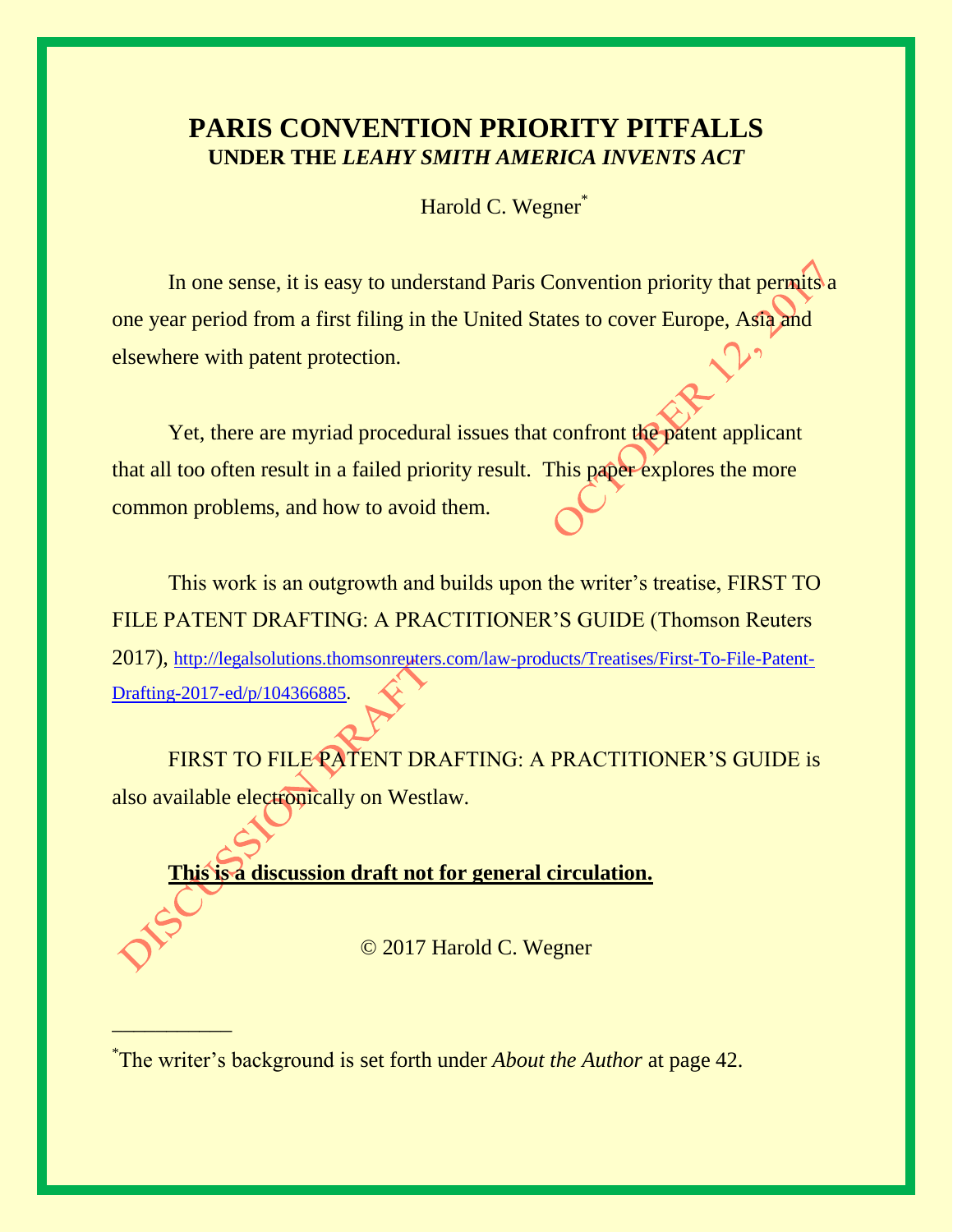# **DETAILED TABLE OF CONTENTS**

| I. OVERVIEW                                                |    |
|------------------------------------------------------------|----|
| <b>II. THE STATUTORY SCHEME</b>                            | 8  |
| III. REPLACING A FIRST FILING TO CLEAN UP THE TEXT         | 10 |
| IV. THE LAW PRIOR TO THE 2011 STATUTORY CHANGE             | 14 |
| V. CHANGED CIRCUMSTANCES OF THE NEW PATENT LAW             | 15 |
| VI. STRICT STATUTORY AND TREATY LIMITATIONS                | 16 |
| VII. DISCLOSED (UNCLAIMED) INVENTION IN FIRST FILING       | 19 |
| VIII. EARLIER FILING BY A DIFFERENT INVENTIVE ENTITY       | 23 |
| IX. OLD LAW DEFERRAL OF CONVENTION EXPIRATION              | 31 |
| X. "GHOST" FIRST FILING MAY DESTROY CONVENTION PRIORITY 37 |    |
| XI. SECOND APPLICATION DISCLOSING NEW MATTER               | 39 |
| XII. EMERGENCY EXTENSION FOR PARIS CONVENTION FILINGS      | 40 |
| XIII. CONCLUSION                                           | 41 |

ABOUT THE AUTHOR 42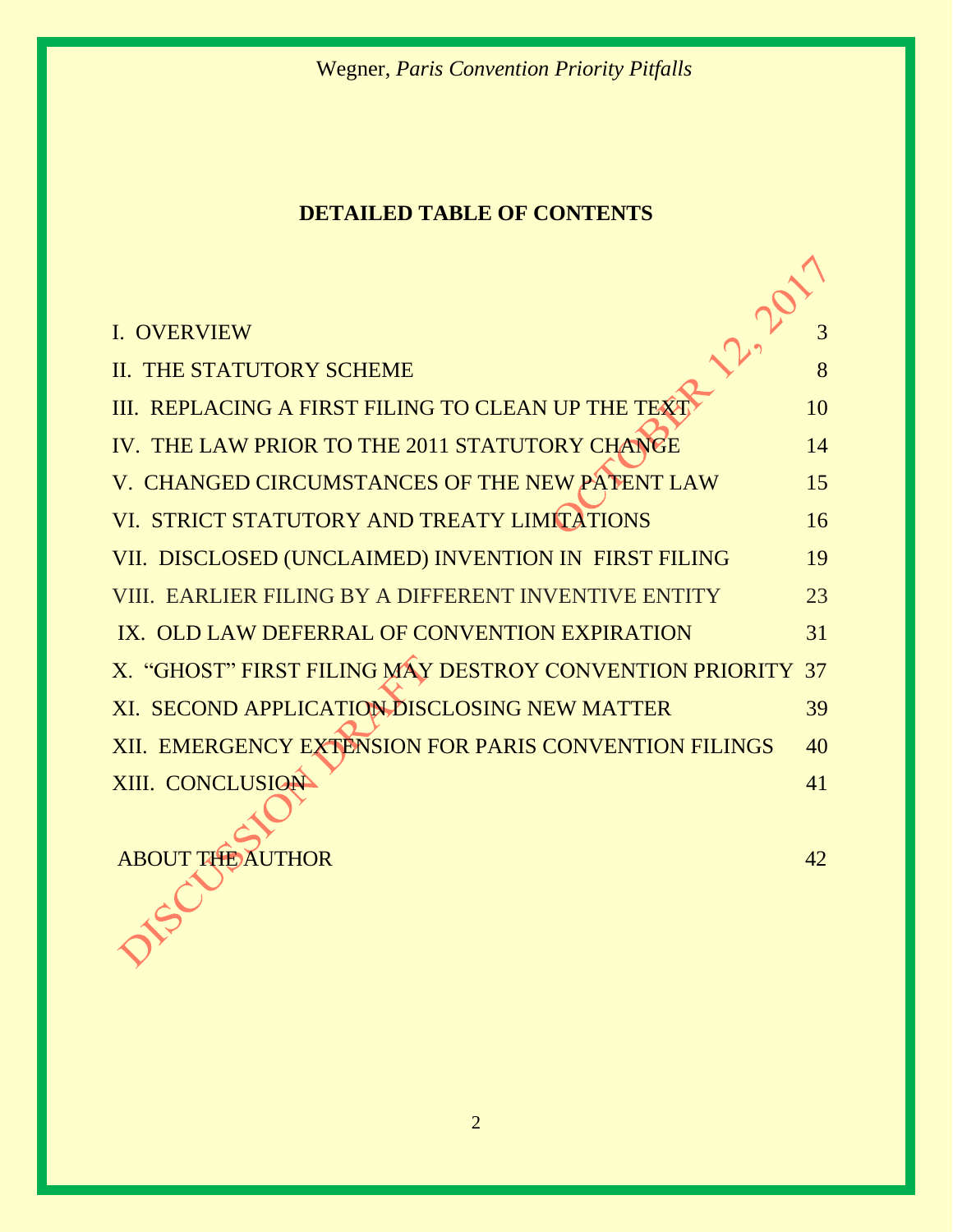#### I. **OVERVIEW**

An American applicant who has filed a first application in the United States may *defer* the expiration of the Paris Convention year for purposes of foreign filing in Europe, Asia and elsewhere by *abandoning* the first application and restarting the Paris Convention year with a later, *second* domestic filing (while also meeting other requirements of the Paris Convention).

But, special conditions of the Paris Convention, Art. 4C(4), *Conditions for Priority to Second Application, expressly exclude restarting the priority year unless as of the date of the second filing* "[(a)] the [first] application [must have] been withdrawn [or] abandoned  $**$  [; (b)] without having been laid open to public inspection and [(c)] without leaving any rights outstanding, and [(d) where] it has not yet served as a basis for claiming a right of priority." 35 USC § 119(c)(domestic implementation of Paris Convention Art. 4C(4)).

Prior to the *Leahy Smith America Invents Act* of 2011, the American inventor could follow this scheme to defer foreign filings, while also establishing a date of invention for purposes of the United States through an early reduction to practice date, often earlier than the first filing date. Of course, this scheme is no longer viable under the current first-to-file regime.

The one year priority period of the Paris Convention can be *restarted* under specific conditions set forth both in the Paris Convention as well as the *Leahy Smith America Invents Act* of 2011 that will thus delay the date for Paris Convention priority filings around the world. Legitimate reasons to restart the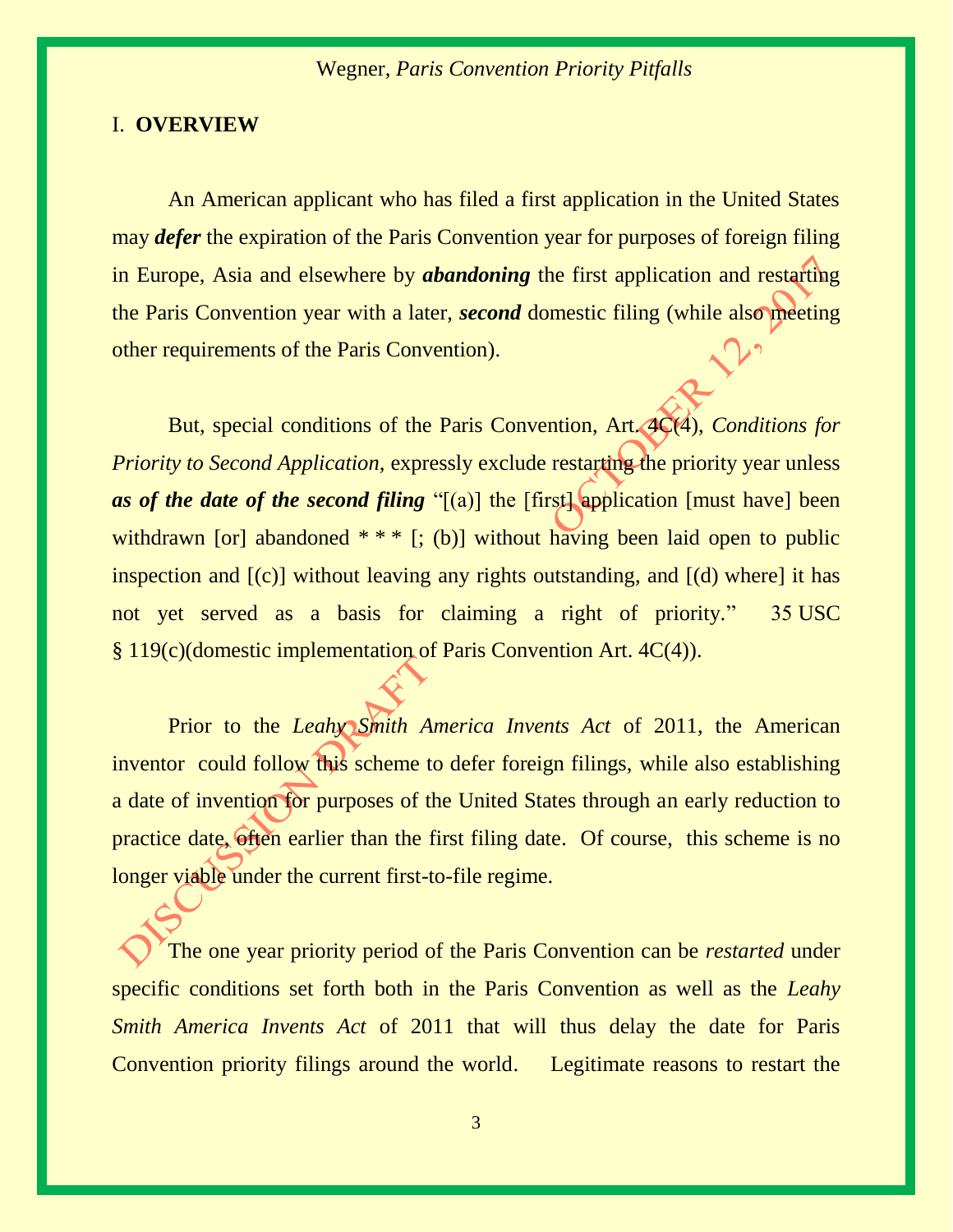Paris Convention year with a new application include the situation where an original United States application – for whatever reason – does not provide effective support for an invention under  $35 \text{ USC} \text{ } \text{\&} 112(a)$ , and thus may not serve as a *substantive* basis to establish a date of invention in the United States.

Prior to the *Leahy Smith America Invents Act* of 2011 it was also not uncommon for an American patent applicant to *reset* the Paris Convention deadline by weeks or even months by *replacing* the original United States filing with a *second* application to the same invention, and thereby extend the one year convention period to expire on the first anniversary of the filing of the *second*  application. This scheme permitted the applicant to seek to enjoy *for the United States* his original invention date as of his first filing date (or possibly even earlier), while permitting a deferred filing in Europe, Asia and elsewhere under the Paris Convention.

Th3 refiling strategy no longer is operative to retain the earliest American priority date, because the first-to-file system of the *Leahy Smith America Invents Act* of 2011 does not permit establishing an actual date of invention anterior to the actual filing date for purposes of the United States. Hence, to the extent that an American patent applicant seeks to defer his priority deadline in Europe, Asia and elsewhere around the world while retaining his American priority date, it is thus not possible to do so.

This paper commences with the statutory scheme for Paris Convention priority under the *Leahy Smith America Invents Act* of 2011 which is set forth in 35 USC § 119(a). *See* § II, *The Statutory Scheme.*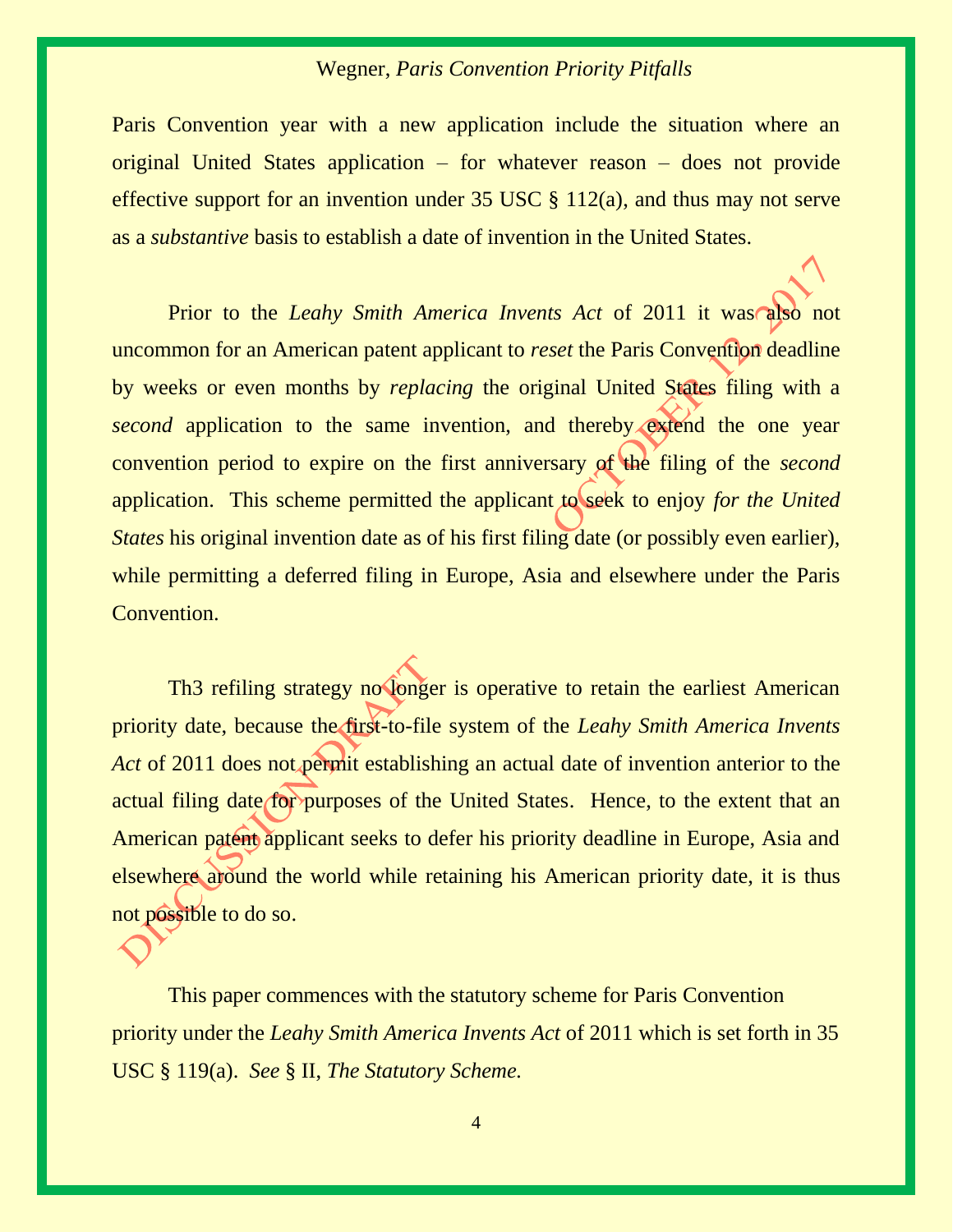Often, in the haste to file a first patent application, there may be a minor language or other glitch that inspires the writer of that application to *replace* the first filing. Here, the temptation is to "bury" the first application through eventual abandonment, never to see the light of day. *See* § III,*Replacing a First Filing to Clean Up the Text.* In some instances, the refilling is necessary because the original text is too vague or general to meet the disclosure requirements for priority. *Id.* In still other situations, the applicant may wish to defer the one year deadline for filing abroad by restarting the convention year with a new filing. *Id.*

Prior to the introduction of first-to-file in 2011, it was also routine for some applicants to *defer* the Paris Convention year for foreign filing purposes by replacing the first application with an identical or nearly identical second filing that was then to be used as the priority base for foreign filings, but with a deferral of the Paris Convention year based upon the restarted priority year. Of course, this scheme has lost its luster now that American priority rights may no longer be based upon a date of invention, but can only be keyed to a filing date. *See* § V,*Changed Circumstances of the New Patent Law.*

Restarting the Paris Convention year through a second filing is not a simple matter to be casually initiated. For example, if one files a second application to replace the first application for the purpose of restarting the Paris Convention year, the first application must have *already* been abandoned as of the date of the second filing. *See* § VI,*Strict Statutory and Treaty Limitations.*

Another pitfall of Paris Convention priority rights is the need to consider priority based not upon what is *claimed* in the priority application but instead what is *disclosed* in the priority document. Thus, if one files a Paris Convention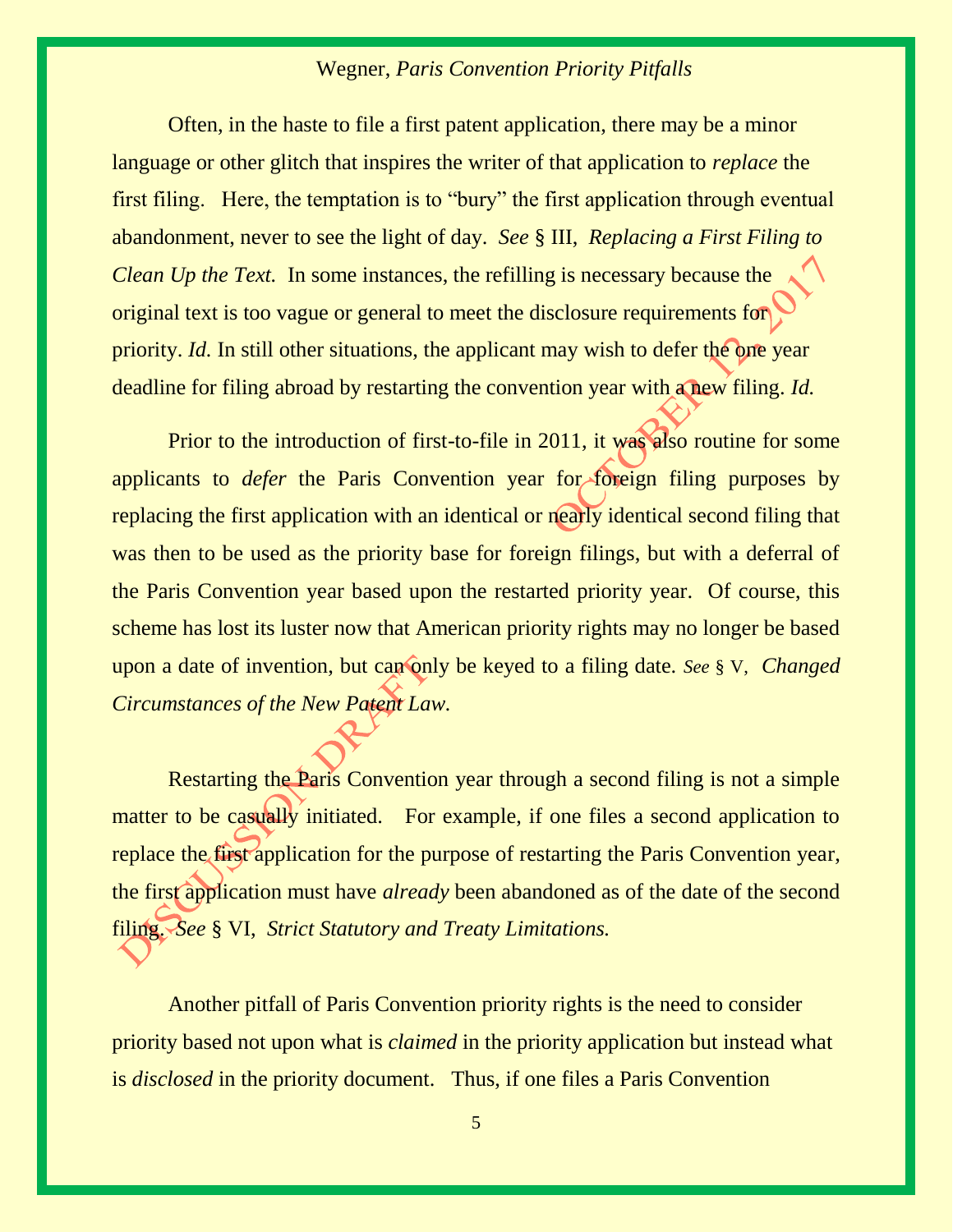application within one year of the first foreign application that *claims* the invention, the filing is too late if the same applicant has a still earlier filed foreign application that *discloses* the same invention, but is more than one year before the filing date. *See* § VII, *Disclosed (Unclaimed) Invention in the First Filing.*

Older case law provides that where a common assignee files a first overseas application more than one year before the United States filing date in the name of a first inventive entity and then *within* the convention year files a second overseas application in the name of a different inventive entity (which is also the United States nominated inventive entity), the filing of the first overseas application does not disqualify the second overseas application from serving as a priority basis for the United States application. Whether this long line of case law will be distinguished in the future is an open question. *See* § VIII, *Earlier Filing by a Different Inventive Entity.*

The strategy to *restart* the convention year expiration is no longer considered sound in view of the sacrifice of domestic priority rights this may entail. Nevertheless, it is useful for rare situations to employ this practice to understand the intricacies of the law. *See* § IX, *Old Law Deferral of Convention Expiration*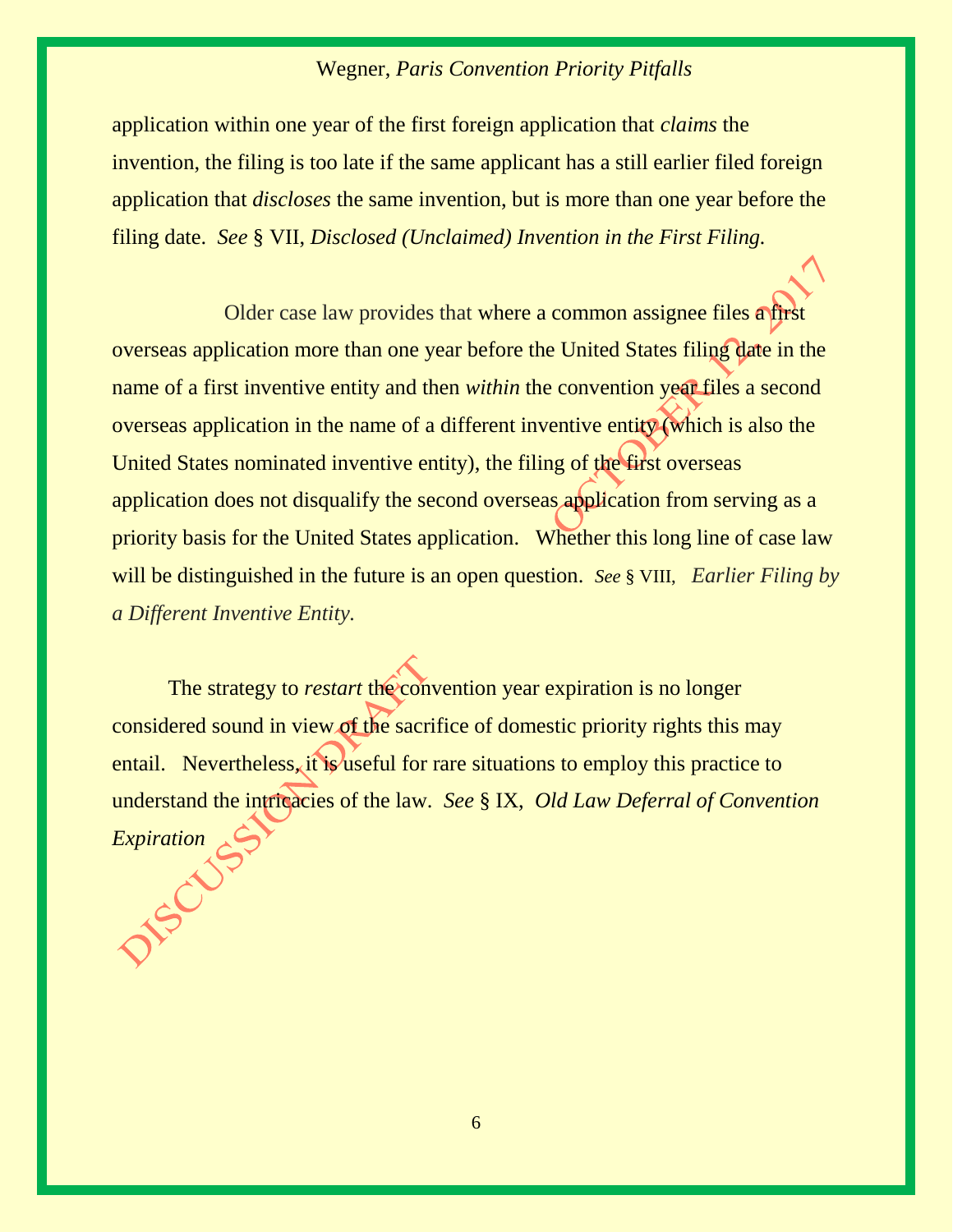On occasion, an applicant on "Day One" may file a first patent application that is less than perfect in its details, but nevertheless discloses Invention "X". Almost immediately aware of the imperfect nature of the first application, a decision is made to *replace* that first application – the "ghost" first filing – with an almost identical second patent application that is also designed to be the priority basis for protection in Europe, Asia and elsewhere under the Paris Convention. But, the "ghost" first filing will come back to haunt the applicant as it may negate any priority right based on the second filing. *See* § X, *"Ghost" First Filing May Destroy Convention Priority*

It should also be noted that it is often the case that there are two applications related by subject matter where there is a *difference* in the disclosures. It is perfectly proper, here, to rely upon the second application only and file a patent application within one year of that second application, and still claim priority rights based upon the *new matter* first disclosed in the second application. *See* § XI, *Second Application Disclosing New Matter.*

It should also be noted that the strict, one year period for filing a Paris Convention application has been softened to permit filing within fourteen months of the priority date if the delay was "unintentional" and various formalities are met. *See* § X, *Emergency Extension for Paris Convention Filings.*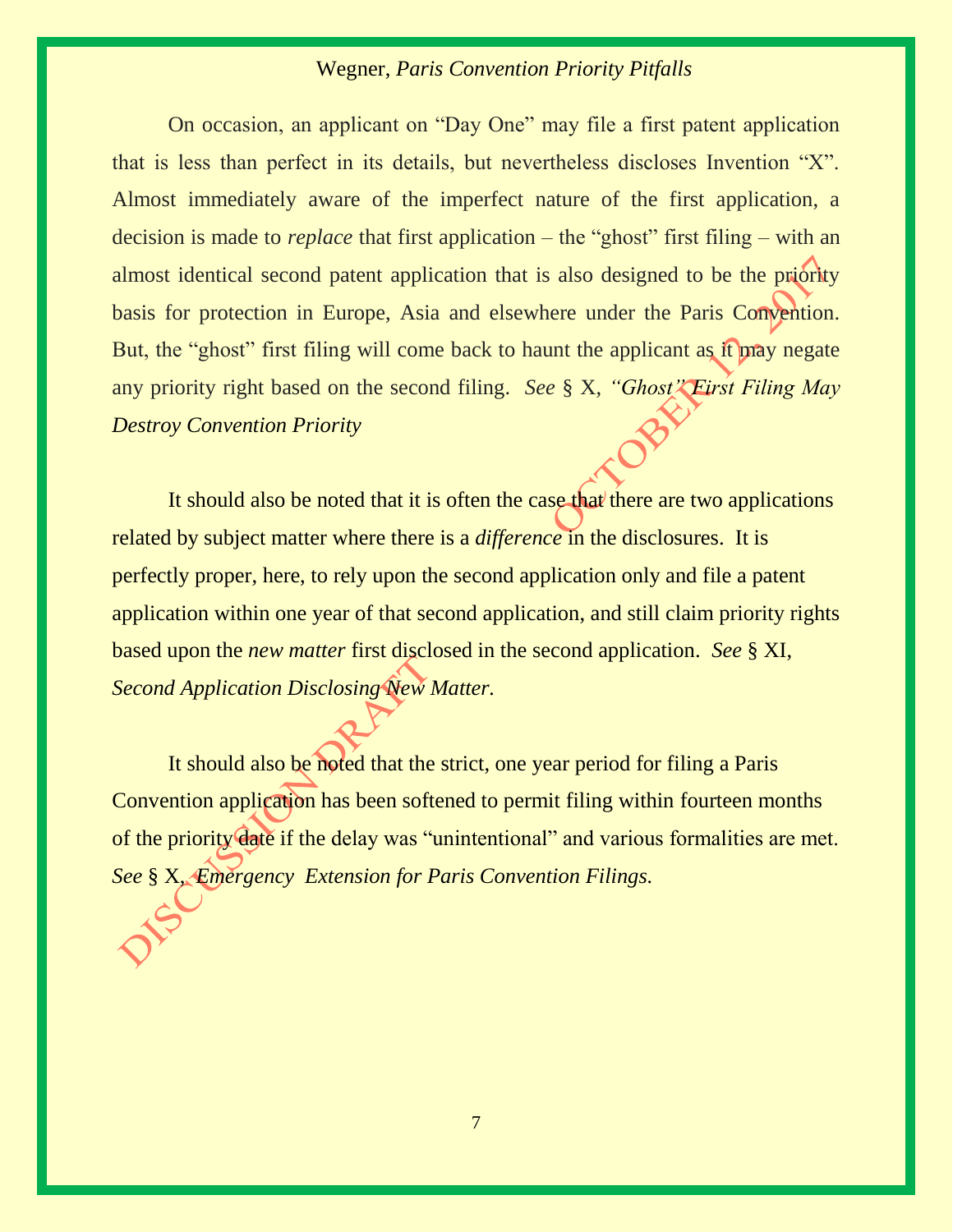#### **II. THE STATUTORY SCHEME**

The statutory scheme for Paris Convention priority is set forth in the *Leahy Smith America Invents Act* of 2011 as follows:

#### **35 USC § 119. Benefit of earlier filing date; right of priority**

(a) An application for patent for an invention filed in this country by any person who has, or whose legal representatives or assigns have, previously regularly filed an application for a patent for the same invention in a foreign country which affords similar privileges in the case of applications filed in the United States or to citizens of the United States, or in a WTO member country [as defined in 35 USC § 104(b)(2)], shall have the same effect as the same application would have if filed in this country on the date on which the application for patent for the same invention was first filed in such foreign country, if the application in this country is filed within 12 months from the earliest date on which such foreign application was filed. The Director may prescribe regulations, including the requirement for payment of the fee specified in [35 USC  $\S$ ] 41(a)(7), pursuant to which the 12month period set forth in this subsection may be extended by an additional 2 months if the delay in filing the application in this country within the 12-month period was unintentional. \* \* \*

(c) In like manner and subject to the same conditions and requirements, the right provided in this section may be based upon a subsequent regularly filed application in the same foreign country instead of the first filed foreign application, provided that any foreign application filed prior to such subsequent application has been withdrawn, abandoned, or otherwise disposed of, without having been laid open to public inspection and without leaving any rights outstanding, and has not served, nor thereafter shall serve, as a basis for claiming a right of priority.

\* \* \*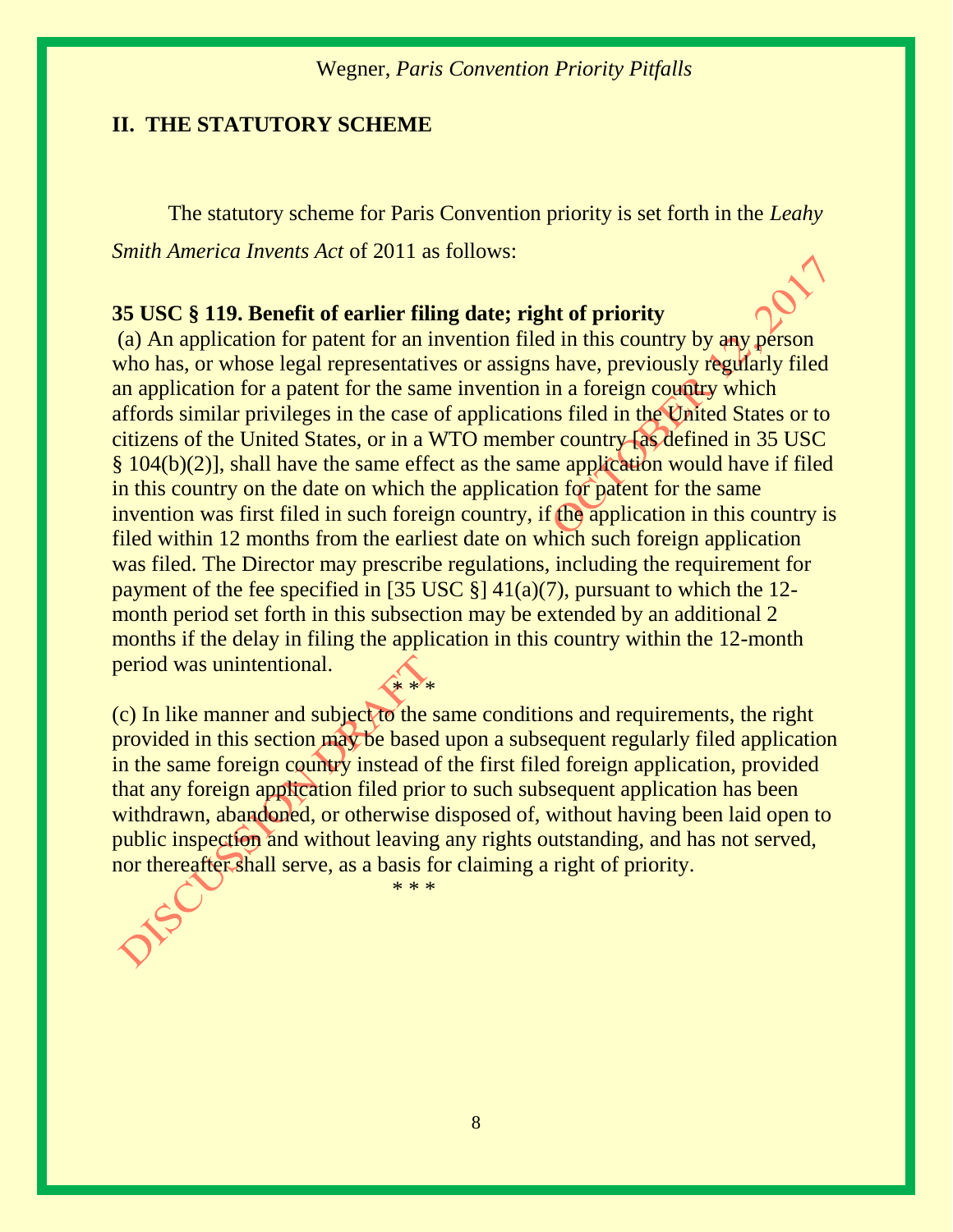The *Manual* provides an explanation of priority based on a first filing:

"The 12 months is from earliest foreign filing except as provided in [35 U.S.C.](https://www.uspto.gov/web/offices/pac/mpep/mpep-9015-appx-l.html#d0e302943)  [119\(c\).](https://www.uspto.gov/web/offices/pac/mpep/mpep-9015-appx-l.html#d0e302943) If an inventor has filed an application in France on October 4, 1981, and an identical application in the United Kingdom on March 3, 1982, and then files in the United States on February 2, 1983, the inventor is not entitled to the right of priority at all; the inventor would not be entitled to the benefit of the date of the French application since this application was filed more than twelve months before the U.S. application, and the inventor would not be entitled to the benefit of the date of the United Kingdom application since this application is not the first one filed. *Ahrens v. Gray,* 1931 C.D. 9 (Bd. App. 1929). If the first foreign application was filed in a country which is not recognized with respect to the right of priority, it is disregarded for this purpose. [35 U.S.C. 119\(c\)](https://www.uspto.gov/web/offices/pac/mpep/mpep-9015-appx-l.html#d0e302943) extends the right of priority to 'subsequent' foreign applications if one earlier filed had been withdrawn, abandoned, or otherwise disposed of, under certain conditions.<sup>1</sup>



DIS CUSSION PARTY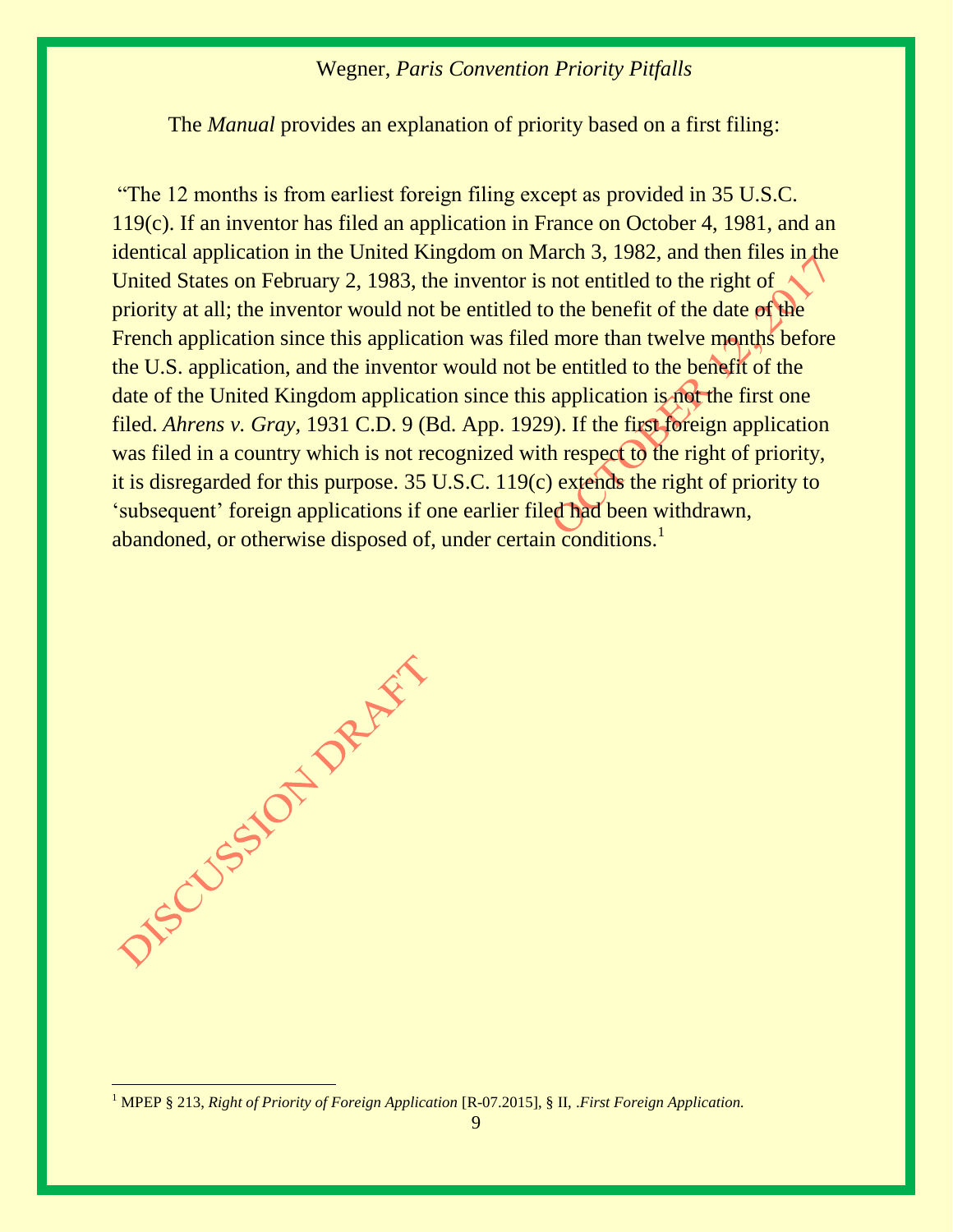#### **III. REPLACING A FIRST FILING TO CLEAN UP THE TEXT**

It is not uncommon for a first application to miss the mark in terms of describing a patentable invention. In such a situation where later claims to the real invention are not supported in the first application, a substantive denial of the priority right exists where no claim of importance is supported in the first filing to meet the disclosure requirements of 35 USC § 112(a).

In some situations, the first filing may define a patentable invention but is too sketchy to reliably be considered to provide support for invention, raising an issue as to whether the first application provides a disclosure to permit priority. Thus, if a first application does not teach how to make and use the invention to meet the disclosure requirements of 35 USC § 112(a), that application is not basis to support a later application with a priority right under 35 USC § 119.<sup>2</sup>

<sup>2</sup> "The identical substantive standard is used to judge whether priority should be granted based upon any form of parent application, whether the parent is a regular (non-provisional) application; a Paris Convention priority application; or a provisional application." Wegner, FIRST TO FILE PATENT DRAFTING, § 5:9, *Identical Substantive Standard for All Varieties of Parent Filings* (Thomson Reuters 2017)(citing *In re Gosteli*[, 872 F.2d 1008 \(Fed. Cir. 1989\)](https://1.next.westlaw.com/Link/Document/FullText?findType=Y&serNum=1989059621&pubNum=0000350&originatingDoc=I9e5404d0578611e7b038a050c700cc3a&refType=RP&originationContext=document&transitionType=DocumentItem&contextData=(sc.Search)) (Paris Convention priority); *In re Ziegler*[, 992 F.2d 1197 \(Fed. Cir. 1993\)](https://1.next.westlaw.com/Link/Document/FullText?findType=Y&serNum=1993089517&pubNum=0000350&originatingDoc=I9e5404d0578611e7b038a050c700cc3a&refType=RP&originationContext=document&transitionType=DocumentItem&contextData=(sc.Search)) (*id.*); *[Kawai v.](https://1.next.westlaw.com/Link/Document/FullText?findType=Y&serNum=1973110513&pubNum=0000350&originatingDoc=I9e5404d0578611e7b038a050c700cc3a&refType=RP&fi=co_pp_sp_350_885&originationContext=document&transitionType=DocumentItem&contextData=(sc.Search)#co_pp_sp_350_885)  Metlesics*[, 480 F.2d 880, 885](https://1.next.westlaw.com/Link/Document/FullText?findType=Y&serNum=1973110513&pubNum=0000350&originatingDoc=I9e5404d0578611e7b038a050c700cc3a&refType=RP&fi=co_pp_sp_350_885&originationContext=document&transitionType=DocumentItem&contextData=(sc.Search)#co_pp_sp_350_885)–89 (CCPA 1973) (*id.*); *Anderson v. Natta*[, 480 F.2d 1392, 1399](https://1.next.westlaw.com/Link/Document/FullText?findType=Y&serNum=1973110636&pubNum=0000350&originatingDoc=I9e5404d0578611e7b038a050c700cc3a&refType=RP&fi=co_pp_sp_350_1399&originationContext=document&transitionType=DocumentItem&contextData=(sc.Search)#co_pp_sp_350_1399)  [\(CCPA 1973\)](https://1.next.westlaw.com/Link/Document/FullText?findType=Y&serNum=1973110636&pubNum=0000350&originatingDoc=I9e5404d0578611e7b038a050c700cc3a&refType=RP&fi=co_pp_sp_350_1399&originationContext=document&transitionType=DocumentItem&contextData=(sc.Search)#co_pp_sp_350_1399) (*id.*); *New Railhead [Mfg., L.L.C. v. Vermeer Mfg. Co.](https://1.next.westlaw.com/Link/Document/FullText?findType=Y&serNum=2002475581&pubNum=0000506&originatingDoc=I9e5404d0578611e7b038a050c700cc3a&refType=RP&originationContext=document&transitionType=DocumentItem&contextData=(sc.Search))*, 298 F.3d 1290 (Fed. Cir. [2002\)](https://1.next.westlaw.com/Link/Document/FullText?findType=Y&serNum=2002475581&pubNum=0000506&originatingDoc=I9e5404d0578611e7b038a050c700cc3a&refType=RP&originationContext=document&transitionType=DocumentItem&contextData=(sc.Search)) (Michel, J.) (priority based on provisional application)).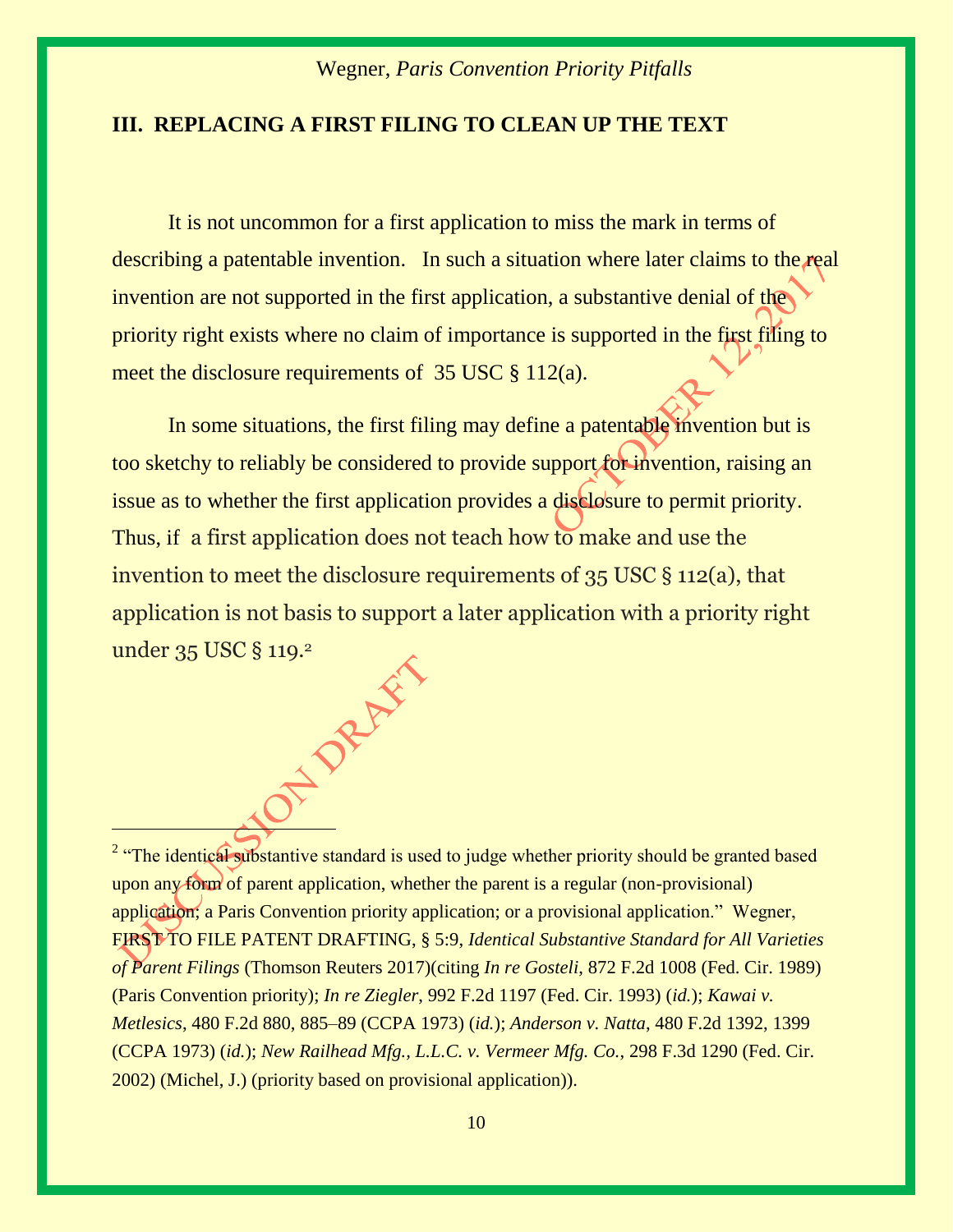In either situation, it may be wise to rely upon a second application that *does* properly describe the invention. To facilitate priority based on the second application, it is helpful to claim priority based upon the second application while also forfeiting priority based on the first application.

Art. 4C(4) involves the less frequent but still fairly common situation is where the second application is filed to *replace* the first application, and the second application is to be used for priority purposes. Here, important subject matter is *common* to the first application as explained by Dr. Bodenhausen:

**"**A subsequent application**":** "[I]t frequently happens \*\*\* that the first application, made in a hurry \*\*\* does not adequately represent the applicant's intentions. Failing a special provision regulating this matter[,] the applicant would be unable to replace his [original] application by a better[-drafted] one without losing the right of priority, because the [better-drafted] application would not be the *first* concerning the same subject and therefore could not be recognized for the priority right. In order to eliminate this difficulty [Art. 4C(4)] allows, *under certain precise conditions, a subsequent application to replace the first application for the* purpose of claiming the priority right."<sup>3</sup>

Thus, "the filing date [of the subsequent application] shall be the starting point of the period of priority": "The filing date which will be considered the starting point of the period of priority will be the date of [the] *subsequent* application[)] the first application [is] disregarded  $***$ .<sup>14</sup>

<sup>&</sup>lt;sup>3</sup> G.H.C. Bodenhausen, *Guide to the Application of the Paris Convention for the Protection of Industrial Property as Revised at Stockholm in 1967*, note b (Geneva: BIRPI 1968).

<sup>4</sup> Bodenhausen, *supra,* note d.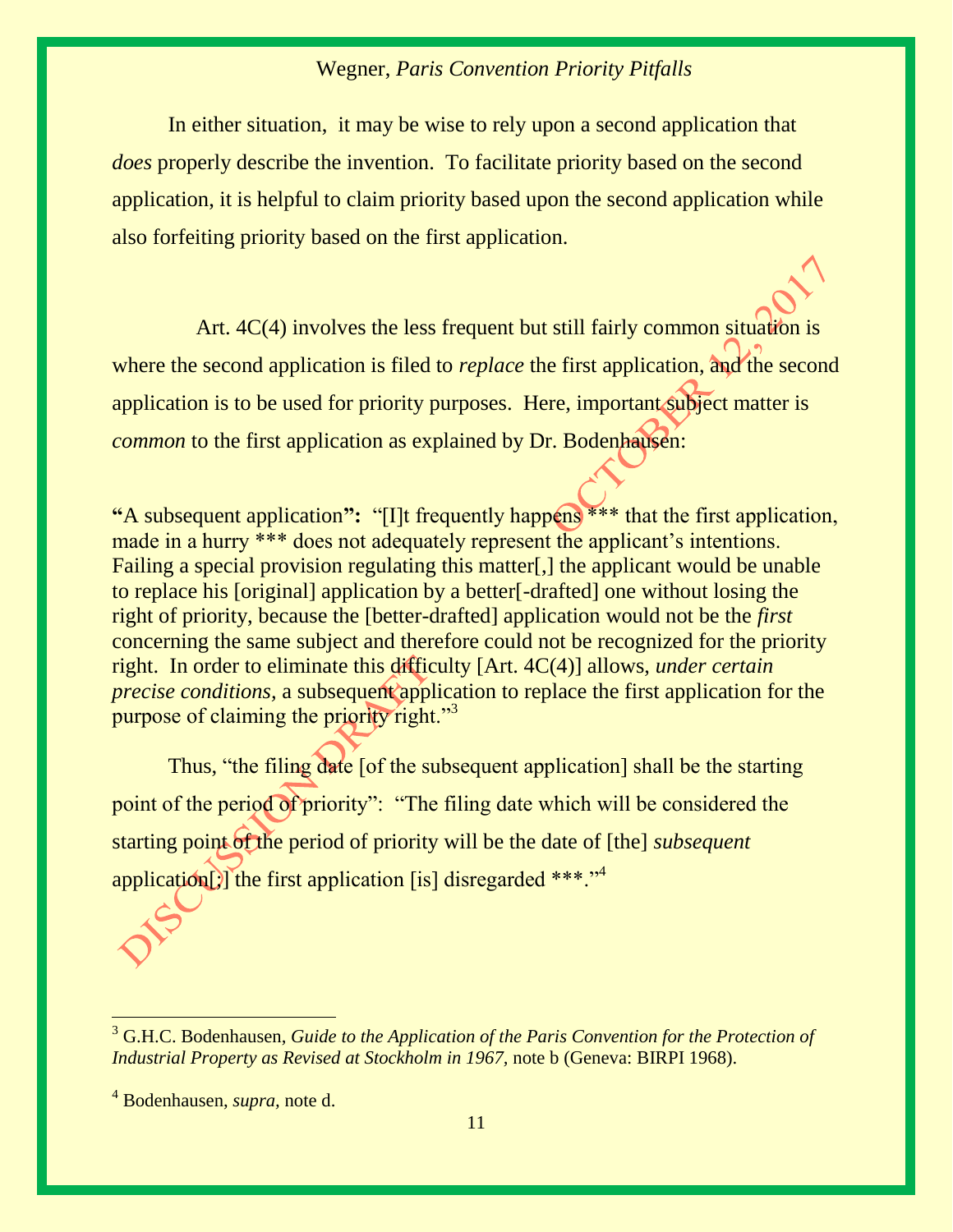It is further provided by Dr. Bodenhausen that:

"at the time of filing the subsequent application, the said previous application has been withdrawn, abandoned, or refused, without having been laid open to public inspection and without leaving any rights outstanding, and if it has not yet served as a basis for claiming a right of priority."

 As emphasized by Dr. Bodenhausen, *each* of the several conditions must, without exception, be met for the application of this restarted right of priority to be effective. Thus, "the following conditions have to be fulfilled with respect to the previous first application filed *for the same subject matter* in *the same country;*

*"*the previous application must, *before* the subsequent application is filed, have been *withdrawn, abandoned or refused*;

"the previous application must *not* have been *laid open to public inspection*;

"the previous application must *not leave any rights outstanding*;

"the previous application must *not yet* have served *as a basis for claiming a right of priority*, either in the same or in any other country.

"If any of these [five] conditions is not fulfilled, the country of the Union in which priority is claimed on the basis of the subsequent application will refuse to recognize this priority.

"Furthermore, the replacement of a previous application by a subsequent application will not be accepted if in the period between these applications *another* application has been filed for the same subject by the same applicant in the same or another country of the Union. This is so because in such cases the subsequent application, at the time of its filing, cannot be considered as being the first [application]."<sup>5</sup>

<sup>5</sup> Bodenhausen, *supra,* note 3.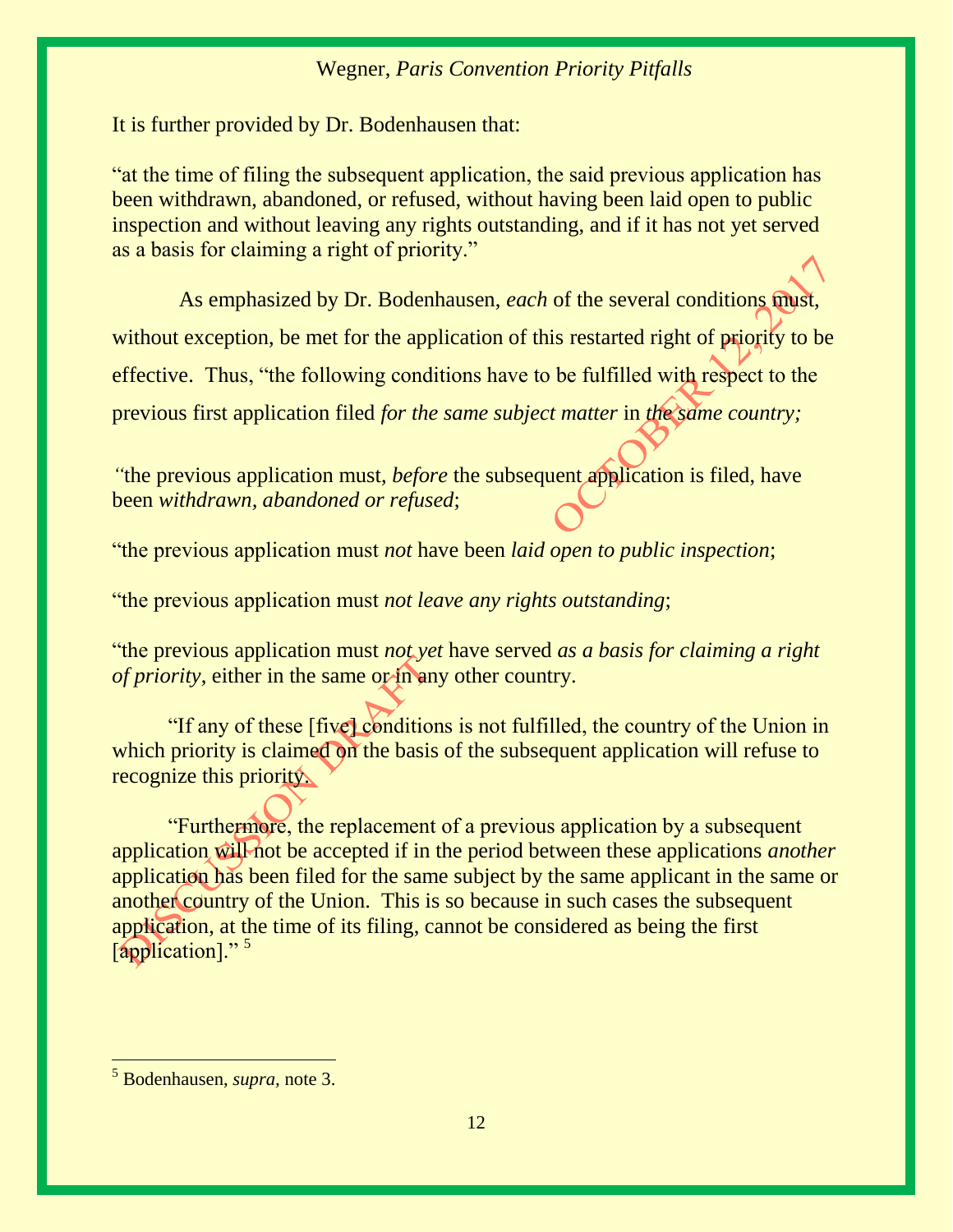After the subsequent filing, for priority to be maintained, "[t]he previous application may not thereafter serve as a basis for claiming a right of priority.": Bodenhausen emphasizes that "*[a]fter the replacement* of a previous application by a subsequent application as a basis for the right of priority, priority may no longer be recognized in any country of the Union on the basis of the previous application."<sup>6</sup> longer be recognized in any country of the Union on the basis of the previous application."<sup>6</sup>

DIS CUSSION DRUGS

<sup>6</sup> Bodenhausen, *supra,* note f.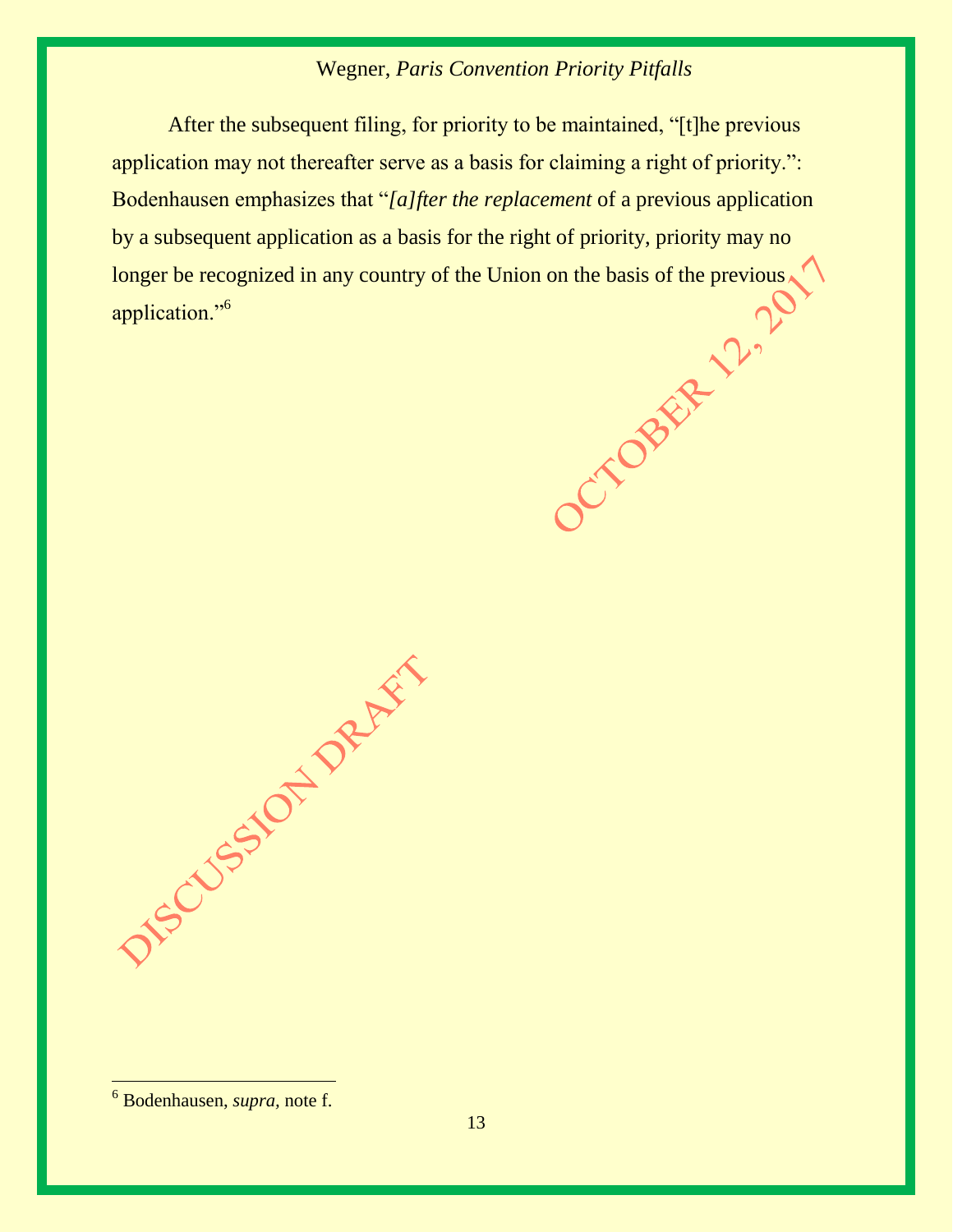## **IV. THE LAW PRIOR TO THE 2011 STATUTORY CHANGE**

Prior to the *Leahy Smith America Invents Act* of 2011, an applicant who has reduced his invention to practice in the United States and contemporaneously filed a first application to that invention could *delay* the one year priority period of the Paris Convention for the purpose of foreign filings by filing a *second* United States application to the same invention, while *also* abandoning the first application under certain conditions. In this way, the applicant could maintain his domestic priority right by reliance upon his date of invention in the United States, while at the same time delaying his effective filing date so that foreign counterpart applications could be filed within one year of *second* United States application.

Here, the applicant could rely upon the "first inventor" system to establish a domestic priority right as of his invention date, but at the same time permit a delayed foreign filing up to one year from the *second* United States application.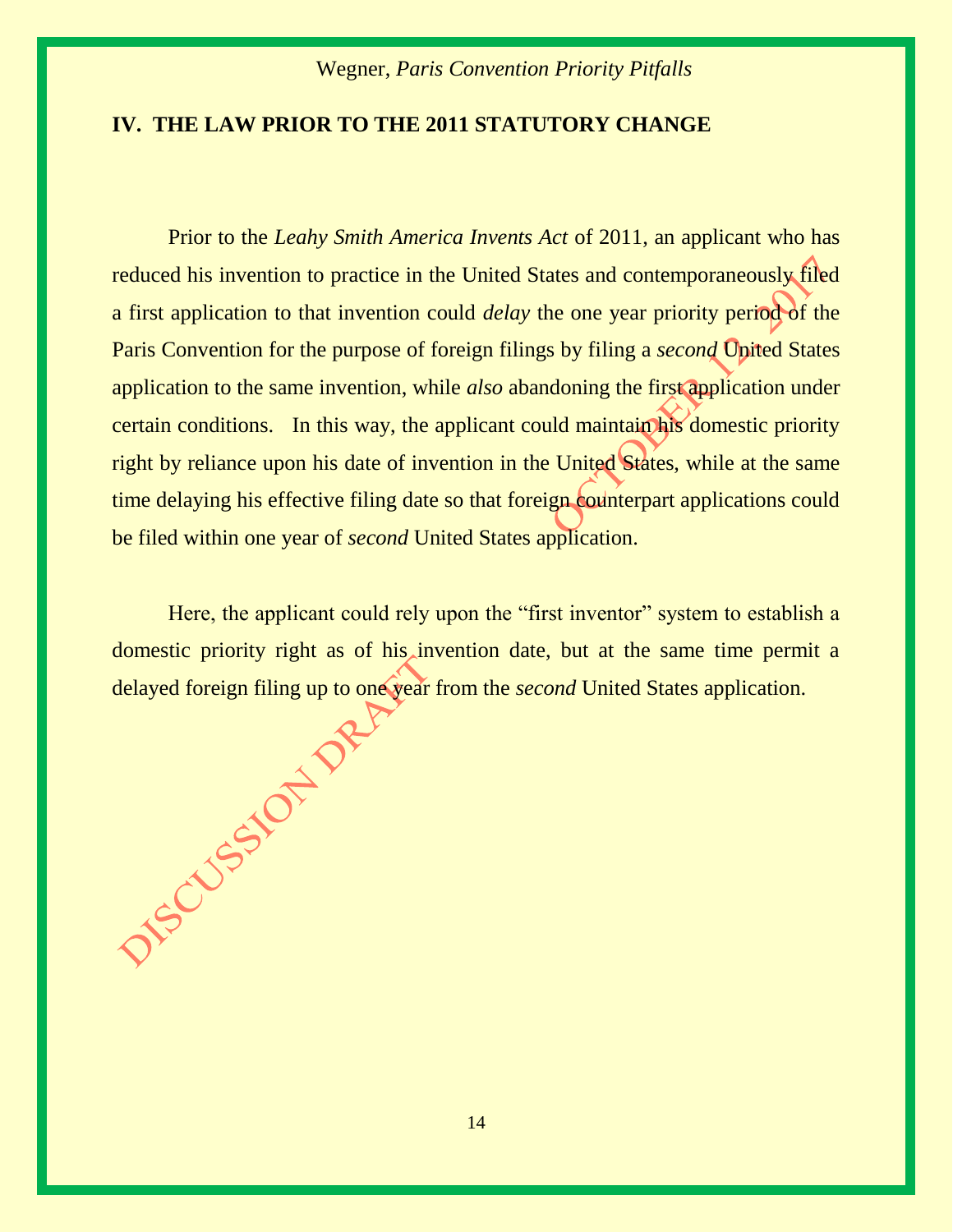## **V. CHANGED CIRCUMSTANCES OF THE NEW PATENT LAW**

The opportunity to have both an early domestic priority date (based upon a date of invention) coupled with a deferred priority date for overseas applications does not exist under the *Leahy Smith America Invents Act* of 2011.

On the one hand, it is still possible to abandon the first application and obtain a deferred priority date for foreign filings through the filing of a second United States application, thus deferring the expiration of the one year grace period to expire on the anniversary of that second filing.

On the other hand, it is no longer possible to prove a date of invention for purposes of the United States as of the first (abandoned) application, because under the first-to-file regime of the *Leahy Smith America Invents Act* of 2011 establishing a date of invention is outside the scope of the new patent law.

15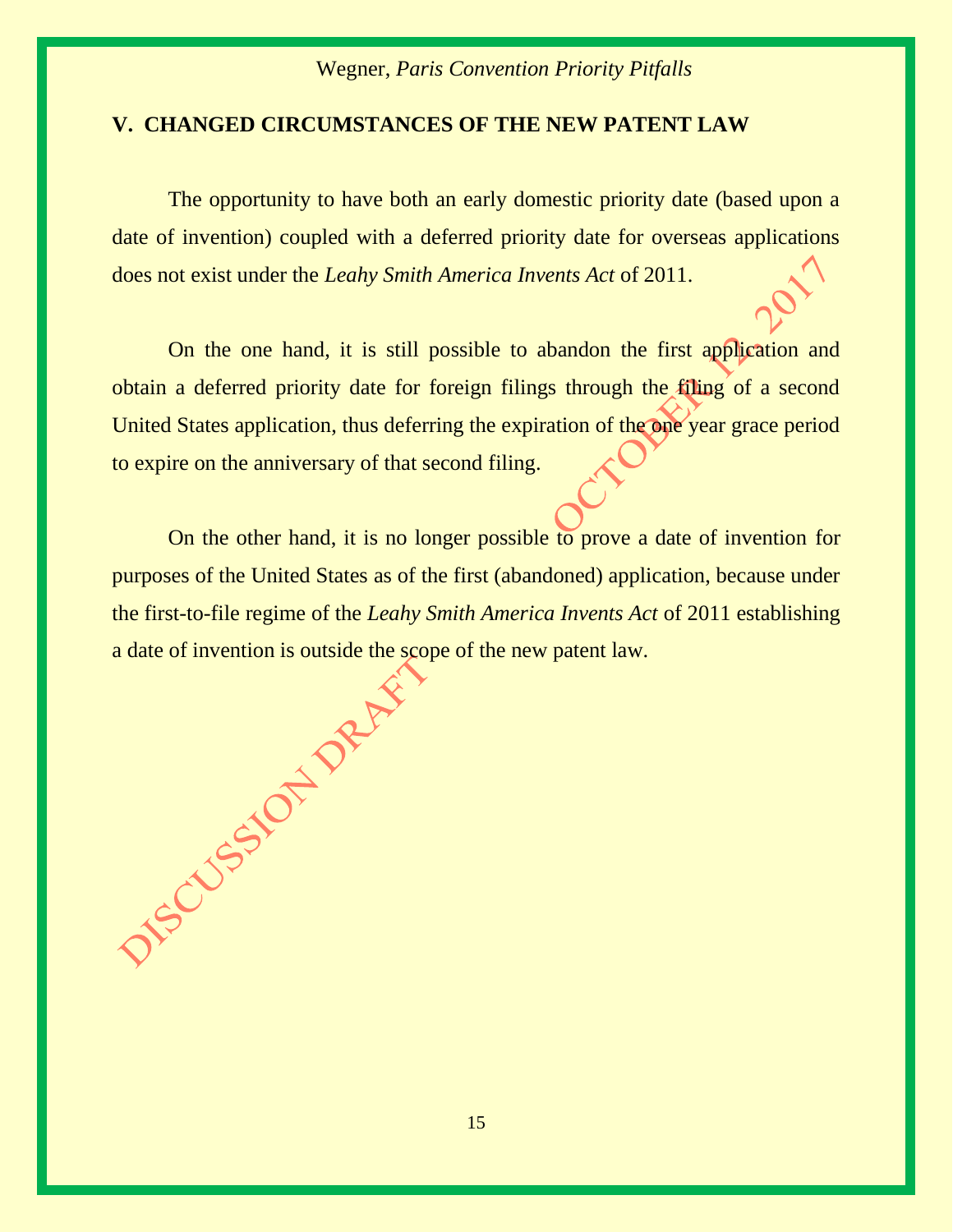#### **VI. STRICT STATUTORY AND TREATY LIMITATIONS**

There is no "trick" or "gimmick" envisioned either in the treaty scheme of the Paris Convention nor under the *Leahy Smith America Invents Act* of 2011 whereby the first filing date can be restored in the context of international patent rights for Europe or Asia.

The text of Art.  $4C(4)$  of the Paris Convention expressly provides as a condition for priority to a second application that "at the time of filing the [second,] subsequent application, the said previous [first] application has been \* \* \* abandoned \* \* \* without having been laid open to public inspection and without leaving any rights outstanding \* \* \*."

"A [second,] subsequent application concerning the same subject [matter] as a previous first application \*\*\* filed in the same country of the Union shall be considered as the first application [which then becomes the] starting point of the [one year] period of priority, if, at the time of filing the [second,] subsequent application, the said previous [first] application has been withdrawn, abandoned, or refused, without having been laid open to public inspection and without leaving any rights outstanding, and if it has not yet served as a basis for claiming a right of priority."7

The priority deferral strategy made sense in limited situations for domestic applicants because under the "first inventor" system the applicant could rely upon an actual date of invention for priority purposes (retaining an effective date of invention without reliance on the first application) while opening the door to a delayed Paris Convention filing in Europe, Asia and elsewhere because of a reset priority date because "*at the time of filing* the [second,] subsequent application, the said previous [first] application has been withdrawn, abandoned, or refused,

 7 Paris Convention Art. 4C(4), *Conditions for Priority to Second Application.*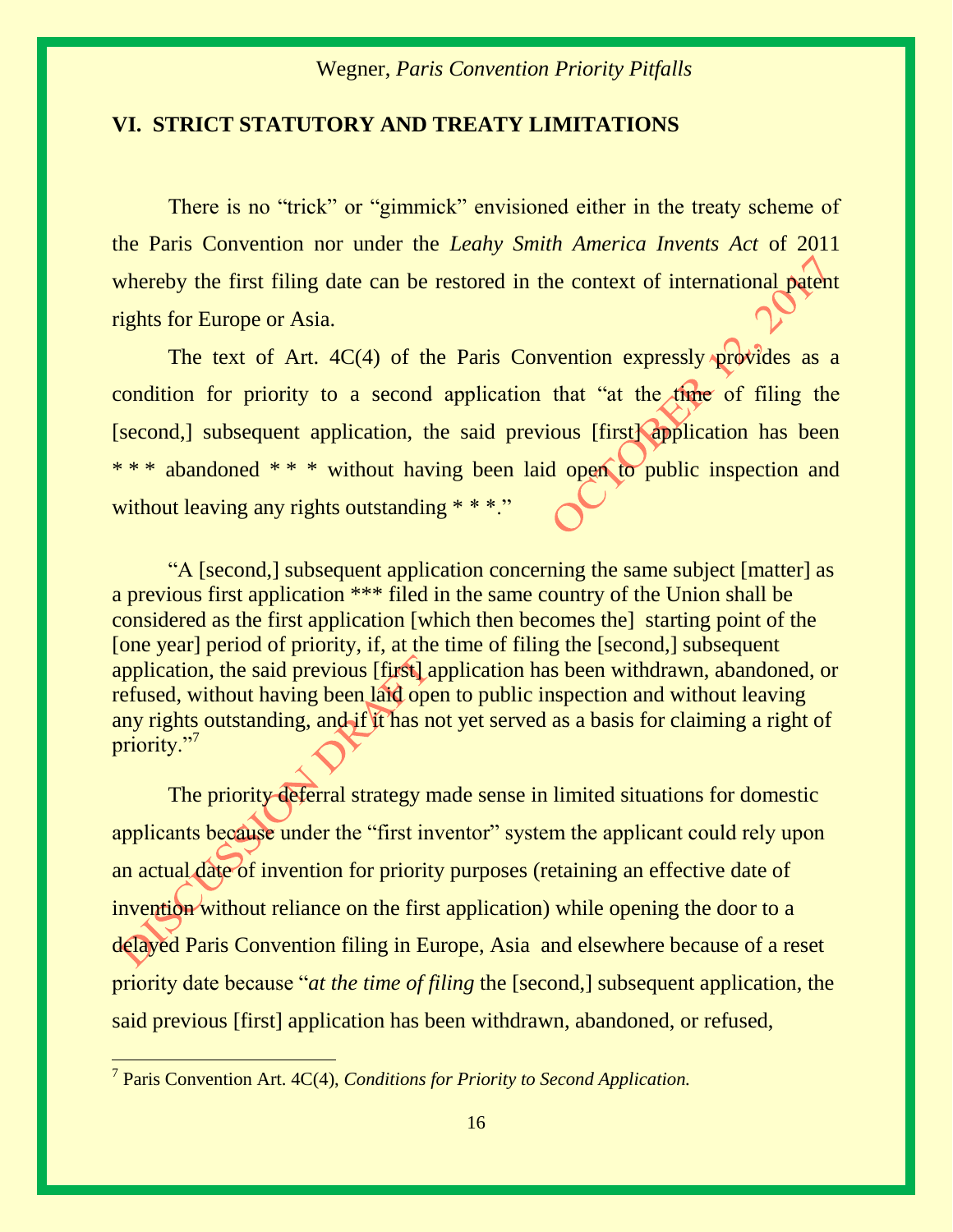without having been laid open to public inspection and without leaving any rights outstanding, and [where] it has not yet served as a basis for claiming a right of priority."<sup>8</sup>

To the extent that an American patent priority right is important, this pre-2011 scheme to reset the priority right doesn't work: Thus, a condition of the scheme to reset the priority date for foreign filings is that by the time of filing the second (new domestic priority) filing, "the [first] application has been withdrawn, abandoned, or refused, without having been laid open to public inspection and without leaving any rights outstanding."<sup>9</sup>

The critical difference versus the law prior to 2011 is that under the prior law *with* the benefit of the first inventor system, the domestic priority rights could be based on an actual first reduction to practice; but, since the 2011 change in the law, priority rights can no longer be based upon an actual date of invention but must be based upon the filing date of the earlier application.

<sup>8</sup> Art. 4C(4), *Conditions for Priority to Second Application.*

<sup>9</sup> The full text of Art. 4C(4), *Conditions for Priority to Second Application*, is as follows: "A subsequent application concerning the same subject [matter] as a previous first application \*\*\* filed in the same country of the Union shall be considered as the first application, of which the filing date shall be the starting point of the period of priority, if, at the time of filing the subsequent application, the said previous application has been withdrawn, abandoned, or refused, without having been laid open to public inspection and without leaving any rights outstanding, and if it has not yet served as a basis for claiming a right of priority. The previous application may not thereafter serve as a basis for claiming a right of priority."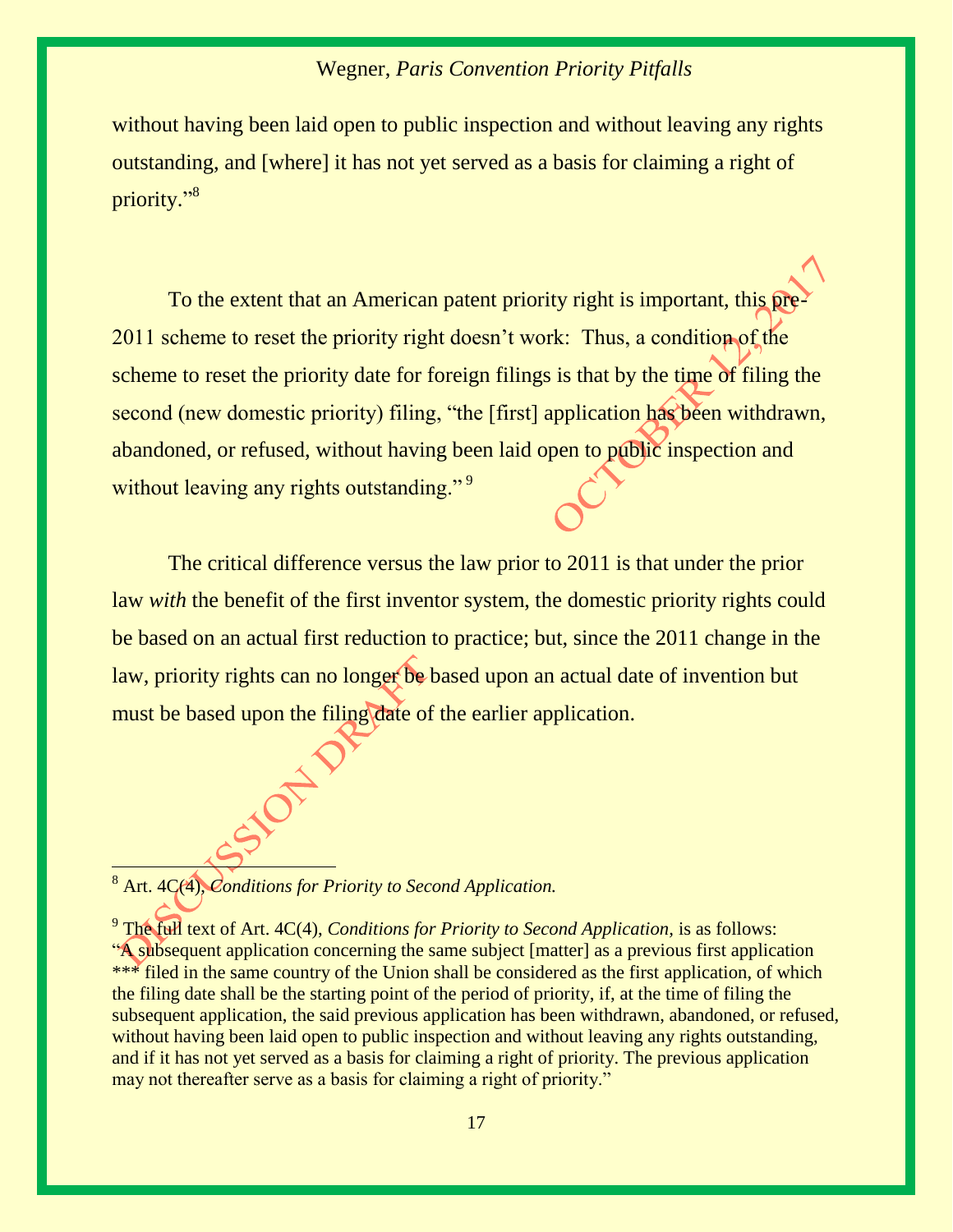The *Leahy Smith America Invents Act* of 2011 codifies the limitation to the Paris Convention of Art.  $4C(4)$  through 35 USC § 119(c) that provides that "the [priority] right \* \* \* may be based upon a *subsequent* regularly filed application in the same foreign country instead of the *first filed* foreign application, provided that any foreign application filed prior to such subsequent application has been withdrawn, abandoned, or otherwise disposed of, without having been laid open to public inspection and without leaving any rights outstanding, and has not served, nor thereafter shall serve, as a basis for claiming a right of priority."

DESCRIPTION DRUM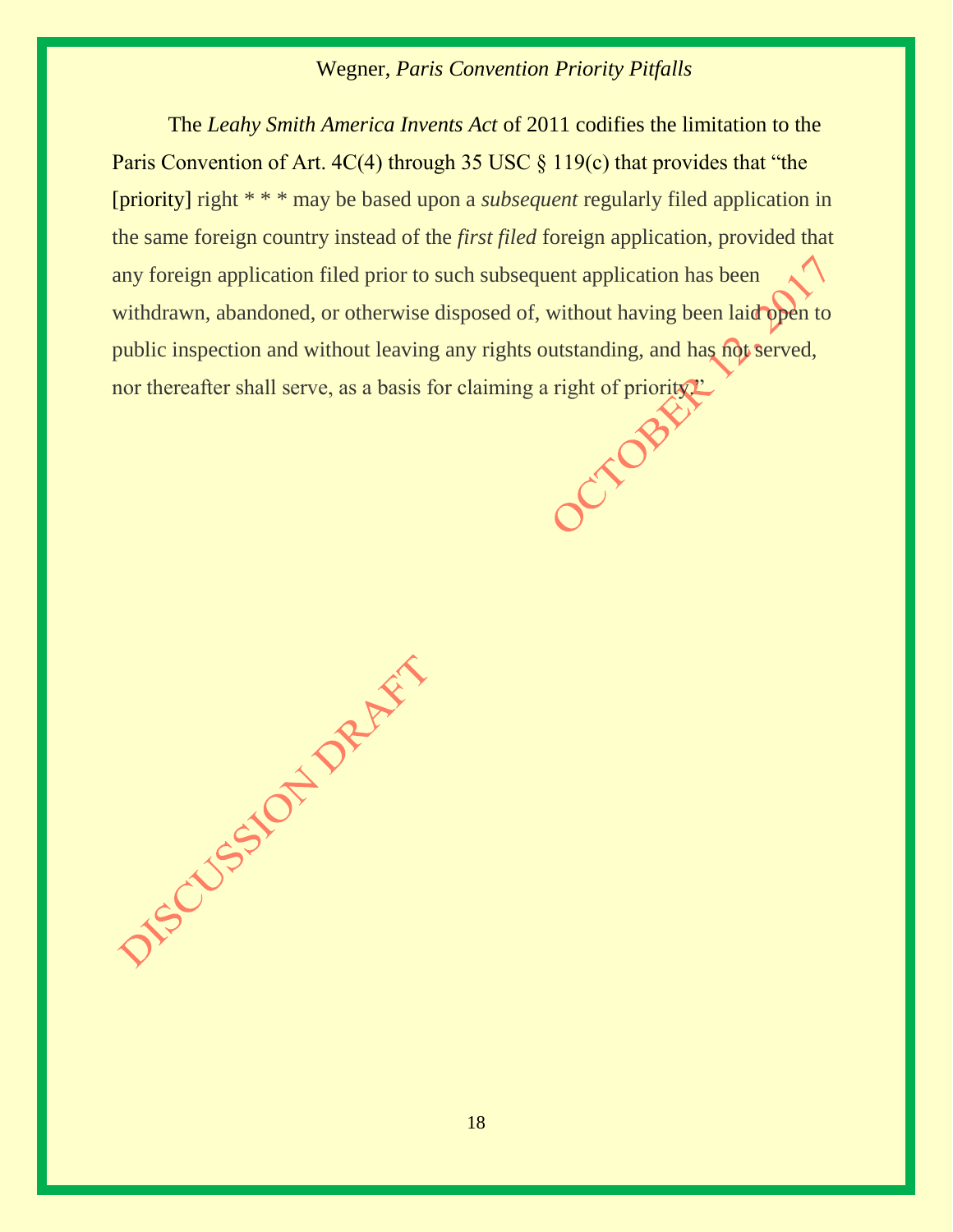#### **VII. DISCLOSED (UNCLAIMED) INVENTION IN THE FIRST FILING**

According to *Olson v. Julia*, 209 USPQ 159, 1979 WL 25148, slip op. at 5-7 (PTO Bd.Pat.Inter. 1979), an invention that is *disclosed* in a foreign application is basis for priority even if it does not *claim* the invention. Thus, if the applicant in the United States seeks to *claim* an invention that is also *claimed* within one year of a foreign application, the fact that there is an application in that foreign country filed more than 12 months before the United States application is basis to deny priority where that earlier foreign application *discloses* but does not *claim* the same invention. As explained in *Olson v. Julia,* slip op. at 5-7:

The first question to be resolved in this case is what is meant by the expression "application for a patent for the same invention". Julia insists that the same invention must be *claimed* in the foreign application (as concurred in by the Primary Examiner) while Olson states that the invention need only be *disclosed.* We are in agreement with Olson's interpretation [that the invention only needs to be disclosed] for the following reasons. [35 USC 119](https://1.next.westlaw.com/Link/Document/FullText?findType=L&pubNum=1000546&cite=35USCAS119&originatingDoc=I3660f3e6d32011dc8dba9deb08599717&refType=LQ&originationContext=document&transitionType=DocumentItem&contextData=(sc.DocLink)) provides for a right of priority in conformity with the Convention of Paris for the Protection of Industrial Property of 20th March 1883 (Paris Convention), a treaty between various countries including the United States and France (adhered to by the United States in 1887). Article 4 of the Convention relates to the right of priority and Section H, introduced into the Convention in 1934, provides the following:

"Priority may not be refused on the ground that certain elements of the invention for which priority is claimed do not appear among the claims formulated in the application in the country of origin, provided that the application documents as a whole specifically disclose such elements."

Professor G.H.C. Bodenhausen, Director of the Bureau for the Protection of Intellectual Property (BIRPI) has written a book entitled "Guide to the Application of the Paris Convention for the Protection of Industrial Property" (as Revised at Stockholm in 1967), published by BIRPI in 1968 (Geneva, Switzerland). He comments as follows with respect to Article 4, Section H (page 58; original emphasis):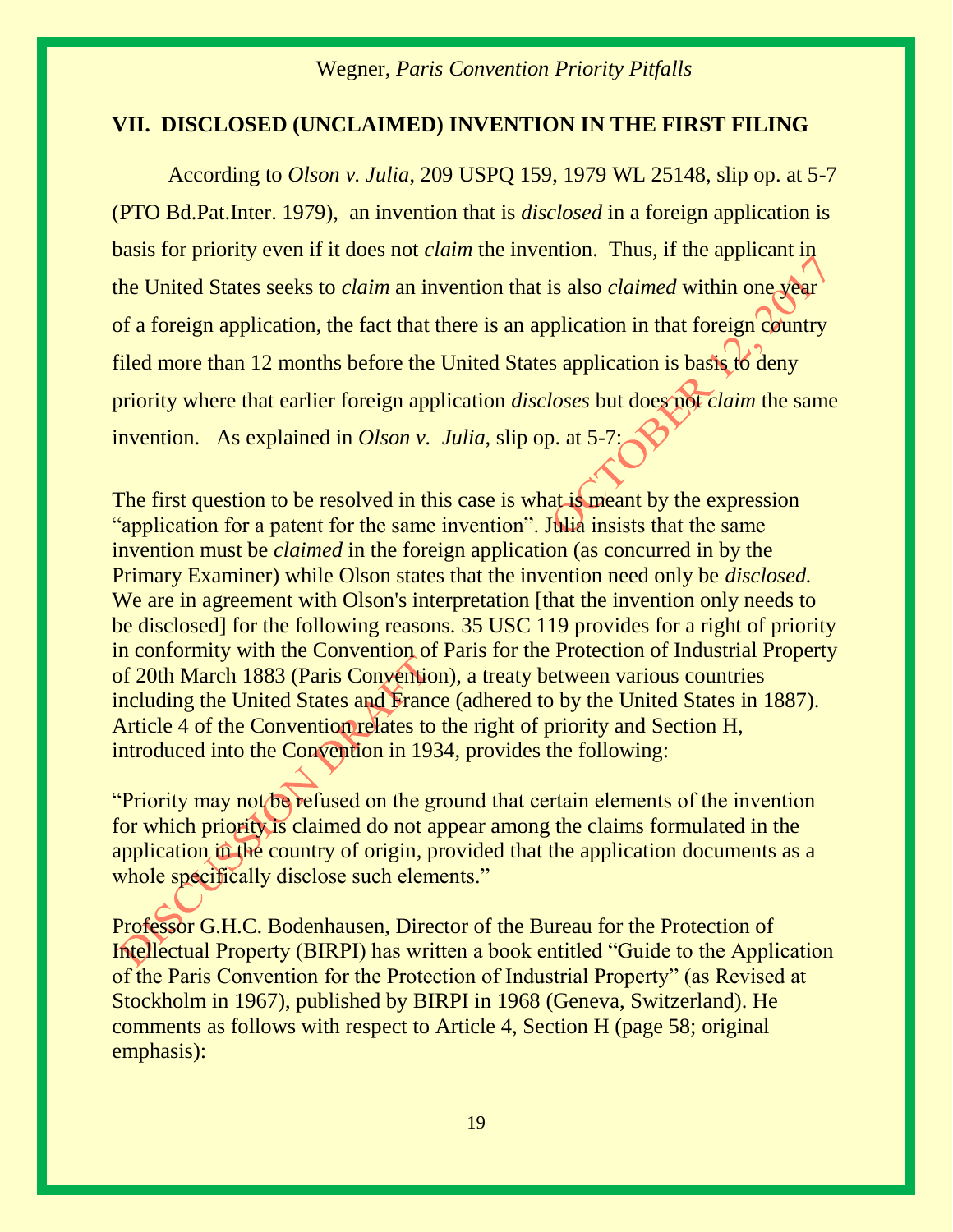"(c) Most domestic laws require that the subject for which protection by a patent is claimed must be defined in the patent application in one or more claims, but in some countries these claims have to be very specific, whereas in others the indication of the principles of the invention suffices. In view of these differences the right of priority must be recognized even for elements of the invention which do *not* appear in the *claims* of the application on which the right of priority is based.

"(d) It will suffice for the claiming of the right of priority in a subsequent patent application if the elements of the invention for which priority is claimed are specifically disclosed in the documents of the previous application *as a whole* (including the description of the invention, drawings (if any), charts, etc.). The administrative or judicial authorities of the country where priority is claimed will determine whether this condition is fulfilled.<sup>[2](https://1.next.westlaw.com/Link/Document/FullText?findType=Y&serNum=1979020826&pubNum=867&originatingDoc=I6ea9f7a29c4911dba10be1078cee05f1&refType=CA&originationContext=document&transitionType=DocumentItem&contextData=(sc.DocLink)#co_tablefootnoteblock_2)</sup>" [footnote omitted]

The provision under consideration must, however, work in two directions. On the one hand, priority will be recognized on the basis of a previous application for all elements of the invention specifically disclosed in that application *as a whole.* On the other hand, if an even earlier application *as a whole* has already specifically disclosed these elements, that application will be considered the *first* application and priority cannot be recognized on the basis of the application mentioned earlier. In the case of *Nelson v. Wolf*, 97 F.2d 632 (CCPA 1938), the court held that Wolf was entitled to rely upon a German application which contained a claim to a process even though the interference counts in issue (and presumably the corresponding claims of Wolf's U.S. application) were drawn to compositions of matter, based on the fact that the subject matter of the counts was disclosed in the German application. The court commented as follows:

"Upon the general proposition that it is immaterial whether a foreign application *claims* the subject matter of the counts so long as it clearly *discloses* such subject matter, the decision of this court in the case of *Lorenz K. Braren v. George Horner,* 18 CCPA (Patents) 971, 47 F.2 358 is apropos. [\[38 USPQ 139](https://1.next.westlaw.com/Link/Document/FullText?findType=Y&serNum=1938129832&pubNum=0000867&originatingDoc=I3660f3e6d32011dc8dba9deb08599717&refType=RP&originationContext=document&transitionType=DocumentItem&contextData=(sc.DocLink))]"

In the more recent case of *[Kawai v. Metlesics](https://1.next.westlaw.com/Link/Document/FullText?findType=Y&serNum=1973110513&pubNum=0000350&originatingDoc=I3660f3e6d32011dc8dba9deb08599717&refType=RP&originationContext=document&transitionType=DocumentItem&contextData=(sc.DocLink))*, 480 F.2d 880 (CCPA 1973), the court was concerned with the question of whether a foreign application had to contain an adequate disclosure of utility in order to provide benefit for the claimed compounds of a U.S. application. The court held the following: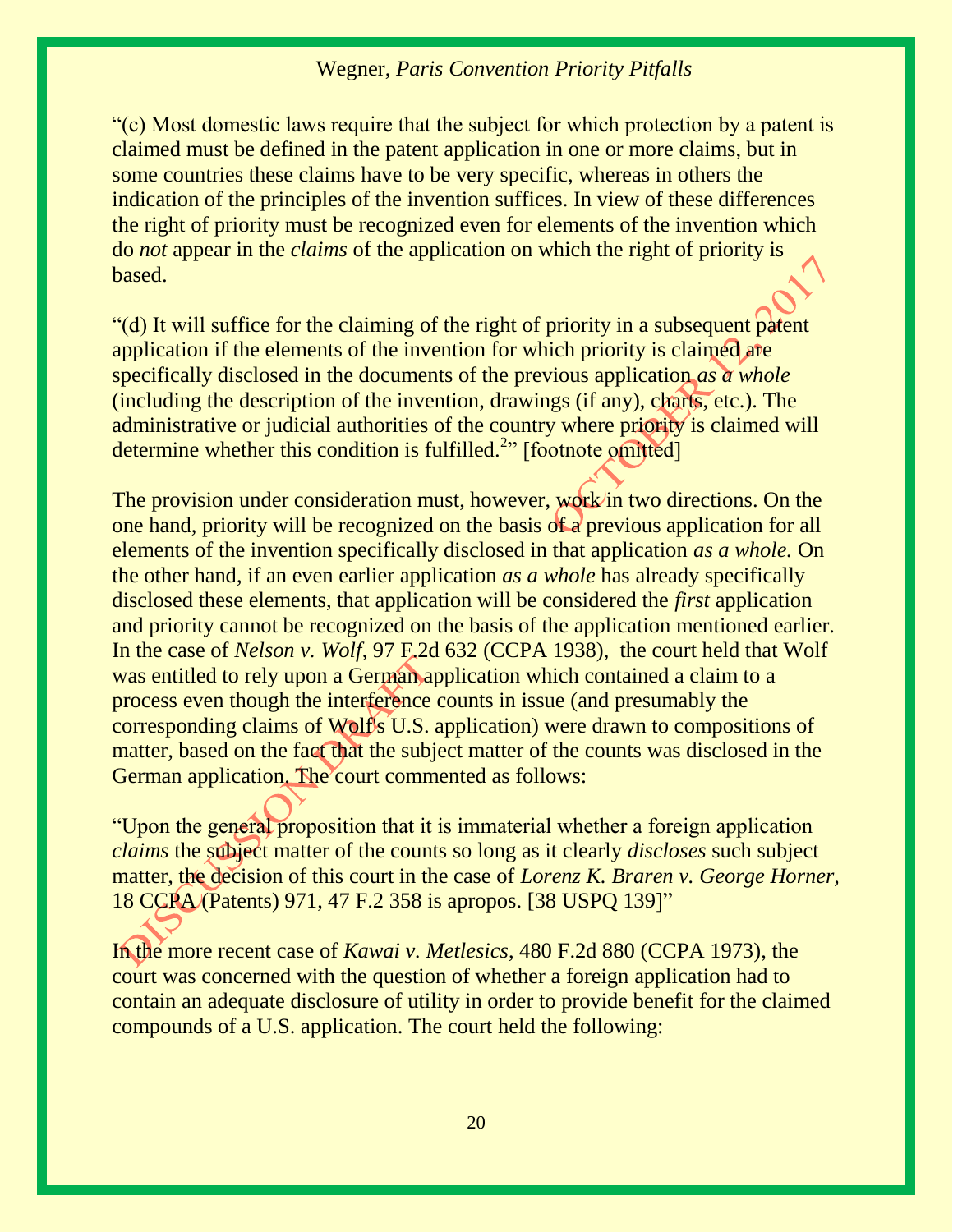In summary, it is our view that the purpose of the Paris Convention was to have an application made in a foreign country treated as the equivalent of a domestic filing. We believe that equivalent treatment is accorded when the foreign application is weighed under the first paragraph of section 112 in the same manner as would a U.S. application under section 120. [178 USPQ 165]

In that case the court looked to the disclosure of the Japanese application of Kawai to determine whether the requirements of 35 USC 112 were met as to the subject matter in issue in an interference.

We find no authority to support the view that a foreign application must claim the same invention as that being claimed in the U.S. application in order for the applicant to be able to rely upon the foreign application for benefit under [35 USC](https://1.next.westlaw.com/Link/Document/FullText?findType=L&pubNum=1000546&cite=35USCAS119&originatingDoc=I3660f3e6d32011dc8dba9deb08599717&refType=LQ&originationContext=document&transitionType=DocumentItem&contextData=(sc.DocLink))  [119.](https://1.next.westlaw.com/Link/Document/FullText?findType=L&pubNum=1000546&cite=35USCAS119&originatingDoc=I3660f3e6d32011dc8dba9deb08599717&refType=LQ&originationContext=document&transitionType=DocumentItem&contextData=(sc.DocLink)) Indeed, such an interpretation would be inconsistent with the provisions of the above noted Paris Convention and contrary to the decisions of the court in *Nelson v. Wolf* and *Kawai v. Metlesics, supra*. Accordingly, we must look to the entire disclosure of the French application filed April 10, 1972 in order to determine whether the invention of the count is described therein.

In order for an earlier filed foreign application to defeat priority rights under [35](https://1.next.westlaw.com/Link/Document/FullText?findType=L&pubNum=1000546&cite=35USCAS119&originatingDoc=I3660f3e6d32011dc8dba9deb08599717&refType=LQ&originationContext=document&transitionType=DocumentItem&contextData=(sc.DocLink))  [USC 119](https://1.next.westlaw.com/Link/Document/FullText?findType=L&pubNum=1000546&cite=35USCAS119&originatingDoc=I3660f3e6d32011dc8dba9deb08599717&refType=LQ&originationContext=document&transitionType=DocumentItem&contextData=(sc.DocLink)) that application should be in compliance with the requirements of the first paragraph of [35 USC 112.](https://1.next.westlaw.com/Link/Document/FullText?findType=L&pubNum=1000546&cite=35USCAS112&originatingDoc=I3660f3e6d32011dc8dba9deb08599717&refType=LQ&originationContext=document&transitionType=DocumentItem&contextData=(sc.DocLink)) This is consistent with the requirements set forth in *Kawai v. Metlesics, supra*, regarding the right to benefit of the filing date of a foreign application. Thus, it is necessary that the French addition application filed April 10, 1972 contain an adequate description of the subject matter of the count in order to defeat Julia's priority rights. We hold that it does not.

There is no specific example of any compound within generic formula VII in the French application of April 1972. It is thus necessary to pick and choose from two lists of substituents for R and A (in compound VII) in order to arrive at a compound within the scope of the count. R is defined as alkyl, aryl-alkyl or aryl radical that may be substituted. A is defined as follows (according to the translation supplied by Olson):

In this formula A represents a hydrocarbon radical containing a number of carbon atoms equal to  $5n + 1$ , with n possibly being one of the numbers 0, 1, 2, 3, 4 or 5; this radical may be saturated or unsaturated, a conjugated or nonconjugated polyene; when n is between 1 and 5, this radical may be functionalized or substituted by alkyl groups; when n is equal to or exceeding 2, this radical may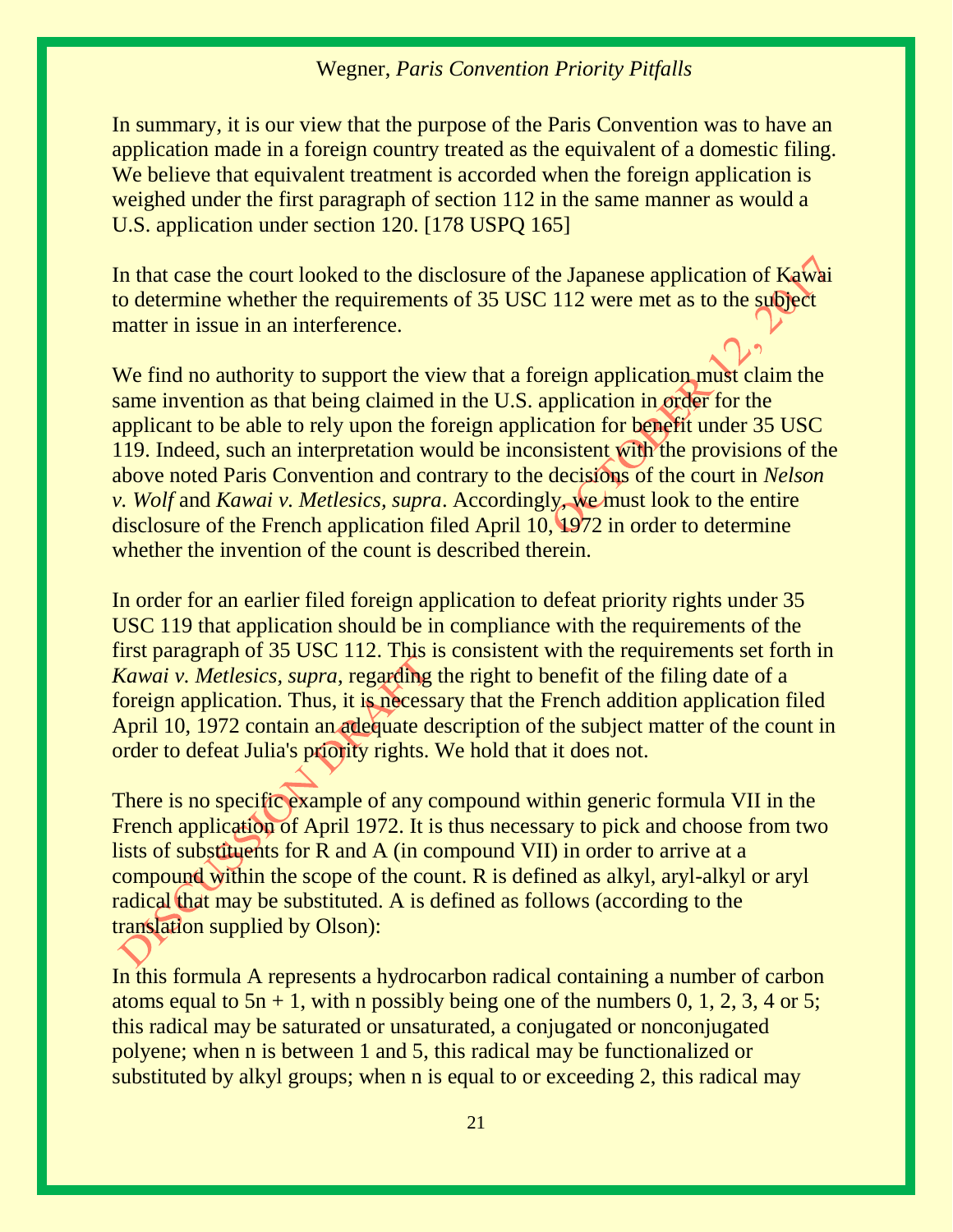include a ring to which may be attached alkyl groups and/ or functional groups such as 0= or OH-, which can be protected or unprotected.

A may also be a functional group corresponding to one of the definitions given below for Q, while it is not necessary that a be identical with Q.

Q stands for a methyl radical, which may be substituted by a halogen atom or a -  $SR'$  or  $-SO_2R'$  group in which R' represents the definition given above for R and may be identical with or different from this.

Q may also represent: -a primary alcohol group  $-CH<sub>2</sub>OH$ , the ethers corresponding to this group or the esters formed by this group with inorganic or organic acids; -a protected or unprotected aldehyde group; -an acid group - COOH, its acid chloride, its esters or corresponding nitrile; -a hydrocarbon radical corresponding to the definition of A, given above, but which may be identical with or different from it. The single example shows the production of a final product wherein R is phenyl but this final product is not produced from an intermediate of formula VII. Thus, we find no directions in the French addition application which would lead one to select phenyl as the R substituent in conjunction with CHsub2 OH as the A substituent for a compound encompassed by formula VII.

Although it is not essential that compounds of the counts be named, it is a requirement that the specification contain a description which would reasonably lead one of ordinary skill to such compounds in order to provide adequate support therefor. *Flynn v. Eardley*[, 479 F.2d 1393 \(CCPA 1973\);](https://1.next.westlaw.com/Link/Document/FullText?findType=Y&serNum=1973110335&pubNum=0000350&originatingDoc=I3660f3e6d32011dc8dba9deb08599717&refType=RP&originationContext=document&transitionType=DocumentItem&contextData=(sc.DocLink)) *[Fields v. Conover](https://1.next.westlaw.com/Link/Document/FullText?findType=Y&serNum=1971110838&pubNum=0000350&originatingDoc=I3660f3e6d32011dc8dba9deb08599717&refType=RP&originationContext=document&transitionType=DocumentItem&contextData=(sc.DocLink))*, 443 [F.2d 1386 \(CCPA 1971\).](https://1.next.westlaw.com/Link/Document/FullText?findType=Y&serNum=1971110838&pubNum=0000350&originatingDoc=I3660f3e6d32011dc8dba9deb08599717&refType=RP&originationContext=document&transitionType=DocumentItem&contextData=(sc.DocLink)) Also see *In re Ruschig*, 379 F.2d 990 (CCPA 1967). Here, we do not find such a description and are of the opinion that selection of the appropriate substituents to obtain a compound of the count, based on the disclosure of the French addition application of April 1972, would be merely fortuitous. Olson has noted that in Example 10 of the French parent application of February 1972 a compound is disclosed which is the methyl ether of the hydroxy compound of the count. This compound has the closest structural similarity to the compounds of the count.[3](https://1.next.westlaw.com/Link/Document/FullText?findType=Y&serNum=1979020826&pubNum=867&originatingDoc=I6ea9f7a29c4911dba10be1078cee05f1&refType=CA&originationContext=document&transitionType=DocumentItem&contextData=(sc.DocLink)#co_footnote_FN_F3) However, despite the additional example in the parent application we are of the opinion that the description of a single compound within formula VII, in which R is a phenyl group, is not enough to lead one to fix R as a phenyl substituent and to then choose  $CH<sub>2</sub>OH$  as the substituent for A in conjunction therewith.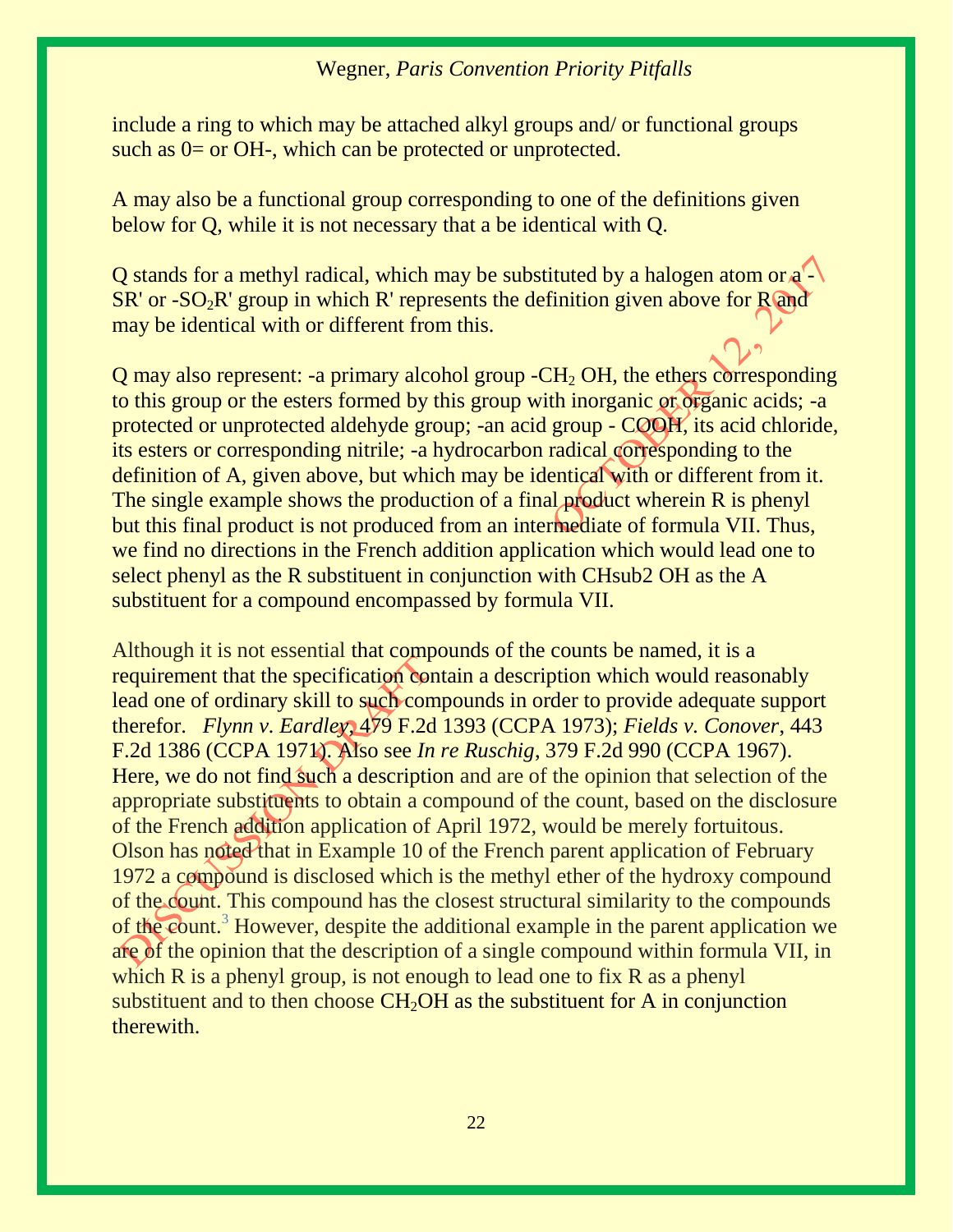We conclude that French application 72/12477 filed April 10, 1972 as an addition to application 72/03482 filed February 2, 1972 does not satisfy the description requirement of [35 USC 112](https://1.next.westlaw.com/Link/Document/FullText?findType=L&pubNum=1000546&cite=35USCAS112&originatingDoc=I3660f3e6d32011dc8dba9deb08599717&refType=LQ&originationContext=document&transitionType=DocumentItem&contextData=(sc.DocLink)) regarding the subject matter of the count. Accordingly, the earliest filed foreign application for the invention of the count which complies with the requirements of [35 USC 112](https://1.next.westlaw.com/Link/Document/FullText?findType=L&pubNum=1000546&cite=35USCAS112&originatingDoc=I3660f3e6d32011dc8dba9deb08599717&refType=LQ&originationContext=document&transitionType=DocumentItem&contextData=(sc.DocLink)) was filed by Julia within 12 months of the filing date of his U.S. application. Thus, Julia is entitled to the benefit of the French applications filed in December 1972.

# **VIII. EARLIER FILING BY A DIFFERENT INVENTIVE ENT**

According to *Olson v. Julia*, 209 USPQ 159, 1979 WL 25148 (PTO Bd.Pat.Inter. 1979), where a common assignee files a first overseas application more than one year before the United States filing date in the name of a first inventive entity and then *within* the convention year files a second overseas application in the name of a different inventive entity (which is also the United States nominated inventive entity), the filing of the first overseas application does not disqualify the second overseas application from serving as a priority basis for the United States application.

Thus, an application filed by a different inventive entity in a foreign country more than one year before the United States filing date does not preclude a valid claim of priority based upon a filing within the one year period before the United States filing which is filed by the same inventive entity as the United States application, as explained in *Olson v. Julia*, slip op. at 8:

[T]he French applications of February and April 1972 [filed more than a year before the United States filing date] \*\*\* could \*\*\* not be used to defeat Julia's priority claim [based on an application filed in France within the convention year]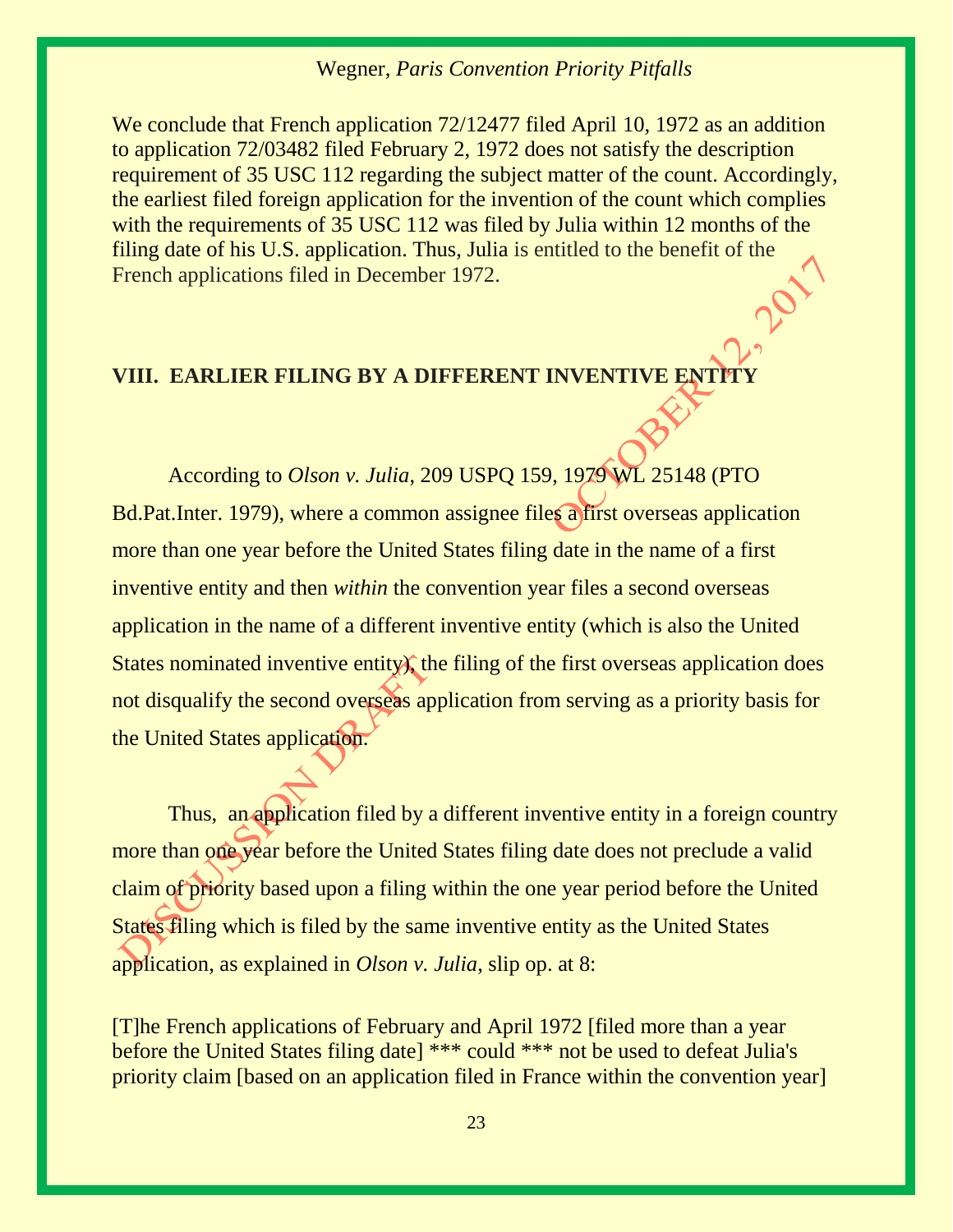unless [the earlier French applications] were filed on behalf of Julia. In *[Vogel v.](https://1.next.westlaw.com/Link/Document/FullText?findType=Y&serNum=1973112112&pubNum=0000867&originatingDoc=I3660f3e6d32011dc8dba9deb08599717&refType=RP&fi=co_pp_sp_867_428&originationContext=document&transitionType=DocumentItem&contextData=(sc.DocLink)#co_pp_sp_867_428)  Jones*[, 482 F.2d 1068, \(CCPA 1973\),](https://1.next.westlaw.com/Link/Document/FullText?findType=Y&serNum=1973112112&pubNum=0000867&originatingDoc=I3660f3e6d32011dc8dba9deb08599717&refType=RP&fi=co_pp_sp_867_428&originationContext=document&transitionType=DocumentItem&contextData=(sc.DocLink)#co_pp_sp_867_428) the court made the following statement:

"For his part, Jones argues that [§119](https://1.next.westlaw.com/Link/Document/FullText?findType=L&pubNum=1000546&cite=35USCAS119&originatingDoc=I3660f3e6d32011dc8dba9deb08599717&refType=LQ&originationContext=document&transitionType=DocumentItem&contextData=(sc.DocLink)) gives rise to a right of priority that is personal to the United States applicant. Therefore, an application made by an inventor's assignee in a foreign country cannot be the basis for priority unless made on his behalf. Carrying this logic one step further, the existence of an application made by that assignee in a foreign country on behalf of one other than the United States inventor is irrelevant to his right of priority based on applications made on his behalf. We agree."

Also see *Schmitt v. Babcock*, 377 F.2d 994 (CCPA 1967) wherein the court held that in order for applicants to obtain the benefit of the filing date of a foreign application under [35 USC 119,](https://1.next.westlaw.com/Link/Document/FullText?findType=L&pubNum=1000546&cite=35USCAS119&originatingDoc=I3660f3e6d32011dc8dba9deb08599717&refType=LQ&originationContext=document&transitionType=DocumentItem&contextData=(sc.DocLink)) the inventive entity must be the same in both the foreign and the corresponding U.S. application.<sup>[\*]</sup>

Thus, the burden is on Olson to show that the French applications of February and April 1972 were filed on behalf of Julia and Menet since this is what he alleges. Initially we note that the February 1972 application, on page 1, contains the statement that Pierre Chabardes, Marc Julia and Albert Menet collaborated in the invention described therein (as concerning new polyene sulfones and their use as materials for organic synthesis). The April 1972 application is described as an addition to the February 1972 application and does not name the inventors. Thus, the only listed inventive entity in the earliest French applications is not the same as that of Julia's involved application. In view of this discrepancy and in the absence of any other evidence, we have no reason to conclude that the earliest French applications were filed by the assignee on behalf of Julia and Menet. Accordingly, based on the record before us, these earliest French applications were not the first

<sup>[\*]</sup>*Schmitt v. Babcock* is dismissed as contrary to a later court decision in *Cragg v. Martin,* 2001 WL 1339890, slip op. at 5 (Bd.Pat.App. & Interf. published 2001)(Lee, EIC): "*Schmitt v. Babcock*, 377 F.2d 994 (CCPA 1967), \*\*\* from a pre-1984 era, relates to an inconsistency or disagreement in inventorship between the U.S. application and the foreign application and a resolution of that disagreement prior to accordance of benefit. Here, inconsistency or disagreement in inventorship is not the issue. Nothing in *Schmitt* purports to not recognize the filing by assigns requirement of [35 U.S.C. § 119.](https://1.next.westlaw.com/Link/Document/FullText?findType=L&pubNum=1000546&cite=35USCAS119&originatingDoc=I0dca817c9c5511db9127cf4cfcf88547&refType=LQ&originationContext=document&transitionType=DocumentItem&contextData=(sc.Search)) Even if it does, that would be contrary to [*Vogel v. Jones*, 486 F.2d 1068, 1072 (CCPA 1973),] which is later in time and thus takes precedent over *Schmitt*.".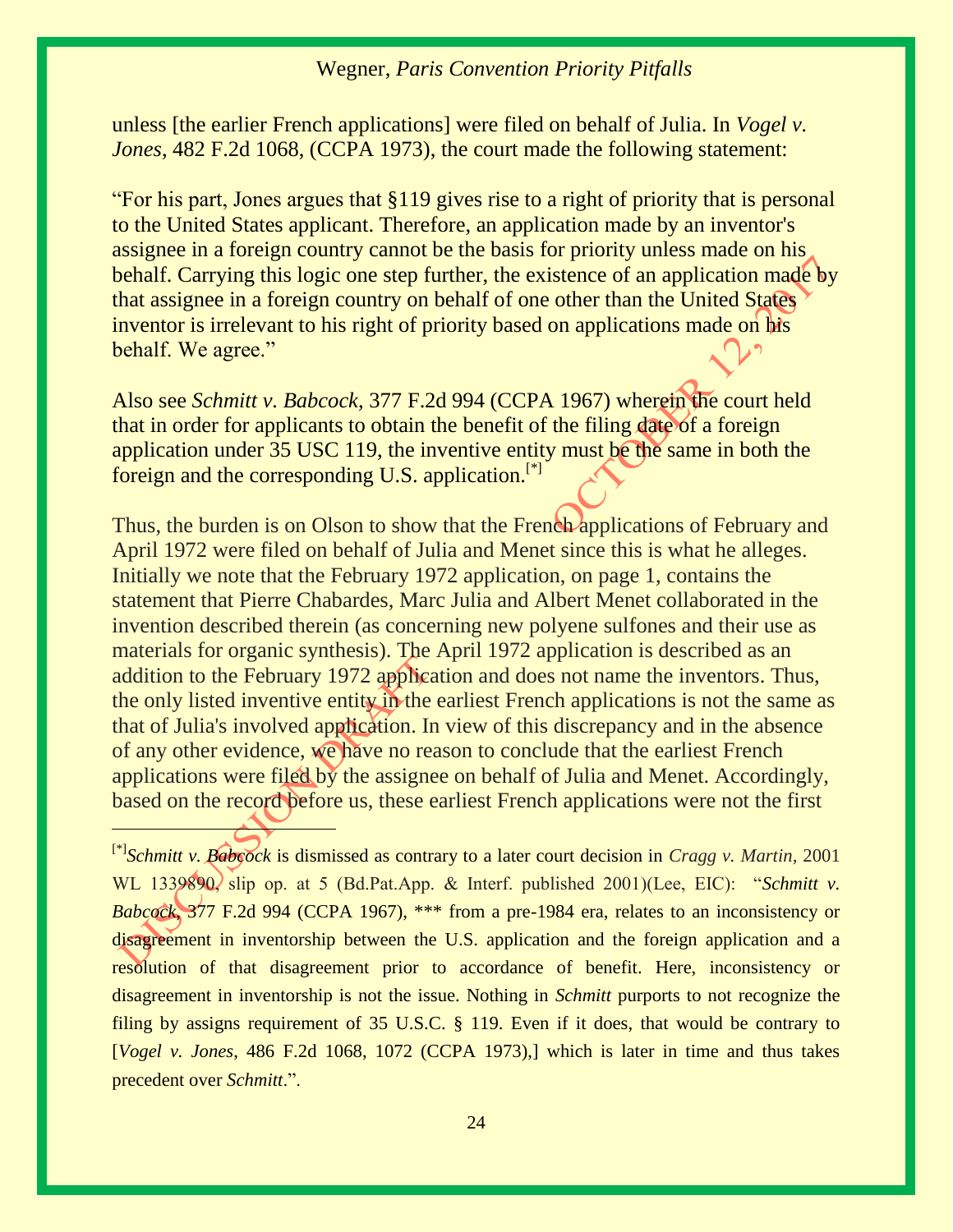filed by Julia for the invention of the count. On this additional basis Julia is entitled to benefit of the French applications filed in December 1972.

The requirement for an identity of the priority filing and U.S. filing inventive entities is also stated by Examiner-in-Chief Downey in her opinion in *Quinolinecarboxylic Acid Derivatives,* 1990 WL 354602, 18 U.S.P.Q.2d 1362 (Bd.Pat.App. & Interf. 1990). Citing *Olson v. Julia*[, 209 USPQ 159](https://1.next.westlaw.com/Link/Document/FullText?findType=Y&serNum=1979020826&pubNum=867&originatingDoc=I6ea7adb49c4911dba10be1078cee05f1&refType=CA&originationContext=document&transitionType=DocumentItem&contextData=(sc.Search))  [\(Bd.Pat.Int.1979\),](https://1.next.westlaw.com/Link/Document/FullText?findType=Y&serNum=1979020826&pubNum=867&originatingDoc=I6ea7adb49c4911dba10be1078cee05f1&refType=CA&originationContext=document&transitionType=DocumentItem&contextData=(sc.Search)) she explains that "[35 USC 119](https://1.next.westlaw.com/Link/Document/FullText?findType=L&pubNum=1000546&cite=35USCAS119&originatingDoc=I6ea7adb49c4911dba10be1078cee05f1&refType=LQ&originationContext=document&transitionType=DocumentItem&contextData=(sc.Search)) requires that the previously filed foreign application must have been filed within twelve months prior to the filing date of the United States application and it must have been filed on behalf of the same inventive entity as in the domestic application." *Id.,* slip op. at 6.

Distinguishing *sub silentio Quinolinecarboxylic Acid Derivatives* in *Reitz v. Inoue,* 39 U.S.P.Q.2d 1838, 1995 WL 877192, slip op. at 2-4 (Bd.Pat.App. & Interf. 1995), the inventive entities are permitted to differ between a priority and U.S. application, as explained by Judge Caroff:

We agree with Inoue that Reitz's position [attacking the benefit accorded to Inoue as to Japan '809 because of a difference in inventive entities] does not pass muster. Reitz argues that Inoue is not entitled to the benefit of the filing date of Japan '809 under [35 U.S.C. §](https://1.next.westlaw.com/Link/Document/FullText?findType=L&pubNum=1000546&cite=35USCAS119&originatingDoc=I6ea7fbe89c4911dba10be1078cee05f1&refType=LQ&originationContext=document&transitionType=DocumentItem&contextData=(sc.Search)) 119 because the inventive entity in Japan '809 (Akio Inoue alone) is not the same as in Inoue's corresponding U.S. application (Akio Inoue and Yoshio Suzuki). According to Reitz, the inventive entity must be the same in both the foreign and corresponding U.S. application for Inoue to obtain benefit of the filing date of the earlier-filed foreign application under [35 U.S.C.](https://1.next.westlaw.com/Link/Document/FullText?findType=L&pubNum=1000546&cite=35USCAS119&originatingDoc=I6ea7fbe89c4911dba10be1078cee05f1&refType=LQ&originationContext=document&transitionType=DocumentItem&contextData=(sc.Search))  § [119.](https://1.next.westlaw.com/Link/Document/FullText?findType=L&pubNum=1000546&cite=35USCAS119&originatingDoc=I6ea7fbe89c4911dba10be1078cee05f1&refType=LQ&originationContext=document&transitionType=DocumentItem&contextData=(sc.Search)) In making this argument, Reitz relies primarily upon *[Schmitt v. Babcock](https://1.next.westlaw.com/Link/Document/FullText?findType=Y&serNum=1966104924&pubNum=0000350&originatingDoc=I6ea7fbe89c4911dba10be1078cee05f1&refType=RP&originationContext=document&transitionType=DocumentItem&contextData=(sc.Search))*, [377 F.2d 994 \(CCPA 1967\);](https://1.next.westlaw.com/Link/Document/FullText?findType=Y&serNum=1966104924&pubNum=0000350&originatingDoc=I6ea7fbe89c4911dba10be1078cee05f1&refType=RP&originationContext=document&transitionType=DocumentItem&contextData=(sc.Search)) *Olson v. Julia*[, 209 USPQ 159, 164 \(Bd.Pat.Int.1979\);](https://1.next.westlaw.com/Link/Document/FullText?findType=Y&serNum=1979020826&pubNum=0000867&originatingDoc=I6ea7fbe89c4911dba10be1078cee05f1&refType=RP&fi=co_pp_sp_867_164&originationContext=document&transitionType=DocumentItem&contextData=(sc.Search)#co_pp_sp_867_164) and *Irikura v. Petersen*[, 18 USPQ2d 1362, 1367 \(Bd.Pat.App. & Int.1990\).](https://1.next.westlaw.com/Link/Document/FullText?findType=Y&serNum=1990190830&pubNum=0001013&originatingDoc=I6ea7fbe89c4911dba10be1078cee05f1&refType=RP&fi=co_pp_sp_1013_1367&originationContext=document&transitionType=DocumentItem&contextData=(sc.Search)#co_pp_sp_1013_1367) Upon careful perusal of these cases, we find that they are not controlling here.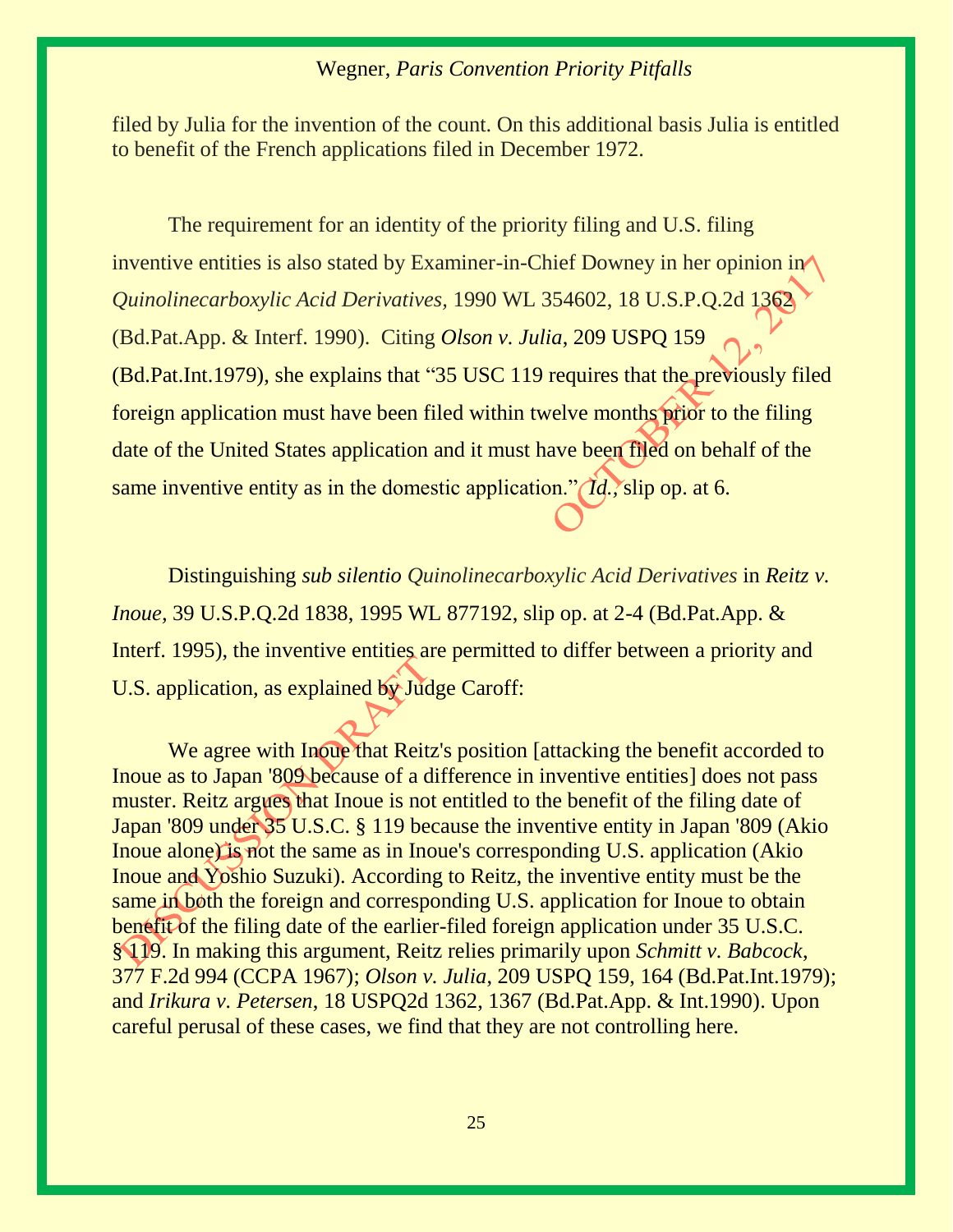In *Schmitt*, the court apparently deferred to the MPEP guidelines extant at the time by referring to them with evident approval. Since those guidelines have subsequently been changed to be consistent with amendments made to the statutory section dealing with joint inventorship [\(35 U.S.C. § 116\)](https://1.next.westlaw.com/Link/Document/FullText?findType=L&pubNum=1000546&cite=35USCAS116&originatingDoc=I6ea7fbe89c4911dba10be1078cee05f1&refType=LQ&originationContext=document&transitionType=DocumentItem&contextData=(sc.Search)), Inoue is correct in stating that *Schmitt* is outdated. Our approach here is essentially no different than that taken in *Schmitt* with, of course, some accommodation being made for changes in the law and in current practice regarding inventorship. In Schmitt, the court refers to [MPEP § 201.15](https://1.next.westlaw.com/Link/Document/FullText?findType=Y&pubNum=1015320&cite=MPEPs201.15&originatingDoc=I6ea7fbe89c4911dba10be1078cee05f1&refType=TS&originationContext=document&transitionType=DocumentItem&contextData=(sc.Search)) which then, as now, essentially required that where the inventive entity differs in the foreign and in the United States application, the examiner should refuse to recognize the priority date until the inconsistency or disagreement is resolved. In *Schmitt*, the court took notice of the conversion in France of the foreign application there involved to joint inventorship status, which was consistent with the joint inventive entity named in the corresponding U.S. application. Thus, the "disagreement" was resolved. Here, the apparent inconsistency between inventive entities has been satisfactorily resolved/explained by Inoue's reliance upon the amended version of [35 U.S.C. § 116,](https://1.next.westlaw.com/Link/Document/FullText?findType=L&pubNum=1000546&cite=35USCAS116&originatingDoc=I6ea7fbe89c4911dba10be1078cee05f1&refType=LQ&originationContext=document&transitionType=DocumentItem&contextData=(sc.Search)) the corresponding revised MPEP guidelines, and the declarations of Inoue and Suzuki which indicate that Inoue is the sole inventor with respect to subject matter embraced by at least some of Inoue's claims corresponding to the count. Cf. [37](https://1.next.westlaw.com/Link/Document/FullText?findType=L&pubNum=1000547&cite=37CFRS1.110&originatingDoc=I6ea7fbe89c4911dba10be1078cee05f1&refType=LQ&originationContext=document&transitionType=DocumentItem&contextData=(sc.Search))  [C.F.R. § 1.110.](https://1.next.westlaw.com/Link/Document/FullText?findType=L&pubNum=1000547&cite=37CFRS1.110&originatingDoc=I6ea7fbe89c4911dba10be1078cee05f1&refType=LQ&originationContext=document&transitionType=DocumentItem&contextData=(sc.Search)) No evidence has been adduced by Reitz that Inoue and Suzuki, or their assignee, did not cause to be filed in Japan a regular application, or that Inoue is not a sole inventor with respect to at least some involved claims. Accordingly, we must conclude that the party Inoue has complied with all of the relevant provisions of [35 U.S.C. § 119](https://1.next.westlaw.com/Link/Document/FullText?findType=L&pubNum=1000546&cite=35USCAS119&originatingDoc=I6ea7fbe89c4911dba10be1078cee05f1&refType=LQ&originationContext=document&transitionType=DocumentItem&contextData=(sc.Search)) as those provisions have been construed in Schmitt. In effect, the proposition that the inventive entity must be the same in both the foreign and the corresponding U.S. application in order to obtain benefit can no longer be accepted, if it ever was, as a hard and fast rule in view of the liberalization of the requirements for filing a U.S. application as joint inventors wrought by the 1984 amendment of [35 U.S.C. § 116.](https://1.next.westlaw.com/Link/Document/FullText?findType=L&pubNum=1000546&cite=35USCAS116&originatingDoc=I6ea7fbe89c4911dba10be1078cee05f1&refType=LQ&originationContext=document&transitionType=DocumentItem&contextData=(sc.Search))

*Olson* and *Irikura* are inapposite since in both of those cases, unlike the present factual situation, the involved U.S. application was apparently filed in the name of less than all of the inventors listed on the foreign counterpart application at issue.

Reitz insists that we should refuse to follow the MPEP guidelines since they do not have the force of law. While the MPEP may not have the force of law, or wield as much authority as the rules of practice, its interpretation of the statutes and rules is nevertheless entitled to considerable deference with respect to issues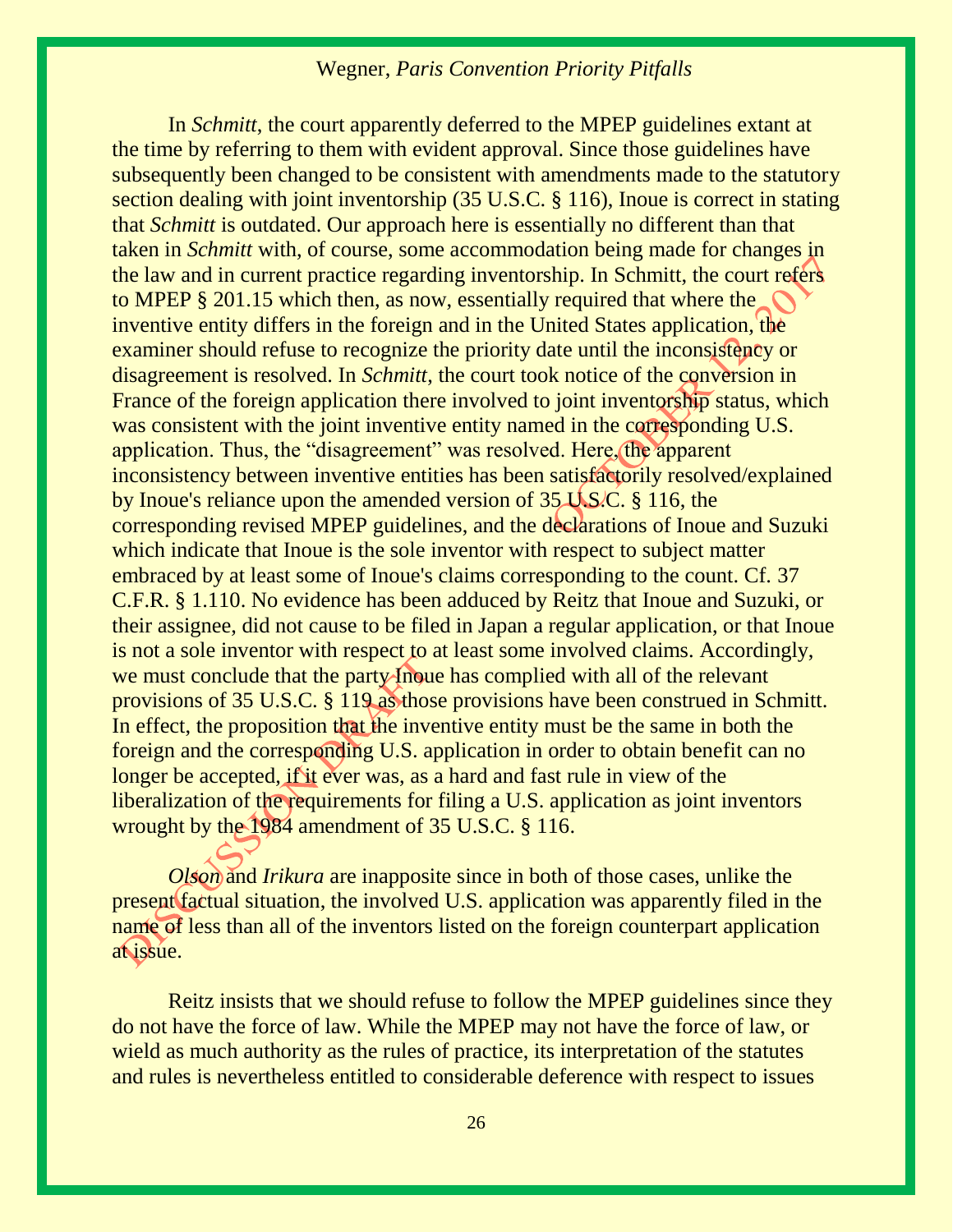not specifically addressed by the courts. Cf. *[Morganroth v. Quigg,](https://1.next.westlaw.com/Link/Document/FullText?findType=Y&serNum=1989128784&pubNum=0000350&originatingDoc=I6ea7fbe89c4911dba10be1078cee05f1&refType=RP&fi=co_pp_sp_350_848&originationContext=document&transitionType=DocumentItem&contextData=(sc.Search)#co_pp_sp_350_848)* 885 F.2d 843, [848 \(Fed.Cir.1989\).](https://1.next.westlaw.com/Link/Document/FullText?findType=Y&serNum=1989128784&pubNum=0000350&originatingDoc=I6ea7fbe89c4911dba10be1078cee05f1&refType=RP&fi=co_pp_sp_350_848&originationContext=document&transitionType=DocumentItem&contextData=(sc.Search)#co_pp_sp_350_848) We have such an issue here, i.e., interpretation of one statutory provision [\(35 U.S.C. § 119\)](https://1.next.westlaw.com/Link/Document/FullText?findType=L&pubNum=1000546&cite=35USCAS119&originatingDoc=I6ea7fbe89c4911dba10be1078cee05f1&refType=LQ&originationContext=document&transitionType=DocumentItem&contextData=(sc.Search)) in light of changes made in another section of the statute [\(35 U.S.C. § 116\)](https://1.next.westlaw.com/Link/Document/FullText?findType=L&pubNum=1000546&cite=35USCAS116&originatingDoc=I6ea7fbe89c4911dba10be1078cee05f1&refType=LQ&originationContext=document&transitionType=DocumentItem&contextData=(sc.Search)).

We believe the MPEP correctly interprets the current state of the law as follows:

Joint inventors A and B in an application filed in the United States Patent and Trademark Office may properly claim the benefit of an application filed in a foreign country by A and another application filed in a foreign country by B, i.e., A and B may each claim the benefit of their foreign filed applications [MPEP § 201.13].

Where two or more foreign applications are combined to take advantage of the changes to [35 U.S.C. 103](https://1.next.westlaw.com/Link/Document/FullText?findType=L&pubNum=1000546&cite=35USCAS103&originatingDoc=I6ea7fbe89c4911dba10be1078cee05f1&refType=LQ&originationContext=document&transitionType=DocumentItem&contextData=(sc.Search)) or [35 U.S.C. 116,](https://1.next.westlaw.com/Link/Document/FullText?findType=L&pubNum=1000546&cite=35USCAS116&originatingDoc=I6ea7fbe89c4911dba10be1078cee05f1&refType=LQ&originationContext=document&transitionType=DocumentItem&contextData=(sc.Search)) benefit as to each foreign application may be claimed if each complies with [35 U.S.C. 119](https://1.next.westlaw.com/Link/Document/FullText?findType=L&pubNum=1000546&cite=35USCAS119&originatingDoc=I6ea7fbe89c4911dba10be1078cee05f1&refType=LQ&originationContext=document&transitionType=DocumentItem&contextData=(sc.Search)) and the U.S. application inventors are the inventors of the subject matter of the foreign applications. For example, if foreign applicant A invents X; and files a foreign application. Applicant B invents Y and files a separate foreign application.  $A + B$ combine inventions  $X + Y$  and file U.S. application to  $X + Y$  and claim 35 U.S.C. [119](https://1.next.westlaw.com/Link/Document/FullText?findType=L&pubNum=1000546&cite=35USCAS119&originatingDoc=I6ea7fbe89c4911dba10be1078cee05f1&refType=LQ&originationContext=document&transitionType=DocumentItem&contextData=(sc.Search)) benefit for both foreign applications: then [35 U.S.C. 119](https://1.next.westlaw.com/Link/Document/FullText?findType=L&pubNum=1000546&cite=35USCAS119&originatingDoc=I6ea7fbe89c4911dba10be1078cee05f1&refType=LQ&originationContext=document&transitionType=DocumentItem&contextData=(sc.Search)) benefit will be accorded for each foreign application if [35 U.S.C. 119](https://1.next.westlaw.com/Link/Document/FullText?findType=L&pubNum=1000546&cite=35USCAS119&originatingDoc=I6ea7fbe89c4911dba10be1078cee05f1&refType=LQ&originationContext=document&transitionType=DocumentItem&contextData=(sc.Search)) requirements are met [\[MPEP § 605.07\]](https://1.next.westlaw.com/Link/Document/FullText?findType=Y&pubNum=1015320&cite=MPEPs605.07&originatingDoc=I6ea7fbe89c4911dba10be1078cee05f1&refType=TS&originationContext=document&transitionType=DocumentItem&contextData=(sc.Search)).

In our opinion, this is a reasonable and logical interpretation of [35 U.S.C.](https://1.next.westlaw.com/Link/Document/FullText?findType=L&pubNum=1000546&cite=35USCAS119&originatingDoc=I6ea7fbe89c4911dba10be1078cee05f1&refType=LQ&originationContext=document&transitionType=DocumentItem&contextData=(sc.Search))  § [119](https://1.next.westlaw.com/Link/Document/FullText?findType=L&pubNum=1000546&cite=35USCAS119&originatingDoc=I6ea7fbe89c4911dba10be1078cee05f1&refType=LQ&originationContext=document&transitionType=DocumentItem&contextData=(sc.Search)) in light of the changes to [35 U.S.C. § 116,](https://1.next.westlaw.com/Link/Document/FullText?findType=L&pubNum=1000546&cite=35USCAS116&originatingDoc=I6ea7fbe89c4911dba10be1078cee05f1&refType=LQ&originationContext=document&transitionType=DocumentItem&contextData=(sc.Search)) and is not contrary to law. Any other conclusion would be inconsistent with the spirit and scope of amended [section 116](https://1.next.westlaw.com/Link/Document/FullText?findType=L&pubNum=1000546&cite=35USCAS116&originatingDoc=I6ea7fbe89c4911dba10be1078cee05f1&refType=LQ&originationContext=document&transitionType=DocumentItem&contextData=(sc.Search)) of the statute.

Reitz postulates that had Congress intended to change [35 U.S.C. § 119,](https://1.next.westlaw.com/Link/Document/FullText?findType=L&pubNum=1000546&cite=35USCAS119&originatingDoc=I6ea7fbe89c4911dba10be1078cee05f1&refType=LQ&originationContext=document&transitionType=DocumentItem&contextData=(sc.Search)) it would have done so explicitly when it amended [35 U.S.C. § 116](https://1.next.westlaw.com/Link/Document/FullText?findType=L&pubNum=1000546&cite=35USCAS116&originatingDoc=I6ea7fbe89c4911dba10be1078cee05f1&refType=LQ&originationContext=document&transitionType=DocumentItem&contextData=(sc.Search)) and [35 U.S.C. §](https://1.next.westlaw.com/Link/Document/FullText?findType=L&pubNum=1000546&cite=35USCAS120&originatingDoc=I6ea7fbe89c4911dba10be1078cee05f1&refType=LQ&originationContext=document&transitionType=DocumentItem&contextData=(sc.Search))  [120.](https://1.next.westlaw.com/Link/Document/FullText?findType=L&pubNum=1000546&cite=35USCAS120&originatingDoc=I6ea7fbe89c4911dba10be1078cee05f1&refType=LQ&originationContext=document&transitionType=DocumentItem&contextData=(sc.Search)) However, we agree with Inoue that the failure of Congress to expressly amend [§ 119](https://1.next.westlaw.com/Link/Document/FullText?findType=L&pubNum=1000546&cite=35USCAS119&originatingDoc=I6ea7fbe89c4911dba10be1078cee05f1&refType=LQ&originationContext=document&transitionType=DocumentItem&contextData=(sc.Search)) is not dispositive. Rather, an equally rational explanation is that Congress did not amend [§ 119](https://1.next.westlaw.com/Link/Document/FullText?findType=L&pubNum=1000546&cite=35USCAS119&originatingDoc=I6ea7fbe89c4911dba10be1078cee05f1&refType=LQ&originationContext=document&transitionType=DocumentItem&contextData=(sc.Search)) because no amendment was necessary. As we have explained above, [section 119,](https://1.next.westlaw.com/Link/Document/FullText?findType=L&pubNum=1000546&cite=35USCAS119&originatingDoc=I6ea7fbe89c4911dba10be1078cee05f1&refType=LQ&originationContext=document&transitionType=DocumentItem&contextData=(sc.Search)) in its present form, permits the result reached here. In contrast, [§ 116](https://1.next.westlaw.com/Link/Document/FullText?findType=L&pubNum=1000546&cite=35USCAS116&originatingDoc=I6ea7fbe89c4911dba10be1078cee05f1&refType=LQ&originationContext=document&transitionType=DocumentItem&contextData=(sc.Search)) and [§ 120](https://1.next.westlaw.com/Link/Document/FullText?findType=L&pubNum=1000546&cite=35USCAS120&originatingDoc=I6ea7fbe89c4911dba10be1078cee05f1&refType=LQ&originationContext=document&transitionType=DocumentItem&contextData=(sc.Search)) contain more explicit language regarding inventorship than does [§](https://1.next.westlaw.com/Link/Document/FullText?findType=L&pubNum=1000546&cite=35USCAS119&originatingDoc=I6ea7fbe89c4911dba10be1078cee05f1&refType=LQ&originationContext=document&transitionType=DocumentItem&contextData=(sc.Search))  [119.](https://1.next.westlaw.com/Link/Document/FullText?findType=L&pubNum=1000546&cite=35USCAS119&originatingDoc=I6ea7fbe89c4911dba10be1078cee05f1&refType=LQ&originationContext=document&transitionType=DocumentItem&contextData=(sc.Search)) Thus, prior to amendment in 1984, [§ 116](https://1.next.westlaw.com/Link/Document/FullText?findType=L&pubNum=1000546&cite=35USCAS116&originatingDoc=I6ea7fbe89c4911dba10be1078cee05f1&refType=LQ&originationContext=document&transitionType=DocumentItem&contextData=(sc.Search)) and [§ 120](https://1.next.westlaw.com/Link/Document/FullText?findType=L&pubNum=1000546&cite=35USCAS120&originatingDoc=I6ea7fbe89c4911dba10be1078cee05f1&refType=LQ&originationContext=document&transitionType=DocumentItem&contextData=(sc.Search)) clearly would not permit what is now expressly provided for by broadened statutory language.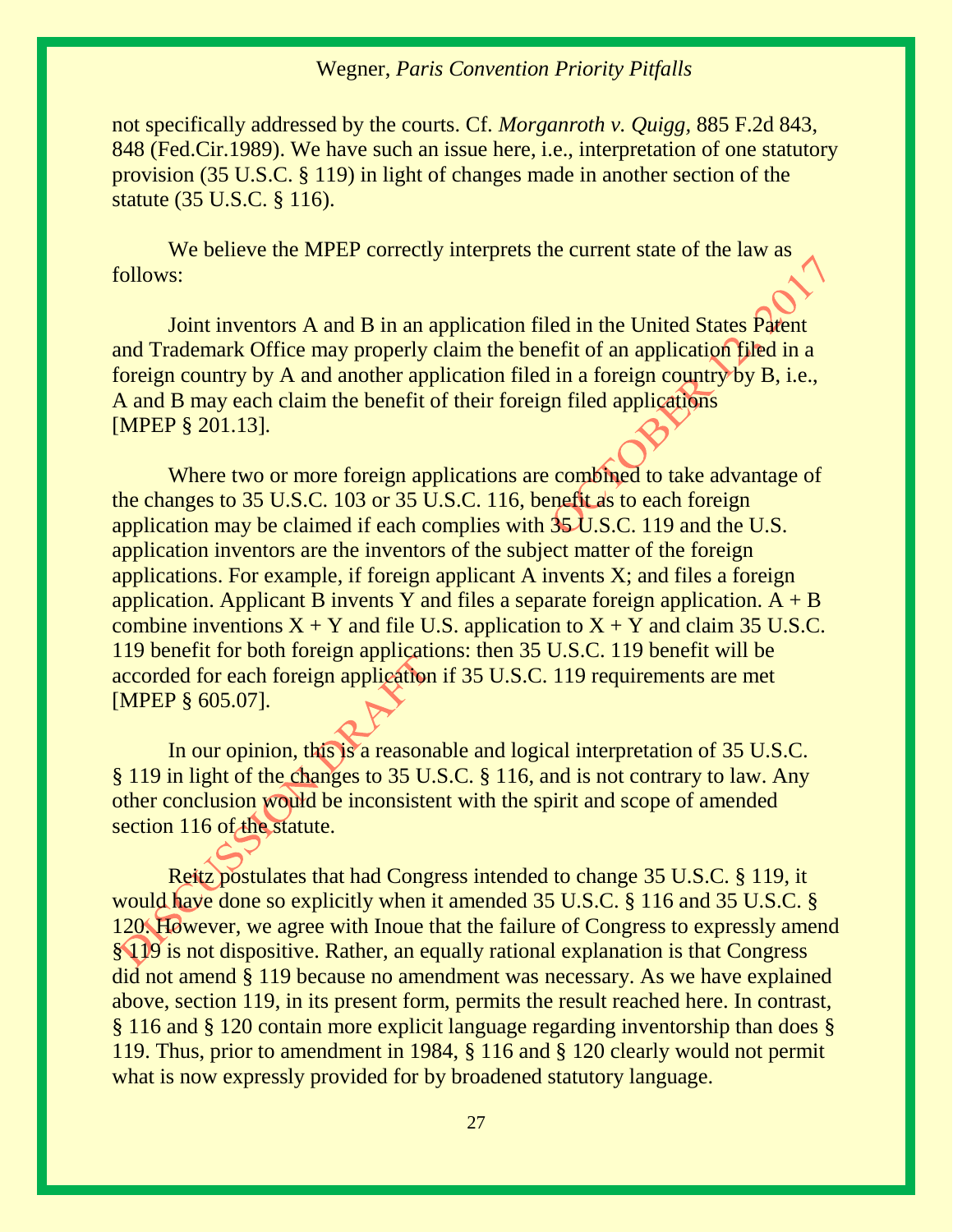Moreover, as noted by *Inoue*, case law recognizes the parallels between [sections 119](https://1.next.westlaw.com/Link/Document/FullText?findType=L&pubNum=1000546&cite=35USCAS119&originatingDoc=I6ea7fbe89c4911dba10be1078cee05f1&refType=LQ&originationContext=document&transitionType=DocumentItem&contextData=(sc.Search)) and [120.](https://1.next.westlaw.com/Link/Document/FullText?findType=L&pubNum=1000546&cite=35USCAS120&originatingDoc=I6ea7fbe89c4911dba10be1078cee05f1&refType=LQ&originationContext=document&transitionType=DocumentItem&contextData=(sc.Search)) *In re Gosteli,* [872 F.2d 1008 \(Fed.Cir.1989\);](https://1.next.westlaw.com/Link/Document/FullText?findType=Y&serNum=1989059621&pubNum=0000350&originatingDoc=I6ea7fbe89c4911dba10be1078cee05f1&refType=RP&originationContext=document&transitionType=DocumentItem&contextData=(sc.Search)) *[Kawai v.](https://1.next.westlaw.com/Link/Document/FullText?findType=Y&serNum=1973110513&pubNum=0000350&originatingDoc=I6ea7fbe89c4911dba10be1078cee05f1&refType=RP&originationContext=document&transitionType=DocumentItem&contextData=(sc.Search))  Metlesics,* [480 F.2d 880 \(CCPA 1973\).](https://1.next.westlaw.com/Link/Document/FullText?findType=Y&serNum=1973110513&pubNum=0000350&originatingDoc=I6ea7fbe89c4911dba10be1078cee05f1&refType=RP&originationContext=document&transitionType=DocumentItem&contextData=(sc.Search)) Thus, since [35 U.S.C. § 116](https://1.next.westlaw.com/Link/Document/FullText?findType=L&pubNum=1000546&cite=35USCAS116&originatingDoc=I6ea7fbe89c4911dba10be1078cee05f1&refType=LQ&originationContext=document&transitionType=DocumentItem&contextData=(sc.Search)) and [35 U.S.C.](https://1.next.westlaw.com/Link/Document/FullText?findType=L&pubNum=1000546&cite=35USCAS120&originatingDoc=I6ea7fbe89c4911dba10be1078cee05f1&refType=LQ&originationContext=document&transitionType=DocumentItem&contextData=(sc.Search))  [§ 120](https://1.next.westlaw.com/Link/Document/FullText?findType=L&pubNum=1000546&cite=35USCAS120&originatingDoc=I6ea7fbe89c4911dba10be1078cee05f1&refType=LQ&originationContext=document&transitionType=DocumentItem&contextData=(sc.Search)) now accommodate situations where different claims in an application may have different inventive entities, [§ 119](https://1.next.westlaw.com/Link/Document/FullText?findType=L&pubNum=1000546&cite=35USCAS119&originatingDoc=I6ea7fbe89c4911dba10be1078cee05f1&refType=LQ&originationContext=document&transitionType=DocumentItem&contextData=(sc.Search)) can and should be construed to accommodate those situations as well to preserve symmetry of treatment between [sections 119](https://1.next.westlaw.com/Link/Document/FullText?findType=L&pubNum=1000546&cite=35USCAS119&originatingDoc=I6ea7fbe89c4911dba10be1078cee05f1&refType=LQ&originationContext=document&transitionType=DocumentItem&contextData=(sc.Search)) and [120.](https://1.next.westlaw.com/Link/Document/FullText?findType=L&pubNum=1000546&cite=35USCAS120&originatingDoc=I6ea7fbe89c4911dba10be1078cee05f1&refType=LQ&originationContext=document&transitionType=DocumentItem&contextData=(sc.Search))

For all of the above reasons, we agree with Inoue that Reitz has failed to satisfy his burden of persuasion.

*Reitz v. Inoue* is followed by *Cragg v. Martin,* 2001 WL 1339890, slip op. at 4-5 (Bd.Pat.App. & Interf. published 2001)(Lee, APJ):

The statutory basis of Fogarty's preliminary motion [to deny the senior party the benefit of earlier European applications on the grounds that neither application was filed by (i) the individual now identified as the inventor or (ii) on his behalf by his legal representatives or assigns] is 35 U.S.C. § 119, which states, in pertinent part:

"(a) An application for patent for an invention filed in this country by *any person who has, or whose legal representatives or assigns have,* previously regularly filed an application for a patent for the same invention in a foreign country which affords similar privileges in the case of applications filed in the United States or to citizens of the United States, or in a WTO member country, shall have the same effect as the same application would have if filed in this country on the date on which the application for patent for the same invention was first filed in such foreign country, if the application in this country is filed within twelve months from the earliest date on which such foreign application was filed; ...." (Emphasis added [by the Board].)

[W]e agree [with the motion panel's decision on reconsideration] and adopt herein:

"We interpret the above-quoted 'any person who has, or whose legal representatives or assigns have' language as meaning that the previously filed foreign application must have been filed by the person or one who was, at the time of filing of the previously filed foreign application, already a legal representative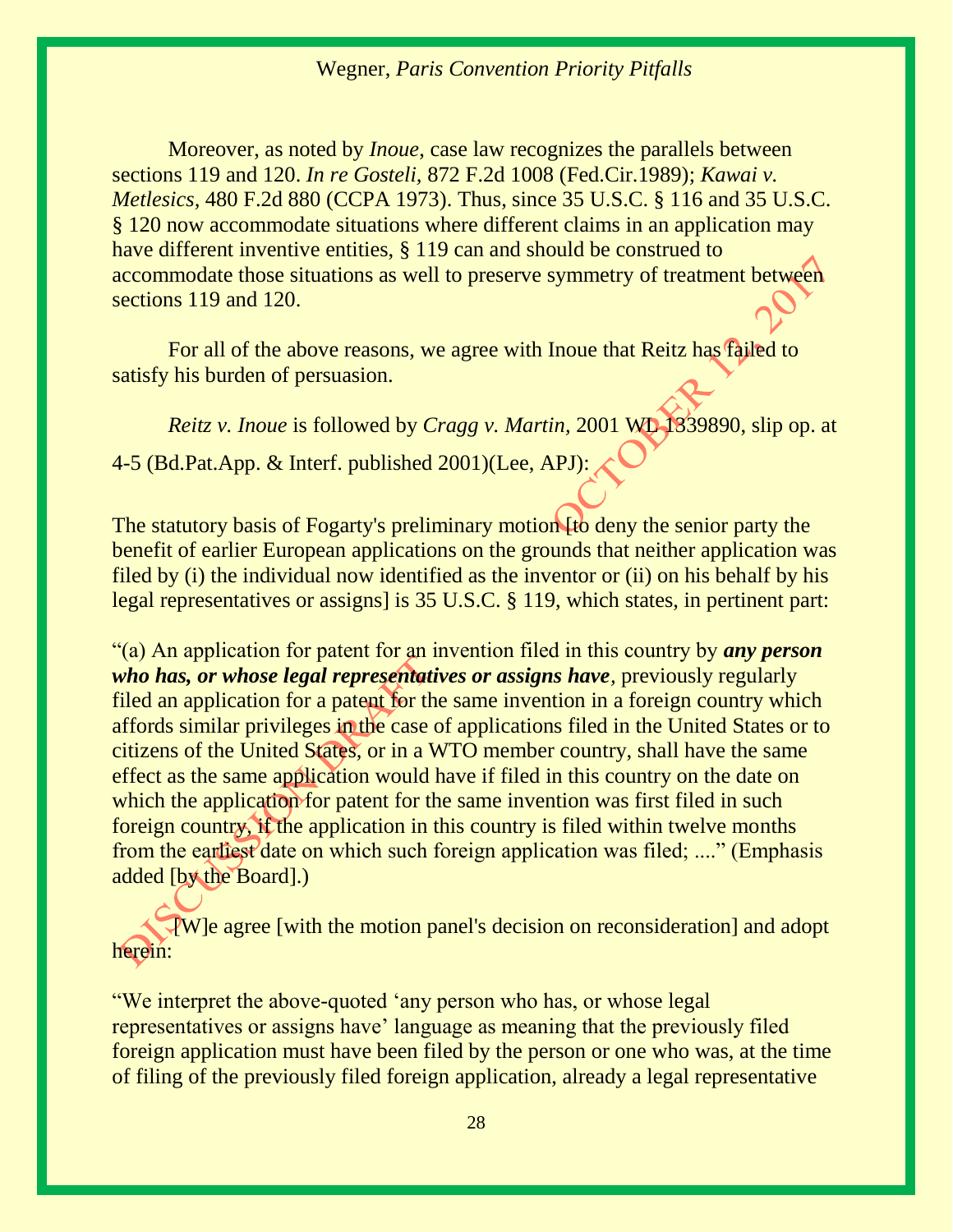or assign of that person. This view is necessary to ensure a link between the presently involved application and the earlier filed foreign application with respect to the particular inventor. A contrary interpretation would cause entitlement to benefit to be negotiable as a commodity between unrelated entities. Note that if party Martin or party Fogarty now assigned its involved patent or application to MINTEC, that does not and should not mean party Martin or party Fogarty's involved case should suddenly be entitled to the benefit of the earlier filing dates of party Cragg's European applications, on the basis that the European applications were previously filed by MINTEC who is now the assignee of party Martin or party Fogarty's involved patent or application."

Our view is consistent with \* \* \* *Vogel v. Jones*, 486 F.2d 1068, 1072 (CCPA 1973), wherein the court determined that a foreign application made by the assignee of a U.S. applicant, on behalf of one other than the United States inventor, is irrelevant to the rights of priority of the U.S. inventor. The *Vogel* case concerns [35 U.S.C. § 119,](https://1.next.westlaw.com/Link/Document/FullText?findType=L&pubNum=1000546&cite=35USCAS119&originatingDoc=I0dca817c9c5511db9127cf4cfcf88547&refType=LQ&originationContext=document&transitionType=DocumentItem&contextData=(sc.Search)) not [35 U.S.C. § 116](https://1.next.westlaw.com/Link/Document/FullText?findType=L&pubNum=1000546&cite=35USCAS116&originatingDoc=I0dca817c9c5511db9127cf4cfcf88547&refType=LQ&originationContext=document&transitionType=DocumentItem&contextData=(sc.Search)) or [§ 120.](https://1.next.westlaw.com/Link/Document/FullText?findType=L&pubNum=1000546&cite=35USCAS120&originatingDoc=I0dca817c9c5511db9127cf4cfcf88547&refType=LQ&originationContext=document&transitionType=DocumentItem&contextData=(sc.Search)) \*\*\* *Vogel* has not been made outdated by statutory amendments to [35 U.S.C. § 116](https://1.next.westlaw.com/Link/Document/FullText?findType=L&pubNum=1000546&cite=35USCAS116&originatingDoc=I0dca817c9c5511db9127cf4cfcf88547&refType=LQ&originationContext=document&transitionType=DocumentItem&contextData=(sc.Search)) and [§ 120](https://1.next.westlaw.com/Link/Document/FullText?findType=L&pubNum=1000546&cite=35USCAS120&originatingDoc=I0dca817c9c5511db9127cf4cfcf88547&refType=LQ&originationContext=document&transitionType=DocumentItem&contextData=(sc.Search)) in 1984. The inventive entity may not always be identical between a U.S. application as a whole and an ancestral corresponding application in a foreign application. E.g., *Reitz v. Inoue*, 39 USPQ2d 1838, 1840 (Bd. Pat. App. & Int. 1996) ("the proposition that the inventive entity must be the same in both the foreign and the corresponding U.S. application in order to obtain benefit can no longer be accepted, if it ever was, as a hard and fast rule in view of the liberalization of the requirements for filing a U.S. application as joint inventors wrought by the 1984 amendment of [35 U.S.C. §](https://1.next.westlaw.com/Link/Document/FullText?findType=L&pubNum=1000546&cite=35USCAS116&originatingDoc=I0dca817c9c5511db9127cf4cfcf88547&refType=LQ&originationContext=document&transitionType=DocumentItem&contextData=(sc.Search))  [116](https://1.next.westlaw.com/Link/Document/FullText?findType=L&pubNum=1000546&cite=35USCAS116&originatingDoc=I0dca817c9c5511db9127cf4cfcf88547&refType=LQ&originationContext=document&transitionType=DocumentItem&contextData=(sc.Search))."). But with regard to any particular invention at issue or involved in an interference, [35 U.S.C. § 119](https://1.next.westlaw.com/Link/Document/FullText?findType=L&pubNum=1000546&cite=35USCAS119&originatingDoc=I0dca817c9c5511db9127cf4cfcf88547&refType=LQ&originationContext=document&transitionType=DocumentItem&contextData=(sc.Search)) still includes the language concerning filing in a foreign country by assigns or legal representatives of the one who files for that invention in the United States.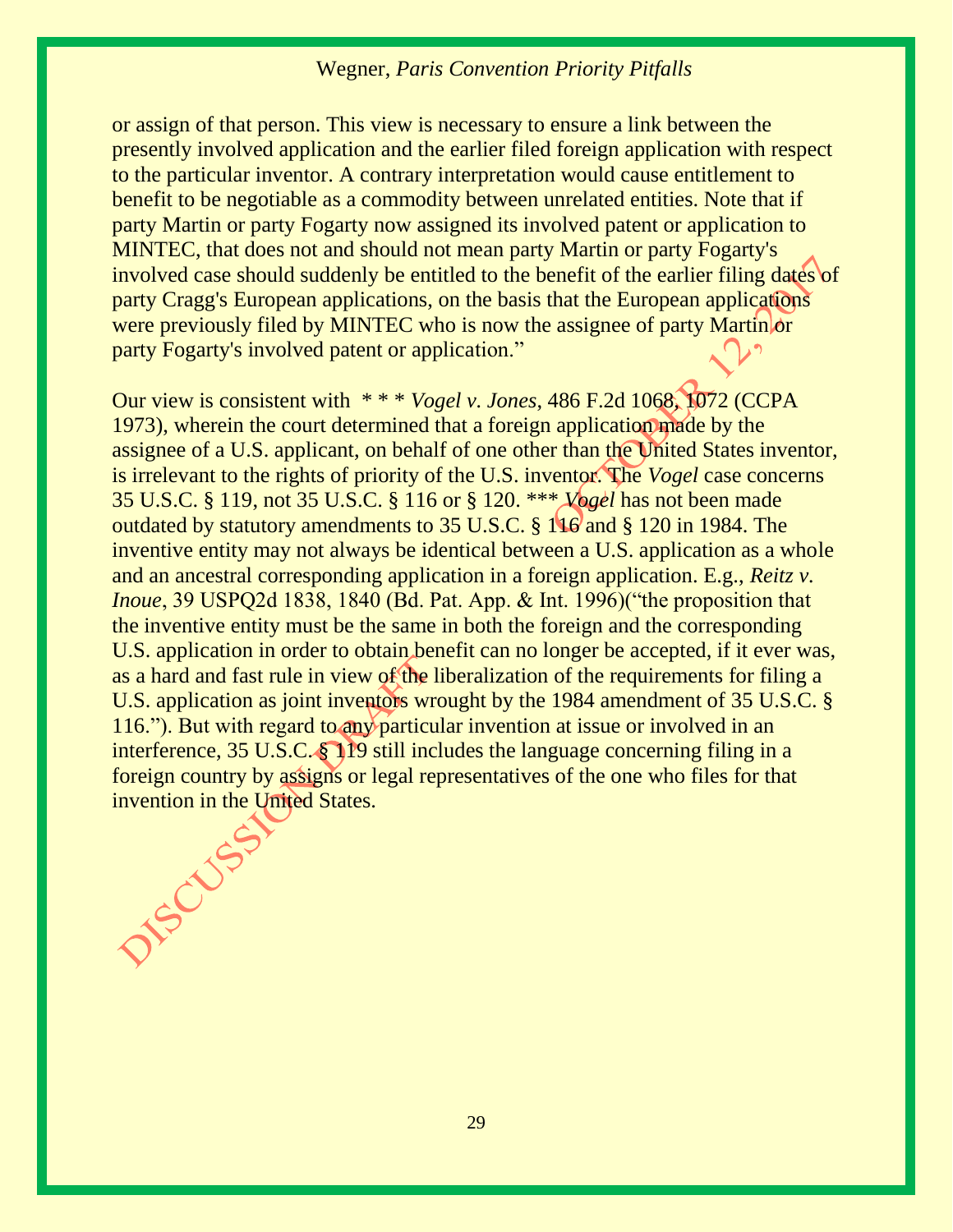We have reviewed *Schmitt v. Babcock*, 377 F.2d 994 (CCPA 1967), a case mentioned by Cragg during oral argument at final hearing as somehow being in support of its position, but it does not help Cragg's position. The *Schmitt* case, from a pre-1984 era, relates to an inconsistency or disagreement in inventorship between the U.S. application and the foreign application and a resolution of that disagreement prior to accordance of benefit. Here, inconsistency or disagreement in inventorship is not the issue. Nothing in *Schmitt* purports to not recognize the filing by assigns requirement of 35 U.S.C. § 119. Even if it does, that would be contrary to the *Vogel* case which is later in time and thus takes precedent over *Schmitt*.

It is noted that the *Manual of Patent Examining Procedure* provides that for purposes of Paris Convention priority "the foreign application must have been filed by the same applicant as the applicant in the United States \*\*\*. Consistent with longstanding Office policy, this is interpreted to mean that *the U.S. and foreign applications must* \* \* \* *have at least one joint inventor in common.*"<sup>10</sup>

<sup>10</sup> MPEP § 213.02, *Formal Requirements Relating to Foreign Priority Application* [R-07.2015], § II,*The Same Inventor Or at Least One Common Joint Inventor* (emphasis added). *In toto*, the MPEP provision states: "Pursuant to 35 U.S.C. 119(a), the foreign application must have been filed by the same applicant as the applicant in the United States, or by his or her legal representatives or assigns. Consistent with longstanding Office policy, this is interpreted to mean that the U.S. and foreign applications must name the same inventor or have at least one joint inventor in common. For example, a right of priority does not exist in the case of an application of sole inventor A in the foreign country and sole inventor B in the United States, even though the two applications may be owned by the same party. The application in the foreign country may have been filed by the assignee, or by the legal representative or agent of the inventor, rather than by the inventor, but in such cases the name of the inventor is usually given in the foreign application on a paper filed therein. Joint inventors A and B in a nonprovisional application filed in the United States Patent and Trademark Office may properly claim the benefit of an application filed in a foreign country by A and another application filed in a foreign country by B, i.e., A and B may each claim the benefit of their foreign filed applications. See [MPEP § 602.09](https://www.uspto.gov/web/offices/pac/mpep/s602.html#ch600_d1ff6a_1ba4a_ff)."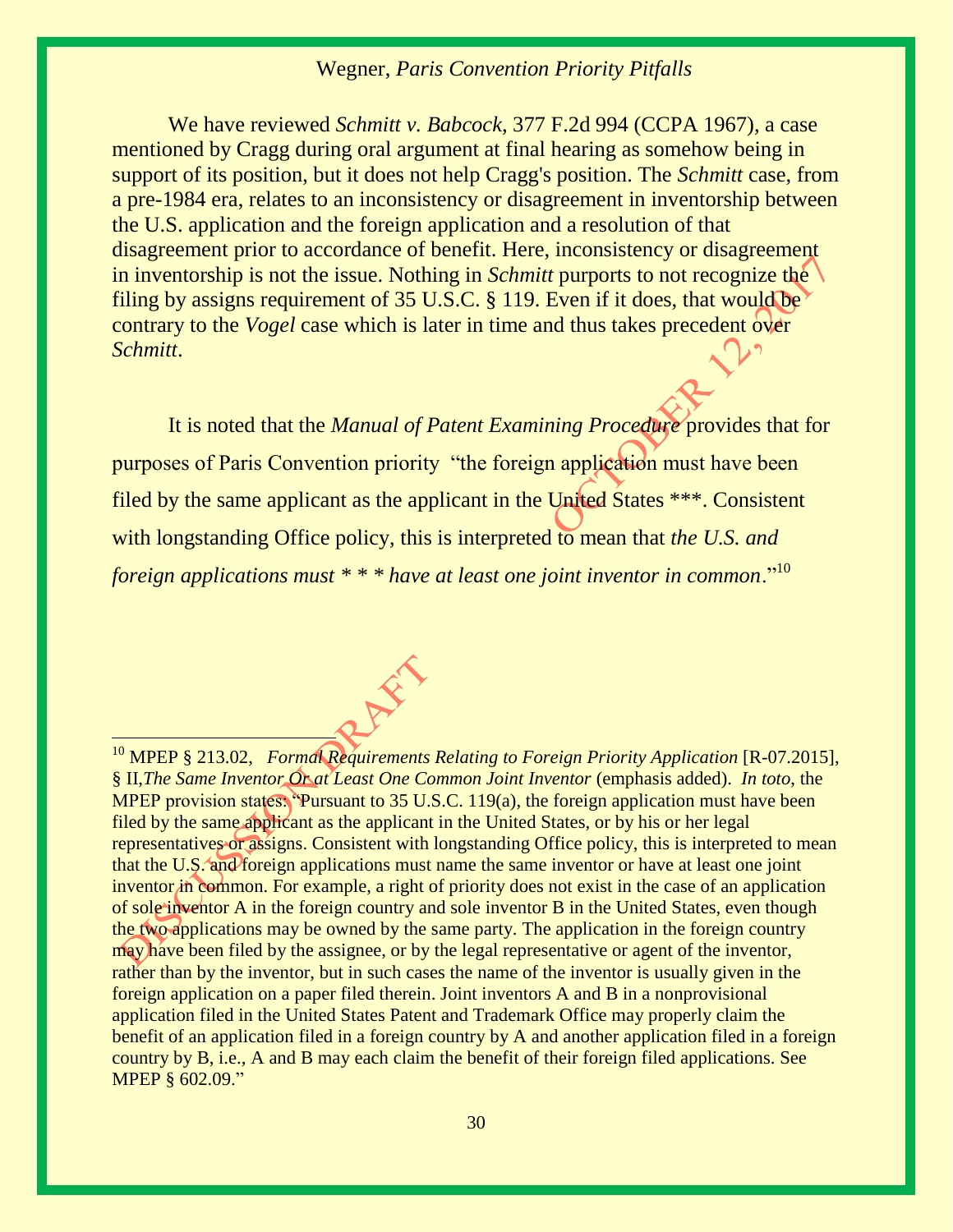#### **IX. OLD LAW DEFERRAL OF CONVENTION EXPIRATION**

Until the effective date of the *Leahy Smith America Invents Act* of 2011 it was a not uncommon practice to *defer* the expiration of the one year period for obtaining foreign priority based upon a United States first filing by employing Art. 4C(4) of the Paris Convention to *abandon* the United States first filing and *replacing* that first filing with a *second* United States application that would *restart*  the one year Paris Convention deadline for foreign filing in Europe, Asia and elsewhere. Critical to this strategy was reliance upon establishment of a date of invention under the "first inventor" law prior to the *Leahy Smith America Invents Act* of 2011: But, to the extent that an early United States priority date is important under the new law – where a date of invention can no longer be relied upon to establish priority – the old system to extend the period for foreign filing no longer is operative: As a condition to reset the priority date for foreign filings to the date of a second United States application, under Art. 4C(4) the Paris Convention the first application had to have been "abandoned \* \* \* without having been laid open \* \* \* without leaving any rights outstanding \* \* \*."

Thus, the text of Art. 4C(4) of the Paris Convention was not changed contemporaneously with the *Leahy Smith America Invents Act* of 2011 which expressly provides as a condition for priority to the second application that "at the time of filing the [second,] subsequent application, the said previous [first] application has been \* \* \* abandoned \* \* \* without having been laid open to public inspection and without leaving any rights outstanding  $* * *$ ."

The Paris Convention further provides: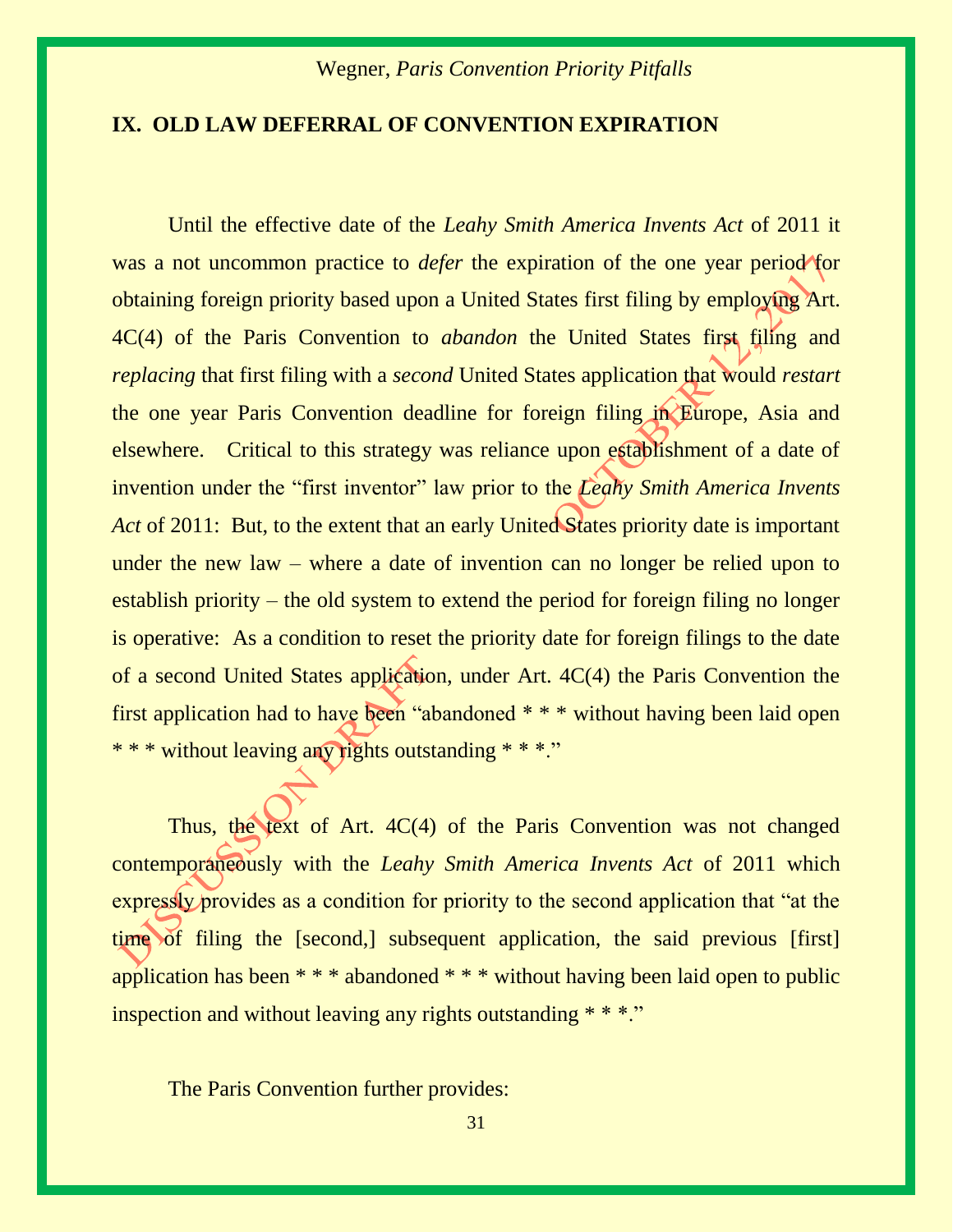"A [second,] subsequent application concerning the same subject [matter] as a previous first application \*\*\* filed in the same country of the Union shall be considered as the first application [which then becomes the] starting point of the [one year] period of priority, if, at the time of filing the [second,] subsequent application, the said previous [first] application has been withdrawn, abandoned, or refused, without having been laid open to public inspection and without leaving any rights outstanding, and if it has not yet served as a basis for claiming a right of priority."<sup>11</sup>

Thus, the priority deferral strategy made sense in limited situations for domestic applicants because under the "first inventor" system the applicant could rely upon an actual date of invention for priority purposes (retaining an effective date of invention without reliance on the first application) while opening the door to a delayed Paris Convention filing in Europe, Asia and elsewhere because of a reset priority date because "*at the time of filing* the [second,] subsequent application, the said previous [first] application has been withdrawn, abandoned, or refused, without having been laid open to public inspection and without leaving any rights outstanding, and [where] it has not yet served as a basis for claiming a right of priority."<sup>12</sup>

To the extent that an American patent priority right is important, this pre-2011 scheme to reset the priority right doesn't work: Thus, a condition of the scheme to reset the priority date for foreign filings is that by the time of filing the second (new domestic priority) filing, "the [first] application has been withdrawn, abandoned, or refused, without having been laid open to public inspection and

<sup>&</sup>lt;sup>11</sup> Paris Convention Art. 4C(4), *Conditions for Priority to Second Application*.

<sup>12</sup> Art. 4C(4), *Conditions for Priority to Second Application.*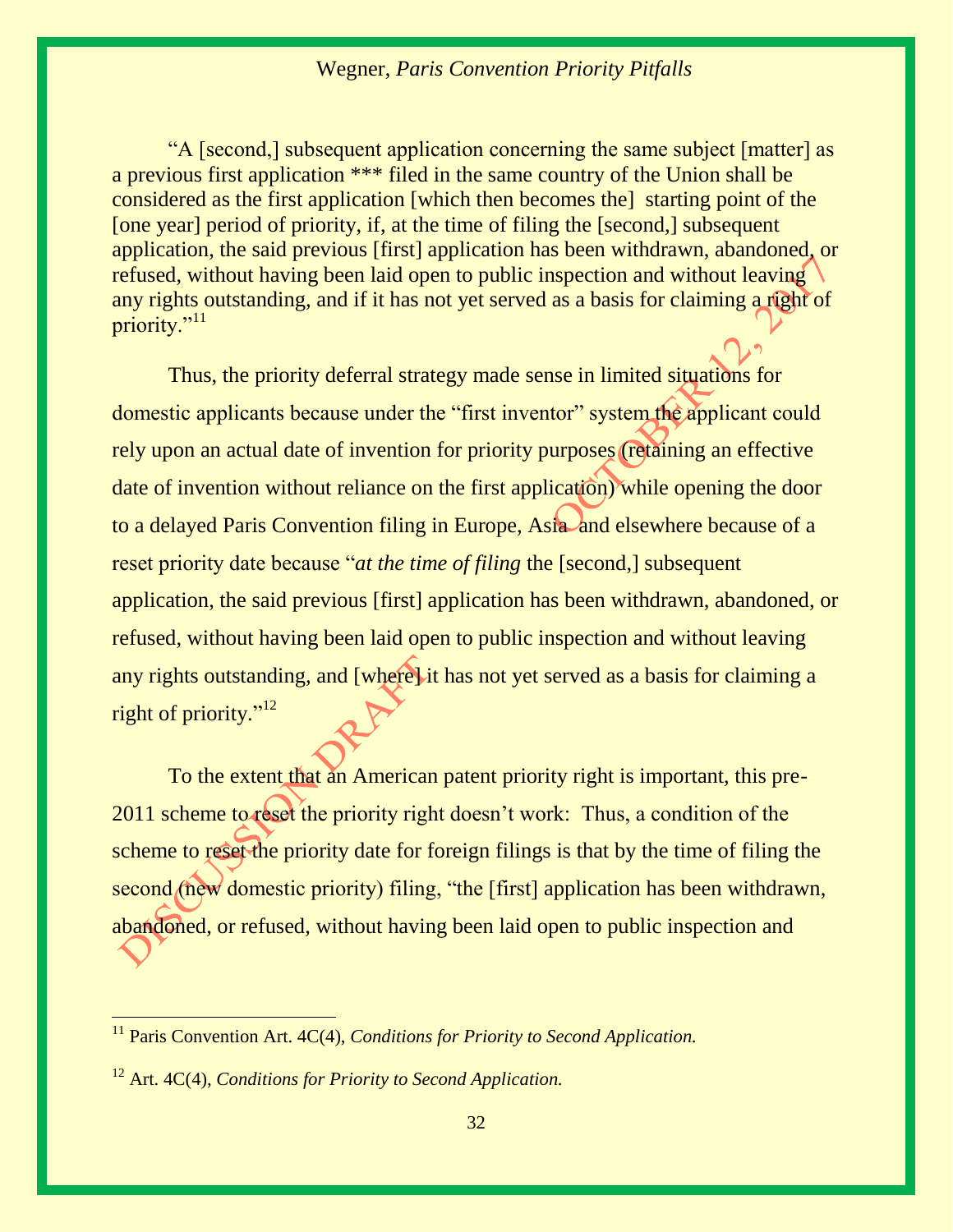without leaving any rights outstanding."<sup>13</sup> In other words, *with* the benefit of the first inventor system applicable to the law prior to 2011, the domestic priority rights could be based on an actual first reduction to practice; but, since the 2011 change in the law, priority rights can no longer be based upon an actual date of invention but must be based upon the filing date of the earlier application.

The *Leahy Smith America Invents Act* of 2011 codifies the limitation to the Paris Convention of Art. 4C(4) through 35 USC § 119(c) that provides that "the right provided \* \* \* may be based upon a *subsequent* regularly filed application in the same foreign country instead of the *first filed* foreign application, provided that any foreign application filed prior to such subsequent application has been withdrawn, abandoned, or otherwise disposed of, without having been laid open to public inspection and without leaving any rights outstanding, and has not served, nor thereafter shall serve, as a basis for claiming a right of priority."

The origins of Article  $4(\mathbb{C})$  date from the 1958 Lisbon Revision which "deal[s] with the exceptional circumstances in which a subsequent application for the subject concerned (patent, registration of utility model, industrial design \*\*\*) may be considered the *first* application, on which the right of priority is based[.]".<sup>14</sup>

 $\overline{a}$ 

<sup>&</sup>lt;sup>13</sup> The full text of Art. 4C(4), *Conditions for Priority to Second Application*, is as follows: "A subsequent application concerning the same subject [matter] as a previous first application \*\*\* filed in the same country of the Union shall be considered as the first application, of which the filing date shall be the starting point of the period of priority, if, at the time of filing the subsequent application, the said previous application has been withdrawn, abandoned, or refused, without having been laid open to public inspection and without leaving any rights outstanding, and if it has not yet served as a basis for claiming a right of priority. The previous application may not thereafter serve as a basis for claiming a right of priority."

<sup>14</sup> Bodenhausen, *supra,* note a.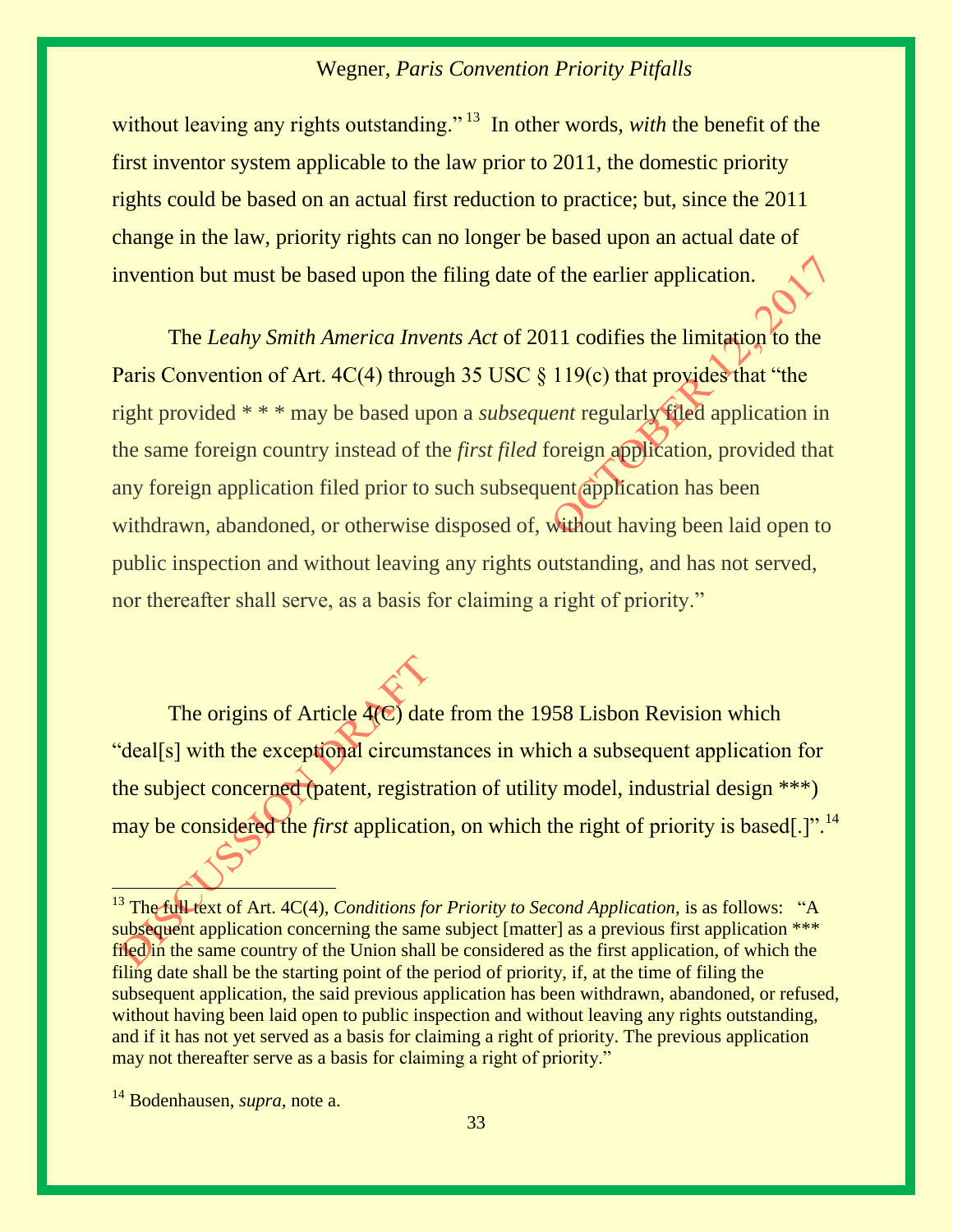The issue here involves *identical* subject matter in two potential priority applications, where the *identity* of the matter means that without invoking the special procedures of this section, priority based upon the second application will be a nullity. (This is distinct from the situation of *related* subject matter in the two applications where priority may be based upon *both* applications, which is governed by Art. 4(F).)

Art. 4C(4) involves the less frequent but still fairly common situation is where the second application is filed to *replace* the first application, and the second application is to be used for priority purposes. Here, important subject matter is *common* to the first application as explained by Dr. Bodenhausen:

**"**A subsequent application**":** "[I]t frequently happens \*\*\* that the first application, made in a hurry \*\*\* does not adequately represent the applicant's intentions. Failing a special provision regulating this matter[,] the applicant would be unable to replace his [original] application by a better[-drafted] one without losing the right of priority, because the [better-drafted] application would not be the *first* concerning the same subject and therefore could not be recognized for the priority right. In order to eliminate this difficulty [Art. 4C(4)] allows, *under certain precise conditions,* a subsequent application to replace the first application for the purpose of claiming the priority right."<sup>15</sup>

Thus, "the filing date [of the subsequent application] shall be the starting point of the period of priority": "The filing date which will be considered the starting point of the period of priority will be the date of [the] *subsequent* application[;] the first application [is] disregarded \*\*\*."<sup>16</sup>

<sup>15</sup> Bodenhausen, *supra,* note b.

<sup>16</sup> Bodenhausen, *supra,* note d.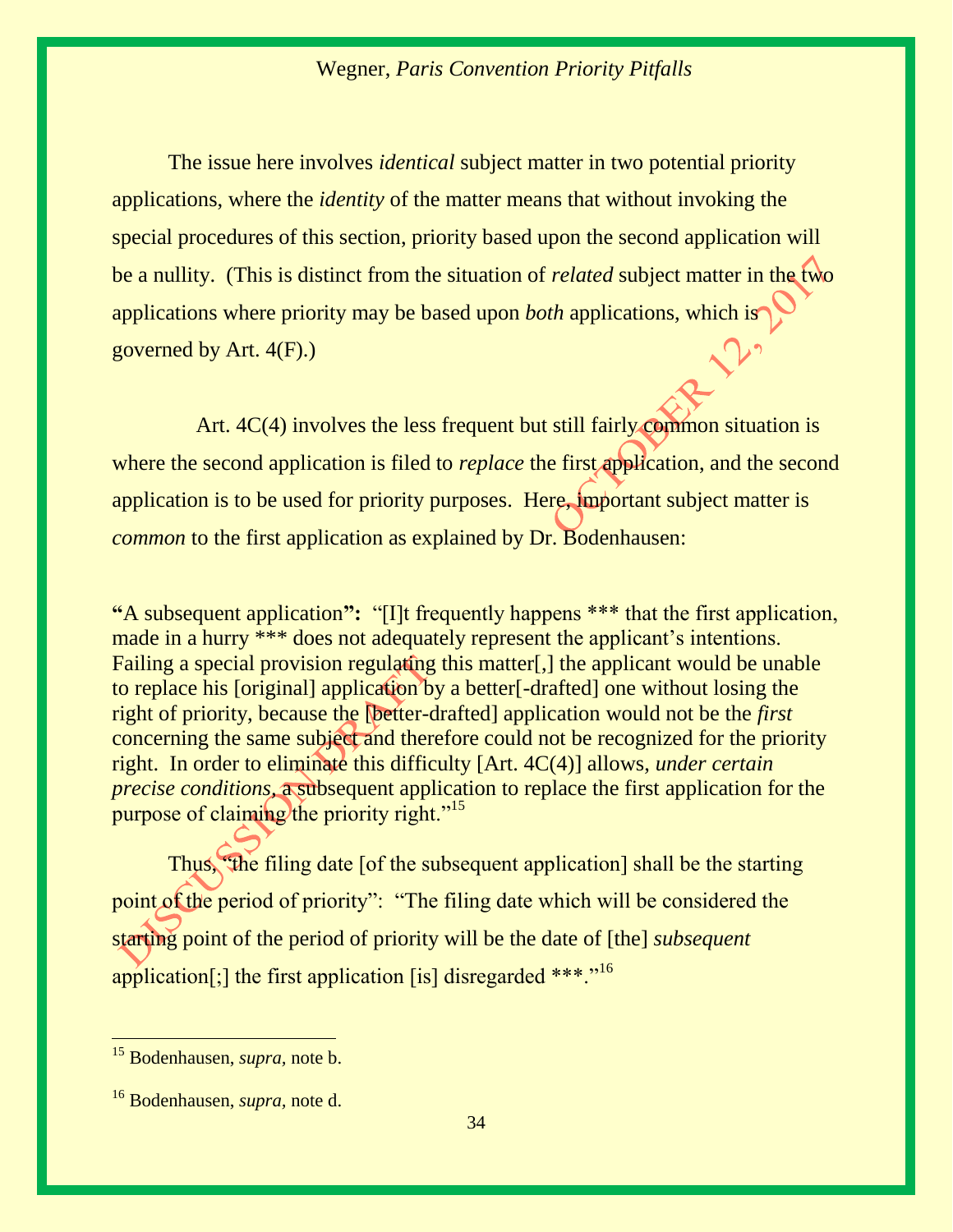It is further provided by Dr. Bodenhausen that:

"at the time of filing the subsequent application, the said previous application has been withdrawn, abandoned, or refused, without having been laid open to public inspection and without leaving any rights outstanding, and if it has not yet served as a basis for claiming a right of priority."

 As emphasized by Dr. Bodenhausen, *each* of the several conditions must, without exception, be met for the application of this restarted right of priority to be effective. Thus, "the following conditions have to be fulfilled with respect to the previous first application filed *for the same subject matter* in *the same country;*

*"*the previous application must, *before* the subsequent application is filed, have been *withdrawn, abandoned or refused*;

"the previous application must *not* have been *laid open to public inspection*;

"the previous application must *not leave any rights outstanding*;

"the previous application must *not yet* have served *as a basis for claiming a right of priority*, either in the same or in any other country.

"If any of these [five] conditions is not fulfilled, the country of the Union in which priority is claimed on the basis of the subsequent application will refuse to recognize this priority.

"Furthermore, the replacement of a previous application by a subsequent application will not be accepted if in the period between these applications *another* application has been filed for the same subject by the same applicant in the same or another country of the Union. This is so because in such cases the subsequent application, at the time of its filing, cannot be considered as being the first [application]."<sup>17</sup>

<sup>17</sup> Bodenhausen, *supra,* note e.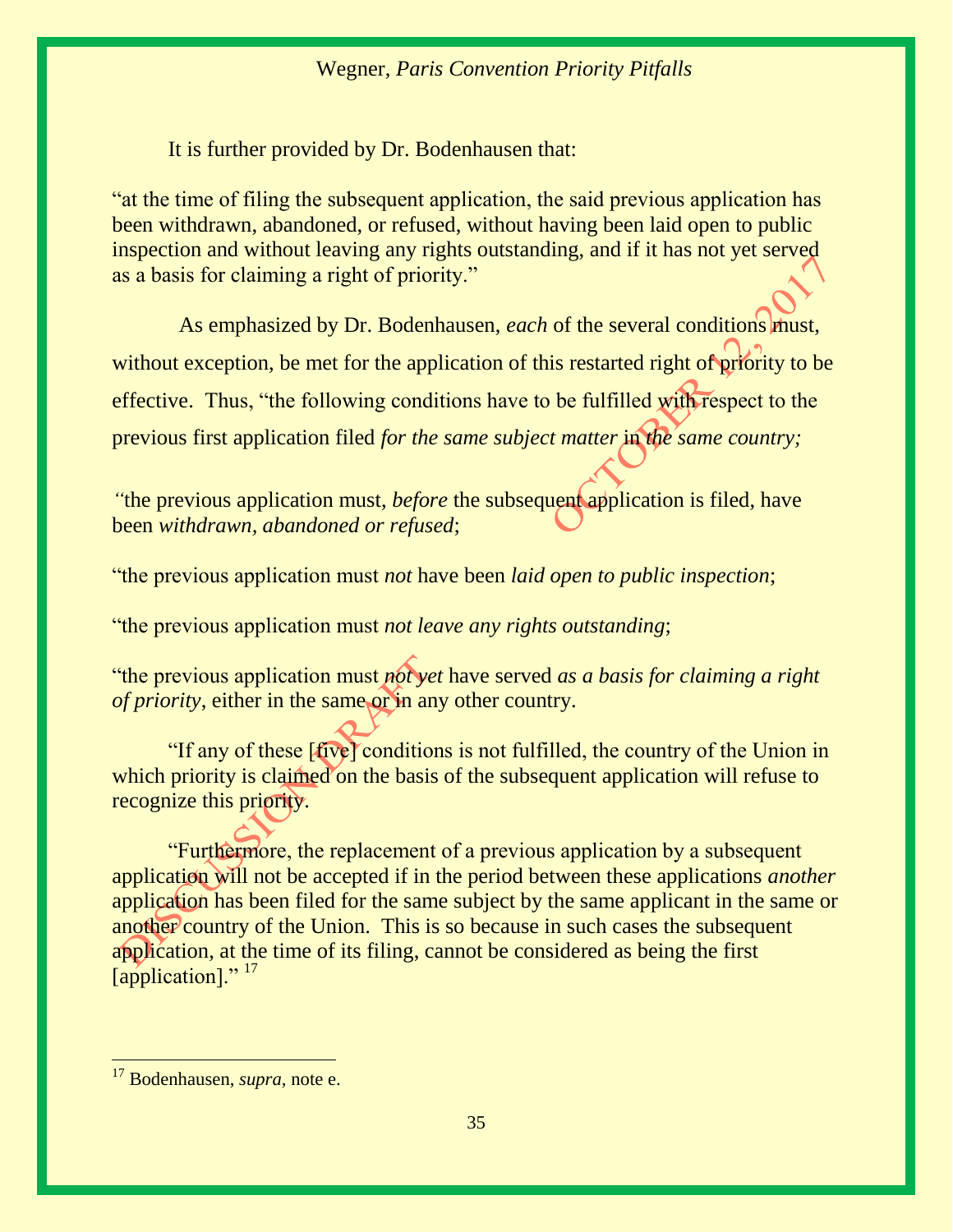After the subsequent filing, for priority to be maintained, "[t]he previous application may not thereafter serve as a basis for claiming a right of priority.": Bodenhausen emphasizes that "*[a]fter the replacement* of a previous application by a subsequent application as a basis for the right of priority, priority may no longer be recognized in any country of the Union on the basis of the previous application."<sup>18</sup> longer be recognized in any country of the Union on the basis of the previous application."<sup>18</sup>

DIS CUSSION DRUGS

<sup>18</sup> Bodenhausen, *supra,* note f (original emphasis).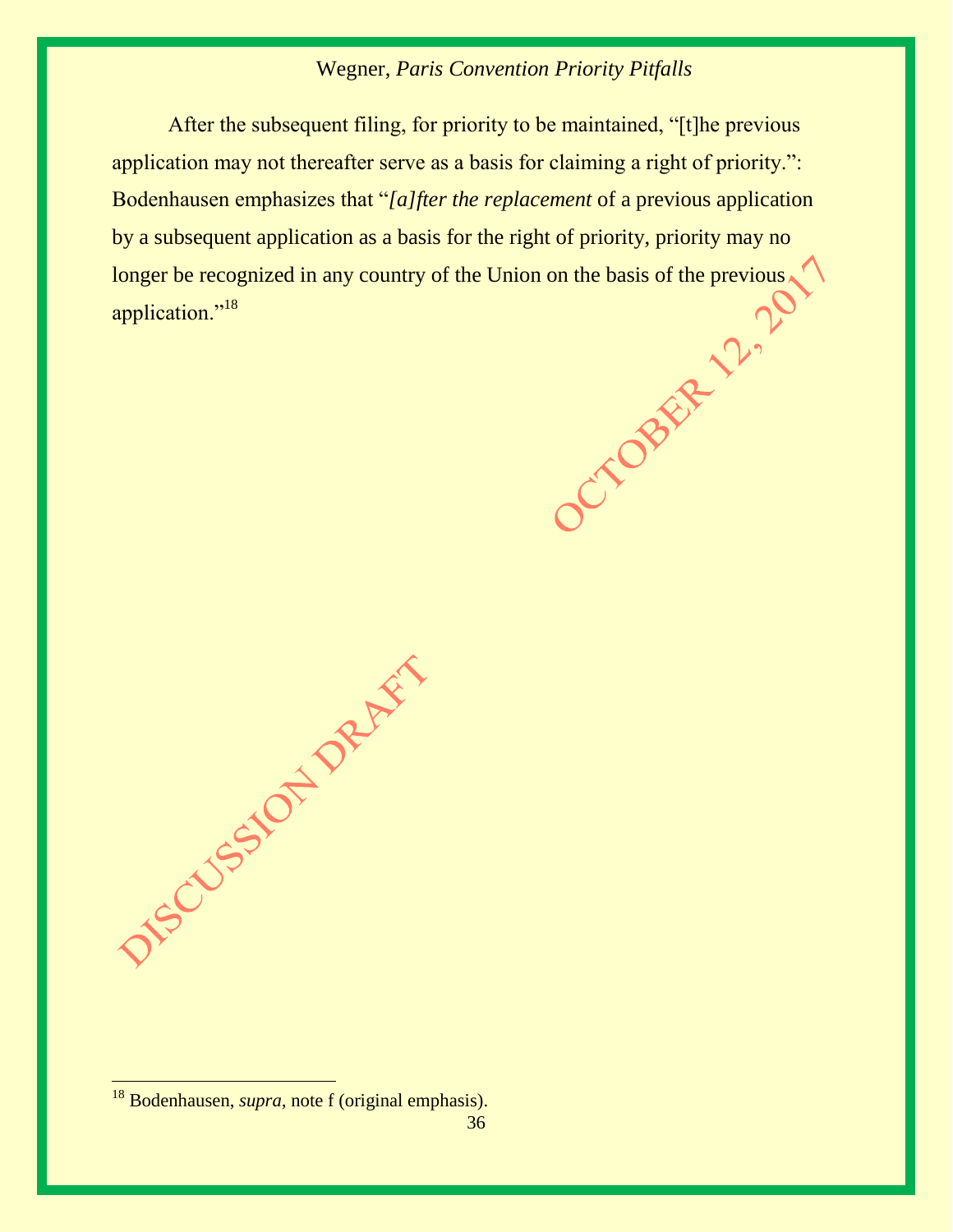## **X. "GHOST" FIRST FILING MAY DESTROY CONVENTION PRIORITY**

On occasion, an applicant on "Day One" may file a first patent application that is less than perfect in its details, but nevertheless discloses Invention "X". Almost immediately aware of the imperfect nature of the first application, a decision is made to *replace* that first application – the "ghost" first filing – with an almost identical second patent application that is also designed to be the priority basis for protection in Europe, Asia and elsewhere under the Paris Convention.

The "ghost" first filing is abandoned after the filing of the second patent application, and never again mentioned or used, so that the second, the "ghost", becomes the priority application. Foreign filings in Europe, Asia and elsewhere are accomplished within one year from the date of the "ghost" first filing, but with a priority claim only to the second filing.

While the "ghost" is apparently buried, once uncovered, it dooms the priority right to the second application because the abandonment of the first filing has taken place *after* the filing of the second application, which therefore cannot be basis for priority for common subject matter shared by the first and second applications. Even if the first application had been abandoned prior to the filing date of the second application, there are other possible pitfalls that would negate a priority right based on the first application such as failure to have blocked laying the application open to public inspection, failure to deny leaving any rights outstanding or failure to have denied any claim of a priority right.<sup>19</sup>

<sup>&</sup>lt;sup>19</sup> Paris Convention Art. 4C(4), *Conditions for Priority to Second Application* (""A [second,] subsequent application concerning the same subject [matter] as a previous first application \*\*\*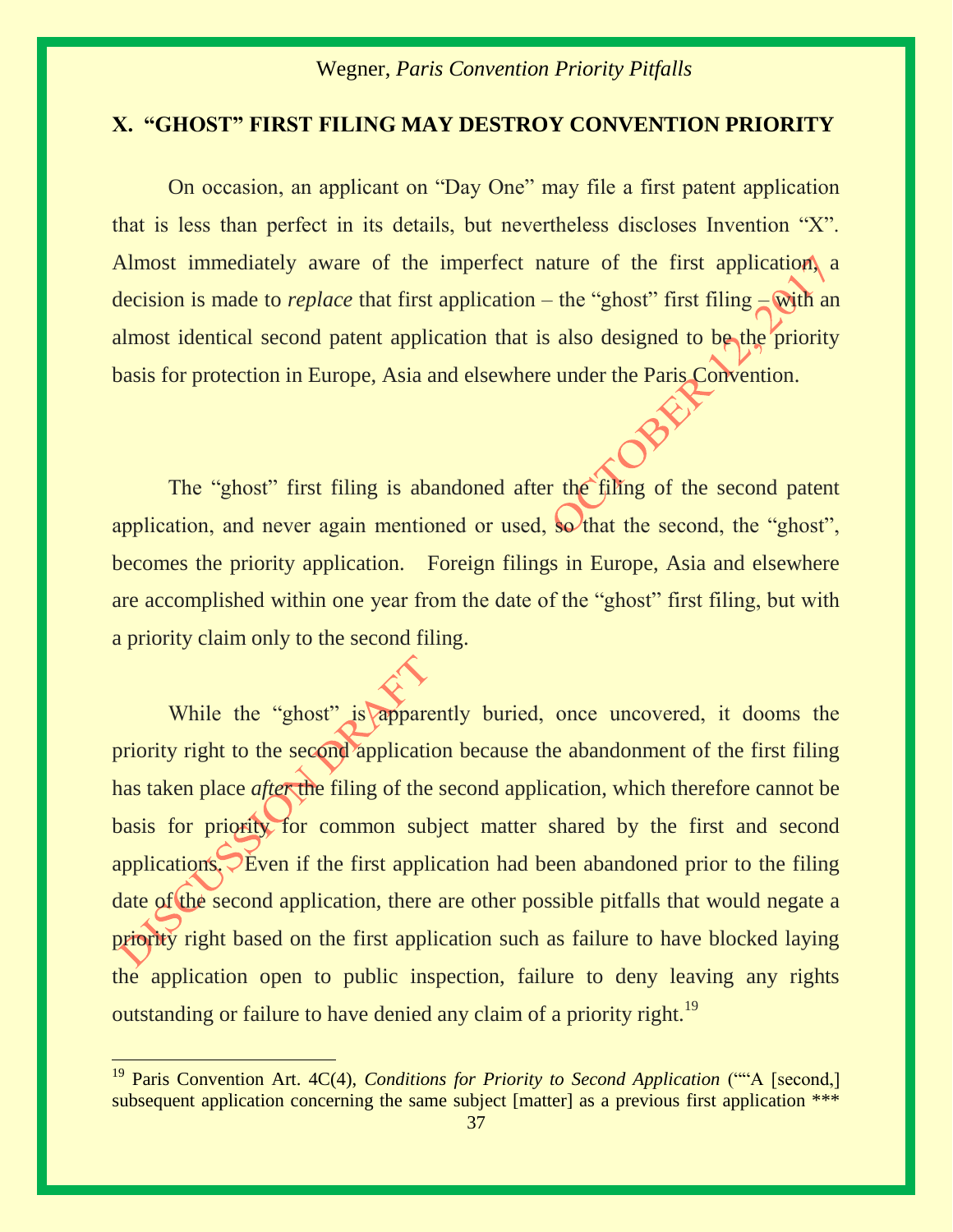One safe remedy in lieu of reliance on the Paris Convention is at the time of filing the second application to concurrently file a Patent Cooperation Treaty application nominating states that would normally be the subject of a later, Paris Convention filing. This PCT filing would be a *non-convention* application that would rely upon the actual filing date of the PCT application, and thereby avoid<br>any issue of violation of the Paris Convention. any issue of violation of the Paris Convention.

filed in the same country of the Union shall be considered as the first application [which then becomes the starting point of the [one year] period of priority, if, at the time of filing the [second,] subsequent application, the said previous [first] application has been withdrawn, abandoned, or refused, without having been laid open to public inspection and without leaving any rights outstanding, and if it has not yet served as a basis for claiming a right of priority."

**150 SSSOF** DRAFT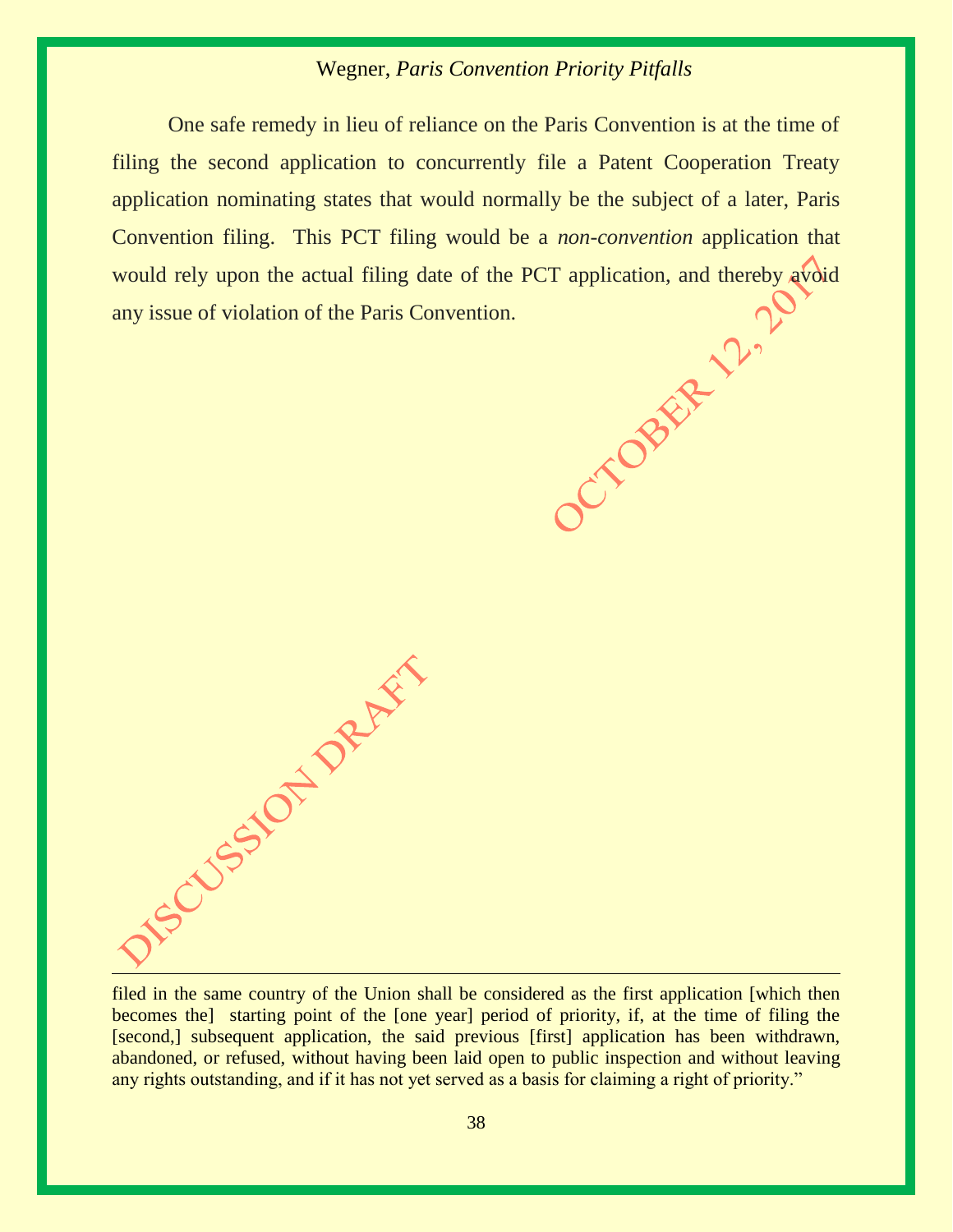#### **XI. SECOND APPLICATION DISCLOSING NEW MATTER**

The *Manual* explains that the where a second filing foreign has new matter the 12 month period to file an application to such new matter expires one year from the date of the second filing:

The 12 months is from earliest foreign filing except as provided in [35 U.S.C.](https://www.uspto.gov/web/offices/pac/mpep/mpep-9015-appx-l.html#d0e302943)  [119\(c\).](https://www.uspto.gov/web/offices/pac/mpep/mpep-9015-appx-l.html#d0e302943) If an inventor has filed an application in France on October 4, 1981, and an identical application in the United Kingdom on March 3, 1982, and then files in the United States on February 2, 1983, the inventor is not entitled to the right of priority at all; the inventor would not be entitled to the benefit of the date of the French application since this application was filed more than twelve months before the U.S. application, and the inventor would not be entitled to the benefit of the date of the United Kingdom application since this application is not the first one filed. *Ahrens v. Gray,* 1931 C.D. 9 (Bd. App. 1929). If the first foreign application was filed in a country which is not recognized with respect to the right of priority, it is disregarded for this purpose. [35 U.S.C. 119\(c\)](https://www.uspto.gov/web/offices/pac/mpep/mpep-9015-appx-l.html#d0e302943) extends the right of priority to "subsequent" foreign applications if one earlier filed had been withdrawn, abandoned, or otherwise disposed of, under certain conditions.

The United Kingdom and a few other countries have a system of "post-dating" whereby the filing date of an application is changed to a later date. This "postdating" of the filing date of the application does not affect the status of the application with respect to the right of priority; if the original filing date is more than one year prior to the U.S. filing no right of priority can be based upon the application. See *In re Clamp,* 151 USPQ 423 (Comm'r Pat. 1966).

If an applicant has filed two foreign applications in recognized countries, one outside the year and one within the year, and the later application discloses additional subject matter, a claim in the U.S. application specifically limited to the additional disclosure would be entitled to the date of the second foreign application since this would be the first foreign application for that subject matter.<sup>20</sup>

<sup>20</sup> MPEP § 213.03, Time for Filing U.S. Nonprovisional Application [R-07.2015], § II,.*First Foreign Application.*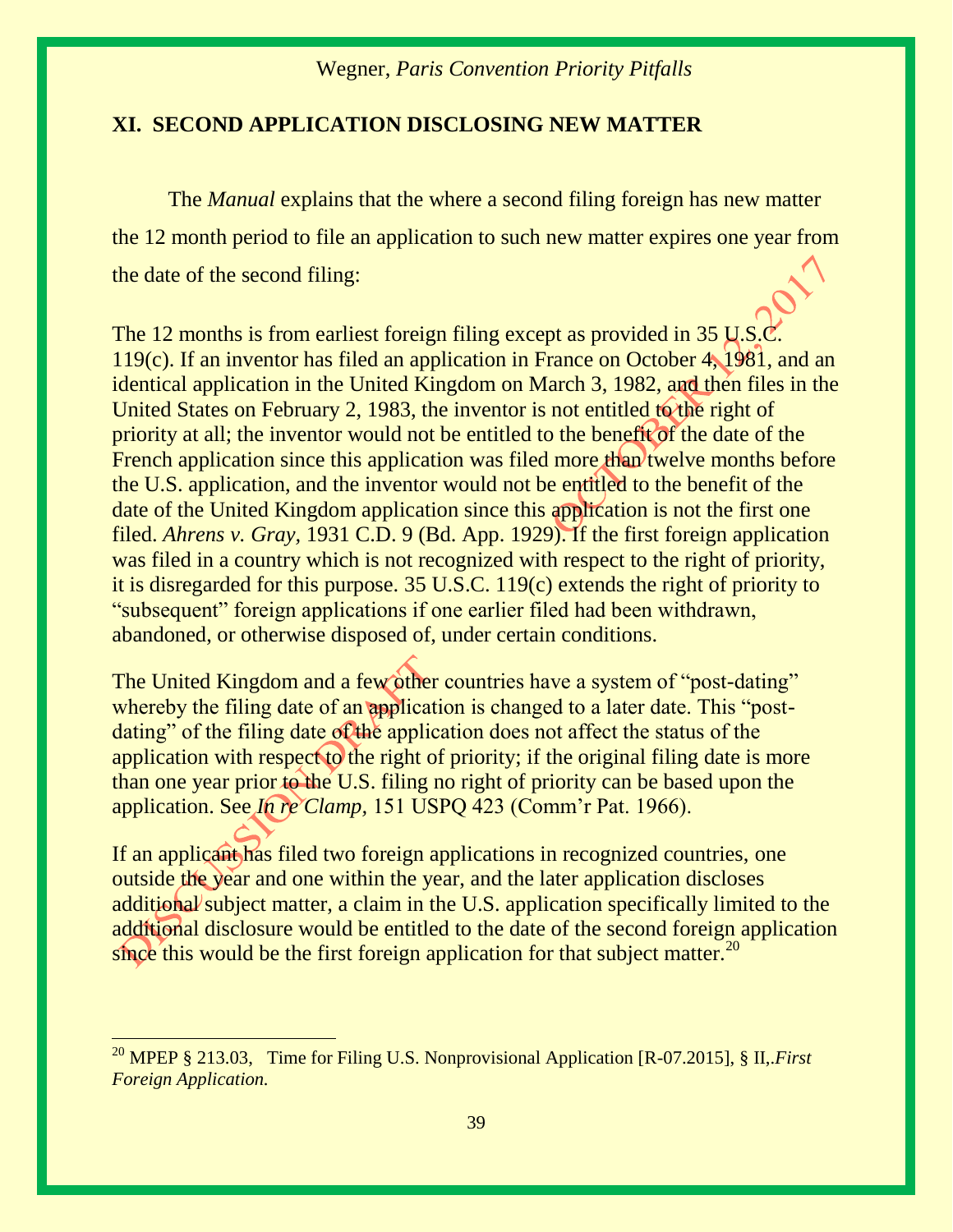#### **XII. EMERGENCY EXTENSION FOR PARIS CONVENTION FILINGS**

Where the failure to file an application within the 12 month period of the Paris Convention is *unintentional* and under the circumstances provided in the *Manual*, the period for filing the Paris Convention application may be extended up to  $14$  months from the priority date.<sup>21</sup>

<sup>21</sup> MPEP § 213.03, *Time for Filing U.S. Nonprovisional Application* [R-07.2015], § III, *Restoring the Right of Priority,* provides that:

("Effective December 18, 2013, title II of the Patent Law Treaties Implementation Act (PLTIA) provides for restoration of the right of priority under [35 U.S.C. 119\(a\)](https://www.uspto.gov/web/offices/pac/mpep/mpep-9015-appx-l.html#d0e302926) through [\(d\)](https://www.uspto.gov/web/offices/pac/mpep/mpep-9015-appx-l.html#d0e302947) and [\(f\),](https://www.uspto.gov/web/offices/pac/mpep/mpep-9015-appx-l.html#d0e302991) [172,](https://www.uspto.gov/web/offices/pac/mpep/mpep-9015-appx-l.html#d0e304490313) and [365\(a\)](https://www.uspto.gov/web/offices/pac/mpep/mpep-9015-appx-l.html#d0e307039) or [\(b\).](https://www.uspto.gov/web/offices/pac/mpep/mpep-9015-appx-l.html#d0e307046) As provided in [37 CFR 1.55\(c\),](https://www.uspto.gov/web/offices/pac/mpep/mpep-9020-appx-r.html#aia_d0e319333) if the subsequent application has a filing date which is after the expiration of the twelve-month period (or six-month period in the case of a design application), but within two months from the expiration of the period, the right of priority in the subsequent application may be restored under [PCT Rule 26bis.3](https://www.uspto.gov/web/offices/pac/mpep/mpep-9025-appx-t.html#d0e369822) for an international application, or upon petition under [37 CFR 1.55\(c\),](https://www.uspto.gov/web/offices/pac/mpep/mpep-9020-appx-r.html#aia_d0e319333) if the delay in filing the subsequent application within the period was unintentional. Thus, an application may now validly claim priority under [35 U.S.C. 119\(a\)](https://www.uspto.gov/web/offices/pac/mpep/mpep-9015-appx-l.html#d0e302926) through [\(d\)](https://www.uspto.gov/web/offices/pac/mpep/mpep-9015-appx-l.html#d0e302947) and [\(f\),](https://www.uspto.gov/web/offices/pac/mpep/mpep-9015-appx-l.html#d0e302991) [172,](https://www.uspto.gov/web/offices/pac/mpep/mpep-9015-appx-l.html#d0e304490313) 365(a[\)35 U.S.C. 365\(a\)](https://www.uspto.gov/web/offices/pac/mpep/mpep-9015-appx-l.html#d0e307039) or [\(b\),](https://www.uspto.gov/web/offices/pac/mpep/mpep-9015-appx-l.html#d0e307046) or [386\(a\)](https://www.uspto.gov/web/offices/pac/mpep/mpep-9015-appx-l.html#al_d225a2_29a27_324) or [\(b\)](https://www.uspto.gov/web/offices/pac/mpep/mpep-9015-appx-l.html#al_d225a2_29a74_1f8) to a foreign application filed up to fourteen months earlier (or eight months earlier in the case of a design application). As a result of title I of the PLTIA, [37 CFR 1.55\(c\)](https://www.uspto.gov/web/offices/pac/mpep/mpep-9020-appx-r.html#aia_d0e319333) was amended effective May 13, 2015, to provide that restoration of the right of priority is available for priority claims under [35 U.S.C. 386\(a\)](https://www.uspto.gov/web/offices/pac/mpep/mpep-9015-appx-l.html#al_d225a2_29a27_324) or [\(b\).](https://www.uspto.gov/web/offices/pac/mpep/mpep-9015-appx-l.html#al_d225a2_29a74_1f8) In addition, [37 CFR 1.55\(c\)](https://www.uspto.gov/web/offices/pac/mpep/mpep-9020-appx-r.html#aia_d0e319333) was amended to provide that a petition to restore the right of priority filed on or after May 13, 2015, must be filed in the subsequent application, or in the earliest nonprovisional application claiming benefit under 35 [U.S.C. 120,](https://www.uspto.gov/web/offices/pac/mpep/mpep-9015-appx-l.html#d0e303023313) [121,](https://www.uspto.gov/web/offices/pac/mpep/mpep-9015-appx-l.html#d0e303040912) [365\(c\),](https://www.uspto.gov/web/offices/pac/mpep/mpep-9015-appx-l.html#d0e307053) or [386\(c\)](https://www.uspto.gov/web/offices/pac/mpep/mpep-9015-appx-l.html#al_d225a2_29a9c_1b3) to the subsequent application, if such subsequent application is not a nonprovisional application.

"A petition under [37 CFR 1.55\(c\)](https://www.uspto.gov/web/offices/pac/mpep/mpep-9020-appx-r.html#aia_d0e319333) requires:

 $\overline{a}$ 

"(A) the priority claim under [35 U.S.C. 119\(a\)](https://www.uspto.gov/web/offices/pac/mpep/mpep-9015-appx-l.html#d0e302926) through [\(d\)](https://www.uspto.gov/web/offices/pac/mpep/mpep-9015-appx-l.html#d0e302947) or [\(f\),](https://www.uspto.gov/web/offices/pac/mpep/mpep-9015-appx-l.html#d0e302991) [365\(a\)](https://www.uspto.gov/web/offices/pac/mpep/mpep-9015-appx-l.html#d0e307039) or [\(b\),](https://www.uspto.gov/web/offices/pac/mpep/mpep-9015-appx-l.html#d0e307046) or [386\(a\)](https://www.uspto.gov/web/offices/pac/mpep/mpep-9015-appx-l.html#al_d225a2_29a27_324) or [\(b\)](https://www.uspto.gov/web/offices/pac/mpep/mpep-9015-appx-l.html#al_d225a2_29a74_1f8) in an application data sheet, identifying the foreign application to which priority is claimed, by specifying the application number, country (or intellectual property authority), day, month, and year of its filing (unless previously submitted in an application data sheet);

"(B) the petition fee as set forth in 37 CFR  $1.17$ (m); and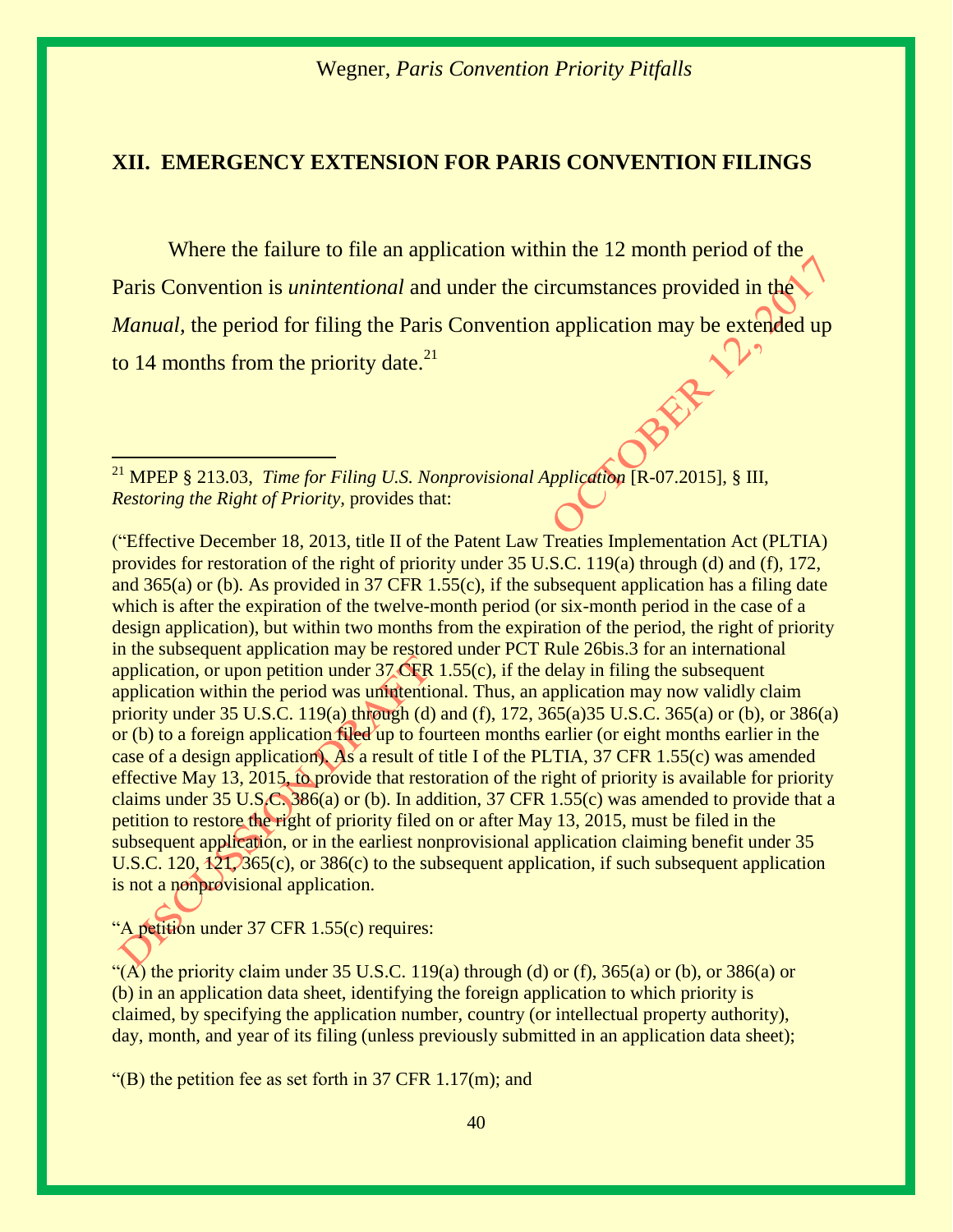#### XIII. **CONCLUSION**

*Prospective* understanding the ground rules for Paris Convention priority is necessary if one is to avoid one of the many pitfalls that remain as traps for the unwary, pitfalls that in some situations cannot be retroactively cured.

 $C$ ) a statement that the delay in filing the subsequent application within the twelve-month period (or six-month period in the case of a design application) set forth in [37 CFR 1.55\(b\)](https://www.uspto.gov/web/offices/pac/mpep/mpep-9020-appx-r.html#aia_d0e319326) was unintentional.

"The Director may require additional information where there is a question whether the delay was unintentional.

"Where the subsequent application is not a nonprovisional application, the Office may not have an application file established for the subsequent application. This would occur, for example, where an international application designating the United States was filed in a foreign Receiving Office and the applicant filed a continuation of an international application under [35 U.S.C.](https://www.uspto.gov/web/offices/pac/mpep/mpep-9015-appx-l.html#pltd0e302678aia)  [111\(a\)](https://www.uspto.gov/web/offices/pac/mpep/mpep-9015-appx-l.html#pltd0e302678aia) rather than entering the national stage under [35 U.S.C. 371.](https://www.uspto.gov/web/offices/pac/mpep/mpep-9015-appx-l.html#d0e307164) Thus, in this situation, the petition under [37 CFR 1.55\(c\)](https://www.uspto.gov/web/offices/pac/mpep/mpep-9020-appx-r.html#aia_d0e319333) may be filed in the earliest nonprovisional application claiming benefit under [35 U.S.C. 120,](https://www.uspto.gov/web/offices/pac/mpep/mpep-9015-appx-l.html#d0e303023313) [121,](https://www.uspto.gov/web/offices/pac/mpep/mpep-9015-appx-l.html#d0e303040912) [365\(c\),](https://www.uspto.gov/web/offices/pac/mpep/mpep-9015-appx-l.html#d0e307053) or [386\(c\)](https://www.uspto.gov/web/offices/pac/mpep/mpep-9015-appx-l.html#al_d225a2_29a9c_1b3) to the subsequent application. However, the statement required under 37 CFR  $\frac{1}{1}$ .55(c)(3) must still relate to the unintentional delay in filing the subsequent application, i.e., the international application.

"If a petition under  $37$  CFR 1.55(c) to restore the right of priority is granted, a further petition under [37 CFR 1.55\(c\)](https://www.uspto.gov/web/offices/pac/mpep/mpep-9020-appx-r.html#aia_d0e319333) is not required in an application entitled to claim the benefit under 35 [U.S.C. 120,](https://www.uspto.gov/web/offices/pac/mpep/mpep-9015-appx-l.html#d0e303023313) [121,](https://www.uspto.gov/web/offices/pac/mpep/mpep-9015-appx-l.html#d0e303040912) [365\(c\),](https://www.uspto.gov/web/offices/pac/mpep/mpep-9015-appx-l.html#d0e307053) or [386\(c\)](https://www.uspto.gov/web/offices/pac/mpep/mpep-9015-appx-l.html#al_d225a2_29a9c_1b3) of the subsequent application for which the right of priority was restored.

"It should be noted that although an application may now validly claim priority under [35 U.S.C.](https://www.uspto.gov/web/offices/pac/mpep/mpep-9015-appx-l.html#d0e302926)  [119\(a\)](https://www.uspto.gov/web/offices/pac/mpep/mpep-9015-appx-l.html#d0e302926) through [\(d\)](https://www.uspto.gov/web/offices/pac/mpep/mpep-9015-appx-l.html#d0e302947) and [\(f\),](https://www.uspto.gov/web/offices/pac/mpep/mpep-9015-appx-l.html#d0e302991) [172,](https://www.uspto.gov/web/offices/pac/mpep/mpep-9015-appx-l.html#d0e304490313) [365\(a\)](https://www.uspto.gov/web/offices/pac/mpep/mpep-9015-appx-l.html#d0e307039) or [\(b\),](https://www.uspto.gov/web/offices/pac/mpep/mpep-9015-appx-l.html#d0e307046) or [386\(a\)](https://www.uspto.gov/web/offices/pac/mpep/mpep-9015-appx-l.html#al_d225a2_29a27_324) or [\(b\)](https://www.uspto.gov/web/offices/pac/mpep/mpep-9015-appx-l.html#al_d225a2_29a74_1f8) to a foreign application filed up to fourteen months earlier (or eight months earlier in the case of a design application) in view of the restoration provision of [37 CFR 1.55\(c\),](https://www.uspto.gov/web/offices/pac/mpep/mpep-9020-appx-r.html#aia_d0e319333) an application subject to examination under pre-AIA first to invent laws (rather than the first inventor to file provisions of the AIA) would still be subject to the 12-month statutory time periods in [pre-AIA 35 U.S.C. 102\(b\)](https://www.uspto.gov/web/offices/pac/mpep/mpep-9015-appx-l.html#d0e302395) and [\(d\)](https://www.uspto.gov/web/offices/pac/mpep/mpep-9015-appx-l.html#d0e302403) which are measured from the U.S. filing date. Thus, the application may still be subject to a rejection under [pre-AIA 35 U.S.C. 102\(b\)](https://www.uspto.gov/web/offices/pac/mpep/mpep-9015-appx-l.html#d0e302395) or [\(d\)](https://www.uspto.gov/web/offices/pac/mpep/mpep-9015-appx-l.html#d0e302403) despite the priority claim. See [MPEP §§ 2133](https://www.uspto.gov/web/offices/pac/mpep/s2133.html#d0e203671) and [2135](https://www.uspto.gov/web/offices/pac/mpep/s2135.html#d0e205278) et seq."